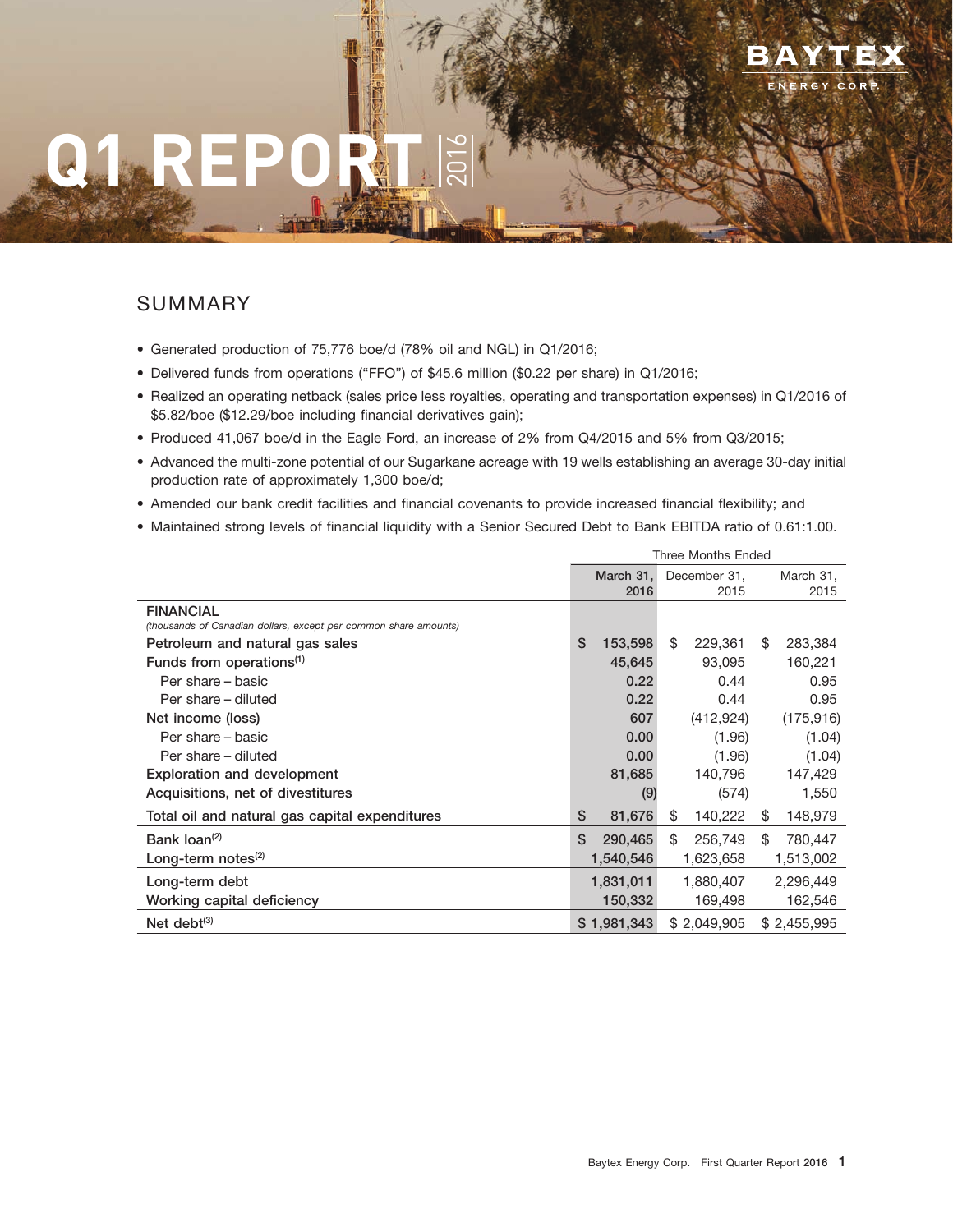|                                             | <b>Three Months Ended</b> |              |           |  |
|---------------------------------------------|---------------------------|--------------|-----------|--|
|                                             | March 31,                 | December 31. | March 31, |  |
|                                             | 2016                      | 2015         | 2015      |  |
| <b>OPERATING</b>                            |                           |              |           |  |
| Daily production                            |                           |              |           |  |
| Heavy oil (bbl/d)                           | 24,807                    | 31,733       | 39,226    |  |
| Light oil and condensate (bbl/d)            | 24,489                    | 24,930       | 28,056    |  |
| NGL (bbl/d)                                 | 10,109                    | 8,996        | 8,224     |  |
| Total oil and NGL (bbl/d)                   | 59,405                    | 65,659       | 75,506    |  |
| Natural gas (mcf/d)                         | 98,220                    | 92,708       | 91,010    |  |
| Oil equivalent (boe/d @ 6:1) <sup>(4)</sup> | 75,776                    | 81,110       | 90,675    |  |
| <b>Benchmark prices</b>                     |                           |              |           |  |
| WTI oil (US\$/bbl)                          | 33.45                     | 42.18        | 48.64     |  |
| WCS heavy oil (US\$/bbl)                    | 19.22                     | 27.69        | 33.91     |  |
| Edmonton par oil (\$/bbl)                   | 40.80                     | 52.94        | 51.94     |  |
| LLS oil (US\$/bbl)                          | 33.24                     | 43.33        | 50.55     |  |
| Baytex average prices (before hedging)      |                           |              |           |  |
| Heavy oil (\$/bbl) <sup>(5)</sup>           | 12.54                     | 24.41        | 28.57     |  |
| Light oil and condensate (\$/bbl)           | 37.97                     | 50.17        | 52.34     |  |
| NGL (\$/bbl)                                | 18.38                     | 17.23        | 19.35     |  |
| Total oil and NGL (\$/bbl)                  | 24.02                     | 33.21        | 36.40     |  |
| Natural gas (\$/mcf)                        | 2.40                      | 2.76         | 3.22      |  |
| Oil equivalent (\$/boe)                     | 21.93                     | 30.03        | 33.54     |  |
| CAD/USD noon rate at period end             | 1.2971                    | 1.3840       | 1.2683    |  |
| CAD/USD average rate for period             | 1.3748                    | 1.3353       | 1.2308    |  |
| <b>COMMON SHARE INFORMATION</b>             |                           |              |           |  |
| <b>TSX</b>                                  |                           |              |           |  |
| Share price (Cdn\$)                         |                           |              |           |  |
| High                                        | 5.39                      | 6.88         | 24.87     |  |
| Low                                         | 1.57                      | 3.50         | 16.03     |  |
| Close                                       | 5.13                      | 4.48         | 20.03     |  |
| Volume traded (thousands)                   | 483,311                   | 283,619      | 122,179   |  |
| <b>NYSE</b>                                 |                           |              |           |  |
| Share price (US\$)                          |                           |              |           |  |
| High                                        | 4.15                      | 5.27         | 19.99     |  |
| Low                                         | 1.08                      | 2.50         | 13.14     |  |
| Close                                       | 3.97                      | 3.24         | 15.80     |  |
| Volume traded (thousands)                   | 154,052                   | 153,763      | 24,213    |  |
| Common shares outstanding (thousands)       | 210,689                   | 210,583      | 169,001   |  |

Notes:

*(1) Funds from operations is not a measurement based on generally accepted accounting principles (''GAAP'') in Canada, but is a financial term commonly used in the oil and gas industry. We define funds from operations as cash flow from operating activities adjusted for changes in non-cash operating working capital and other operating items. Baytex's funds from operations may not be comparable to other issuers. Baytex considers funds from operations a key measure of performance as it demonstrates its ability to generate the cash flow necessary to fund capital investments and potential future dividends. For a reconciliation of funds from operations to cash flow from operating activities, see Management's Discussion and Analysis of the operating and financial results for the three months ended March 31, 2016.*

*(2) Principal amount of instruments.*

*(3) Net debt is a non-GAAP measure which we define to be the sum of monetary working capital (which is current assets less current liabilities (excluding current financial derivatives)) and the principal amount of both the long-term notes and the bank loan.*

*(4) Barrel of oil equivalent (''boe'') amounts have been calculated using a conversion rate of six thousand cubic feet of natural gas to one barrel of oil. The use of boe amounts may be misleading, particularly if used in isolation. A boe conversion ratio of six thousand cubic feet of natural gas to one barrel of oil is based on an energy equivalency conversion method primarily applicable at the burner tip and does not represent a value equivalency at the wellhead.*

*(5) Heavy oil prices exclude condensate blending.*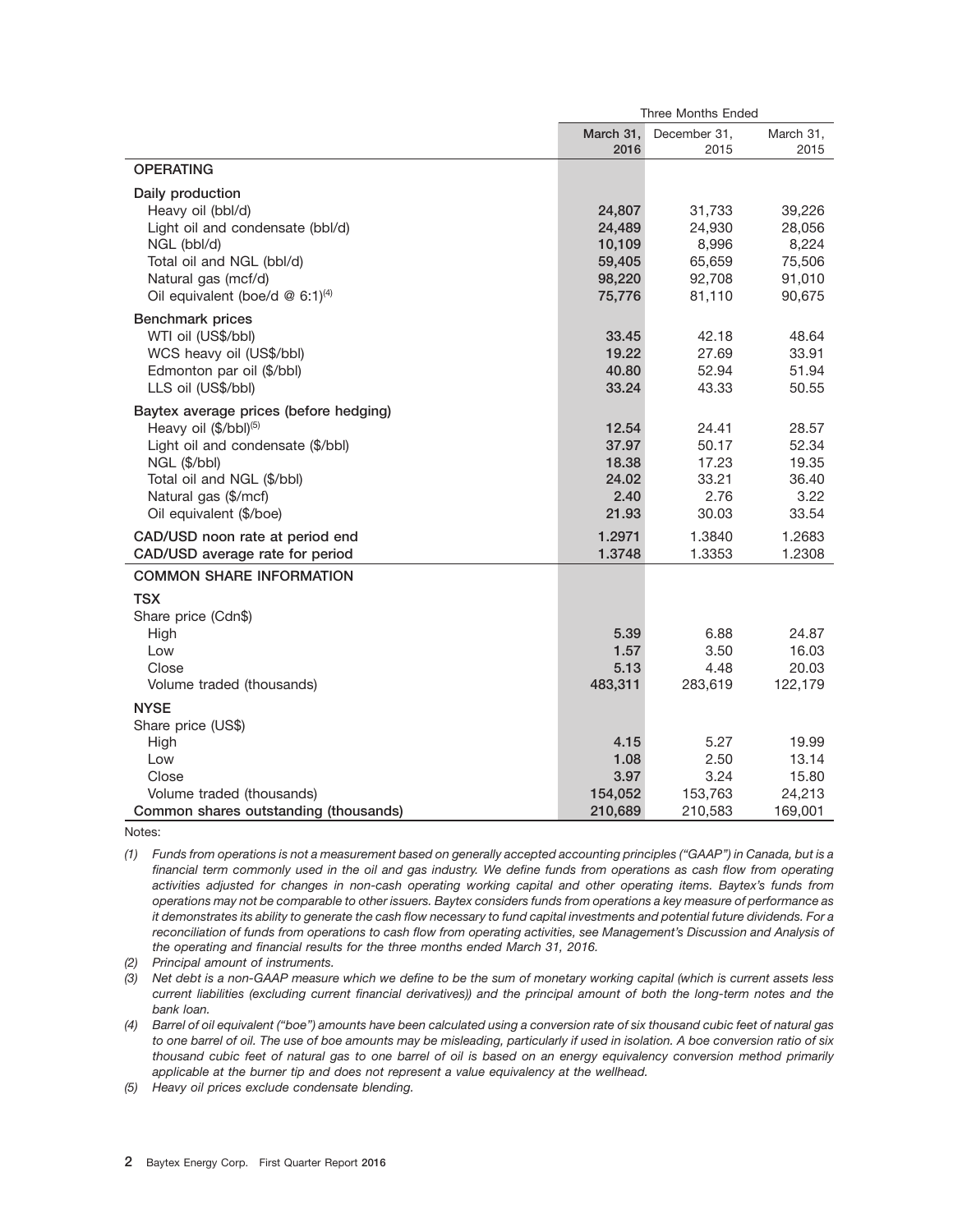#### **Advisory Regarding Forward-Looking Statements**

*This report contains forward-looking statements relating to but not limited to: our business strategies, plans and objectives; with respect to the shut-in of certain heavy oil production, our expectation that it will preserve the value of our resource base and maximize our funds from operations and the time required to re-start such production; our expectations for annual average production rate and exploration and development capital expenditures for 2016; our target for 2016 capital expenditures to approximate funds from operations in order to minimize additional bank borrowings; the possibility of non-core asset sales; our Eagle Ford shale play, including our assessment of the performance of wells drilled in Q1/2016, initial production rates from new wells, our plans to use ''stack and frac'' pilots to target three zones in the Eagle Ford formation in addition to the overlying Austin Chalk formation, and the cost to drill, complete and equip a well; the existence, operation and strategy of our risk management program for commodity prices, heavy oil differentials and interest and foreign exchange rates; our ability to partially reduce the volatility in our funds from operations by utilizing financial derivative contracts; the proportion of our anticipated oil and gas production that is hedged and the effectiveness of such hedges in reducing the volatility in our funds from operations; our liquidity and financial capacity; our belief that the revised credit agreement provides us with increased financial flexibility; the amount that we will save in 2016 on interest expense and standby fees as a result of the amendments to our credit agreement; and our belief that we have adequate liquidity and financial flexibility to execute our business plan, that we are well positioned to benefit from an oil price recovery and that our three core plays provide some of the strongest capital efficiencies in North America. In addition, information and statements relating to reserves are deemed to be forward-looking statements, as they involve implied assessment, based on certain estimates and assumptions, that the reserves described exist in quantities predicted or estimated, and that the reserves can be profitably produced in the future.*

*We refer you to the end of the Management's Discussion and Analysis section of this report for our advisory on forward-looking information and statements.*

#### **Oil and Gas Information**

*Where applicable, oil equivalent amounts have been calculated using a conversion rate of six thousand cubic feet of natural gas to one barrel of oil. The use of boe amounts may be misleading, particularly if used in isolation. A boe conversion ratio of six thousand cubic feet of natural gas to one barrel of oil is based on an energy equivalency conversion method primarily applicable at the burner tip and does not represent a value equivalency at the wellhead.*

*References herein to average 30-day initial production rates and other short-term production rates are useful in confirming the presence of hydrocarbons, however, such rates are not determinative of the rates at which such wells will commence production and decline thereafter and are not indicative of long term performance or of ultimate recovery. While encouraging, readers are cautioned not to place reliance on such rates in calculating aggregate production for us or the assets for which such rates are provided. A pressure transient analysis or well-test interpretation has not been carried out in respect of all wells. Accordingly, we caution that the test results should be considered to be preliminary.*

#### **Non-GAAP Financial Measures**

*Funds from operations is not a measurement based on GAAP in Canada, but is a financial term commonly used in the oil and gas industry. Funds from operations represents cash generated from operating activities adjusted for changes in non-cash operating working capital and other operating items. Baytex's determination of funds from operations may not be comparable with the calculation of similar measures for other entities. Baytex considers funds from operations a key measure of performance as it demonstrates its ability to generate the cash flow necessary to fund capital investments and potential future dividends to shareholders. The most directly comparable measures calculated in accordance with GAAP are cash flow from operating activities and net income.*

*Net debt is not a measurement based on GAAP in Canada. We define net debt as the sum of monetary working capital (which is current assets less current liabilities (excluding current financial derivatives)) and the principal amount of both the long-term notes and the bank loan. We believe that this measure assists in providing a more complete understanding of our cash liabilities.*

*Bank EBITDA is not a measurement based on GAAP in Canada. We define Bank EBITDA as our consolidated net income attributable to shareholders before interest, taxes, depletion and depreciation, and certain other non-cash items as set out in our credit agreements governing our revolving credit facilities. This measure is used to measure compliance with certain financial covenants.*

*Operating netback is not a measurement based on GAAP in Canada, but is a financial term commonly used in the oil and gas industry. Operating netback is equal to product revenue less royalties, production and operating expenses and transportation expenses divided by barrels of oil equivalent sales volume for the applicable period. Our determination of operating netback may not be comparable with the calculation of similar measures for other entities. We believe that this measure assists in characterizing our ability to generate cash margin on a unit of production basis.*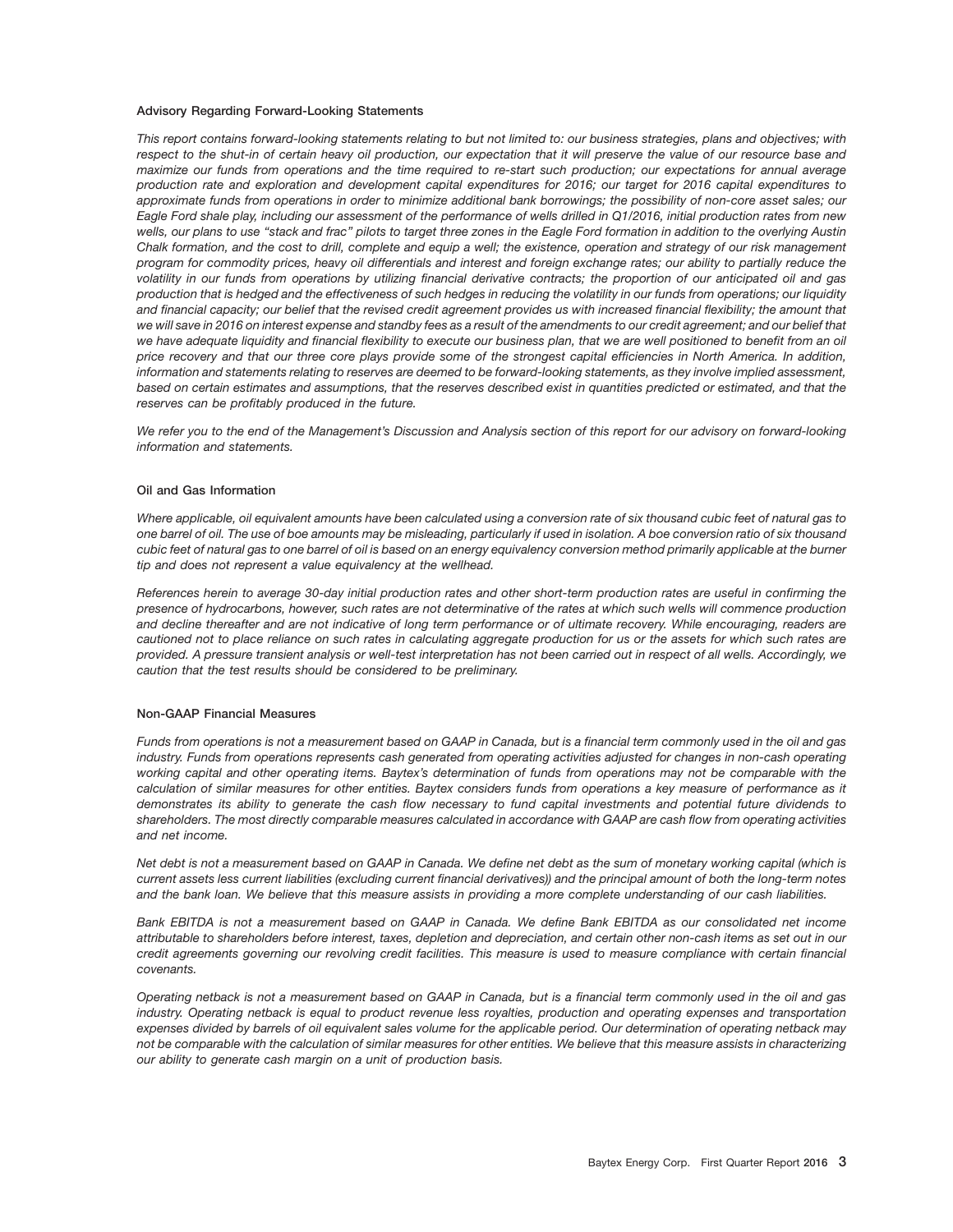# MESSAGE TO SHAREHOLDERS

#### **Operations Review**

Our operating results for the first quarter were consistent with our expectations and reflect a reduced pace of drilling activity in response to the low crude oil price environment. Production of 75,776 boe/d (78% oil and NGL) in Q1/2016 exceeded our first quarter guidance range of 73,000 to 75,000 boe/d, due largely to continued strong operating results in the Eagle Ford. Capital expenditures for exploration and development activities totaled \$81.7 million in Q1/2016 and included the drilling of 45 (13.5 net) wells with a 100% success rate.

During the first quarter, we pro-actively shut-in approximately 7,500 boe/d of predominantly low or negative margin heavy oil production in order to optimize the value of our resource base and maximize our funds from operations. Should netbacks improve, we have the ability to restart these wells within one month.

Our 2016 production guidance remains at 68,000 to 72,000 boe/d with budgeted exploration and development expenditures of \$225 to \$265 million. In 2016, we are targeting capital expenditures to approximate funds from operations in order to minimize additional bank borrowings. Our 2016 program will remain flexible and allows for adjustments to spending based on changes in the commodity price environment. In addition, we may contemplate minor non-core asset sales.

|                           |           |     |             |      | Stratigraphic            |                          | Dry and   |                              |       |      |
|---------------------------|-----------|-----|-------------|------|--------------------------|--------------------------|-----------|------------------------------|-------|------|
|                           | Crude Oil |     | Natural Gas |      | and Service              |                          | Abandoned |                              | Total |      |
|                           | Gross     | Net | Gross       | Net  | Gross                    | Net                      | Gross     | Net                          | Gross | Net  |
| Heavy oil                 |           |     |             |      |                          |                          |           |                              |       |      |
| Lloydminster              |           |     |             |      | $\overline{\phantom{0}}$ |                          | -         | $\overline{\phantom{0}}$     | -     | -    |
| Peace River               |           |     |             |      |                          |                          |           |                              | -     |      |
| Light oil and natural gas |           |     |             |      |                          |                          |           |                              |       |      |
| Eagle Ford                | 6         | 1.9 | 38          | 10.6 |                          |                          |           | $\overline{\phantom{0}}$     | 44    | 12.5 |
| Western Canada            |           | -   |             | 1.0  | $\overline{\phantom{0}}$ |                          |           | $\qquad \qquad \blacksquare$ |       | 1.0  |
| Total                     | 6         | 1.9 | 39          | 11.6 | $\overline{\phantom{0}}$ | $\overline{\phantom{0}}$ | -         | $\qquad \qquad$              | 45    | 13.5 |

#### *Wells Drilled – Three Months Ended March 31, 2016*

Our performance in the Eagle Ford was strong during the first quarter with production averaging 41,067 boe/d (77% liquids), an increase of 2% from Q4/2015 and 5% from Q3/2015. Capital expenditures totaled \$76.8 million in the Eagle Ford, representing 96% of our exploration and development spending during the quarter. Our pace of development in the Eagle Ford was largely unchanged during the first quarter with approximately six drilling rigs and one frac crew working on our lands. At March 31, 2016, we had 36 (10.7 net) wells waiting on completion.

Significant advancements have been made in the past twelve months to delineate the multi-zone potential of our Sugarkane acreage and we continue to monitor ''stack and frac'' pilots which target up to three zones in the Eagle Ford formation in addition to the overlying Austin Chalk formation. A recent five-well pad that targeted the Austin Chalk and Upper Eagle Ford formations delivered an average 30-day initial production rate per well of approximately 1,350 boe/d. We currently have 13 multi-zone projects in various stages of execution and production.

In the Eagle Ford in Q1/2016, we participated in the drilling of 44 (12.5 net) wells and commenced production from 34 (10.2 net) wells. Of the 34 wells that commenced production during the first quarter, 19 wells have been producing for more than 30 days and have established an average 30-day initial production rate of approximately 1,300 boe/d. To-date, we have achieved an approximate 32% reduction in well costs in the Eagle Ford – with wells now being drilled, completed and equipped for approximately US\$5.6 million, as compared to US\$8.2 million in 2014.

Production in Canada averaged 34,709 boe/d (80% oil and NGL) during Q1/2016 as compared to 40,826 boe/d in Q4/2015. The reduced volumes in Canada reflect the impact of production that was shut-in during the first quarter and the fact there has been no heavy oil drilling since Q3/2015. Capital expenditures for our Canadian assets in Q1/2016 totaled \$4.8 million, a decrease from \$8.8 million in Q4/2015, and included the drilling of one (1.0 net) liquids-rich natural gas well in the Pembina/O'Chiese region of west-central Alberta.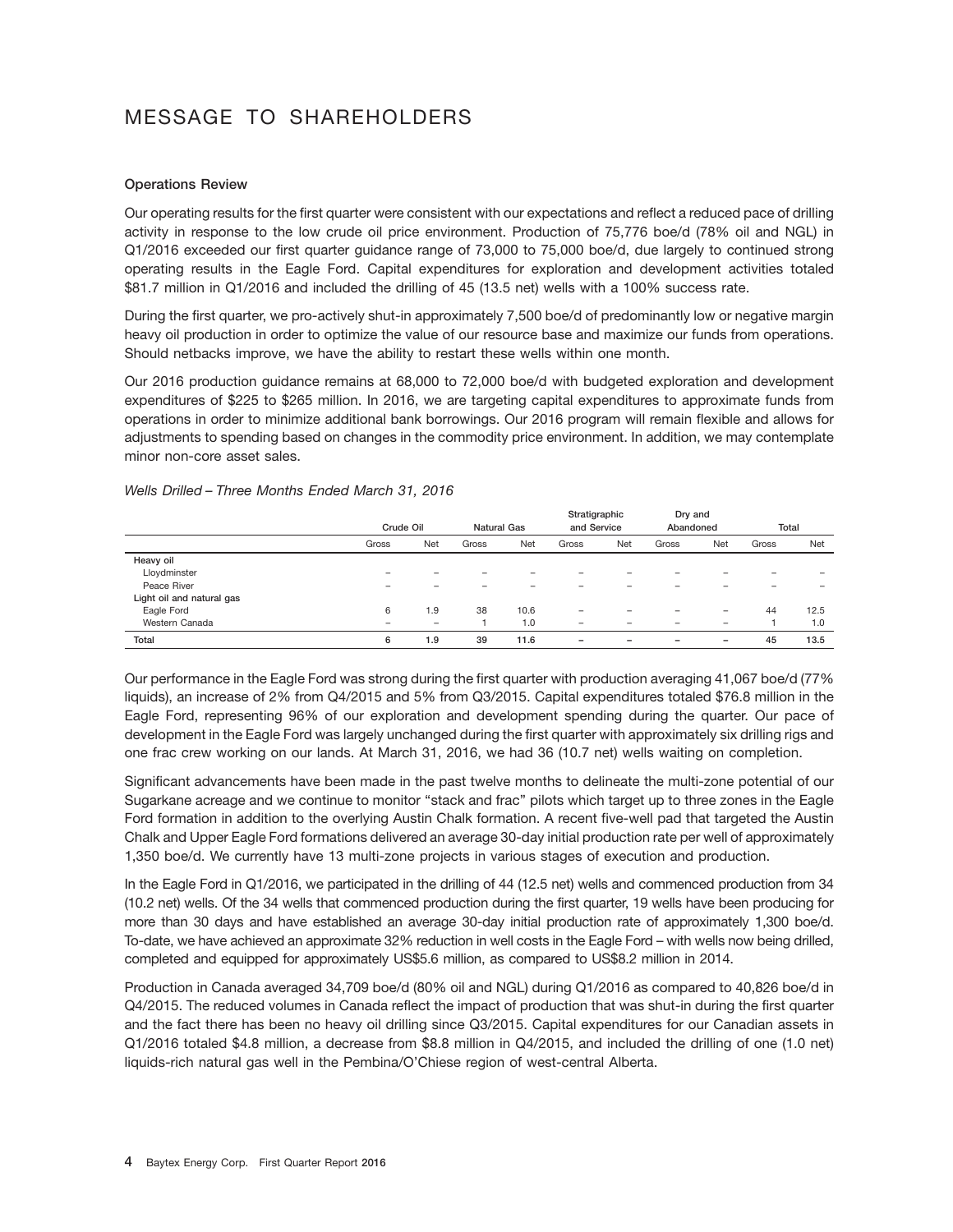#### **Financial Review**

The first quarter of 2016 was challenging as the global oversupply of crude oil continued to weigh on the market, with crude oil prices hitting a low of US\$26/bbl in February. The sharp reduction in crude oil prices had a significant impact on our FFO, which totaled \$45.6 million (\$0.22 per share) in Q1/2016, as compared to \$93.1 million (\$0.44 per share) in Q4/2015.

In Q1/2016, the average price for West Texas Intermediate light oil (''WTI'') averaged US\$33.45/bbl, as compared to US\$42.18/bbl in Q4/2015. This 21% decline in the benchmark index resulted in our realized price for light oil and condensate decreasing 24% to \$37.97/bbl. The discount for Canadian heavy oil, as measured by the price differential between Western Canadian Select (''WCS'') and WTI, averaged US\$14.23/bbl in Q1/2016, as compared to US\$14.49/bbl in Q4/2015. The lower WTI price in Q1/2016 resulted in a 31% decrease in the price of WCS and a 49% decrease in our realized heavy oil price to \$12.54/bbl, as compared to Q4/2015.

We generated an operating netback in Q1/2016 of \$5.82/boe (\$12.29/boe including financial derivatives gain). The Eagle Ford generated an operating netback of \$11.41/boe while our Canadian operations generated an operating loss of \$0.77/boe. In Canada, 71% of our production during the quarter was weighted to heavy oil, where price realizations were particularly weak. As a result, we proactively shut-in approximately 7,500 boe/d of predominantly low or negative margin heavy oil production during the first quarter. With WTI currently trading above US\$40/bbl, our operating netback in Canada has improved from that reported in the first quarter.

In the Eagle Ford, our assets are located in south Texas, proximal to Gulf Coast markets, with light oil and condensate production priced off a Louisiana Light Sweet crude oil benchmark which typically trades at a premium to WTI. Declining production in the region has increased competition for field supplies resulting in lower transportation and gathering costs and improved price realizations. This relative pricing, combined with low cash costs, contributed positively to our operating netback. During the quarter, the terms of certain post-production NGL processing arrangements in the Eagle Ford were changed, which increased both revenues and operating expenses by approximately \$1.00/boe.

During the quarter, we continued to focus on cost reduction initiatives across all of our operations. Operating expenses in Canada decreased 19% on a per boe basis as compared to Q1/2015, despite the impact of fixed costs on lower production volumes. Transportation expenses in Canada have been reduced by 40% on a per boe basis as compared to Q1/2015, due to ongoing optimization within our trucking division and decreased fuel costs.

|                                     | Three Months Ended March 31 |                          |             |             |                       |             |  |
|-------------------------------------|-----------------------------|--------------------------|-------------|-------------|-----------------------|-------------|--|
|                                     |                             | 2016                     |             |             | 2015                  |             |  |
| (\$ per boe)                        | Canada                      | U.S.                     | Total       | Canada      | U.S.                  | Total       |  |
| Sales Price                         | 13.55<br>S.                 | 29.02<br>S.              | S.<br>21.93 | 27.50<br>\$ | 40.84<br>\$           | 33.54<br>\$ |  |
| Less:                               |                             |                          |             |             |                       |             |  |
| Royalties                           | 1.21                        | 8.23                     | 5.02        | 3.01        | 11.71                 | 6.95        |  |
| Operating expenses                  | 10.97                       | 9.38                     | 10.11       | 13.57       | 7.35                  | 10.75       |  |
| Transportation expenses             | 2.14                        | $\overline{\phantom{a}}$ | 0.98        | 3.57        |                       | 1.95        |  |
| Operating netback                   | (0.77)<br>S                 | 11.41<br>S               | \$<br>5.82  | 7.35<br>\$  | 21.78<br>$\mathbb{S}$ | 13.89<br>\$ |  |
| Realized financial derivatives gain |                             |                          | 6.47        |             |                       | 12.48       |  |
| Operating netback after             |                             |                          |             |             |                       |             |  |
| financial derivatives               | (0.77)<br>S                 | S<br>11.41               | S.<br>12.29 | \$<br>7.35  | \$<br>21.78           | \$<br>26.37 |  |

The following table provides a summary of our operating netbacks for the periods noted.

General and administrative expenses were \$14.2 million in Q1/2016, as compared to \$17.1 million in Q1/2015. The decrease is primarily a result of reductions to staffing levels to coincide with lower activity levels combined with a reduction in discretionary spending. As a continued cost control measure, all full-time employee salaries and all annual retainers paid to our directors were reduced by 10% effective March 1, 2016.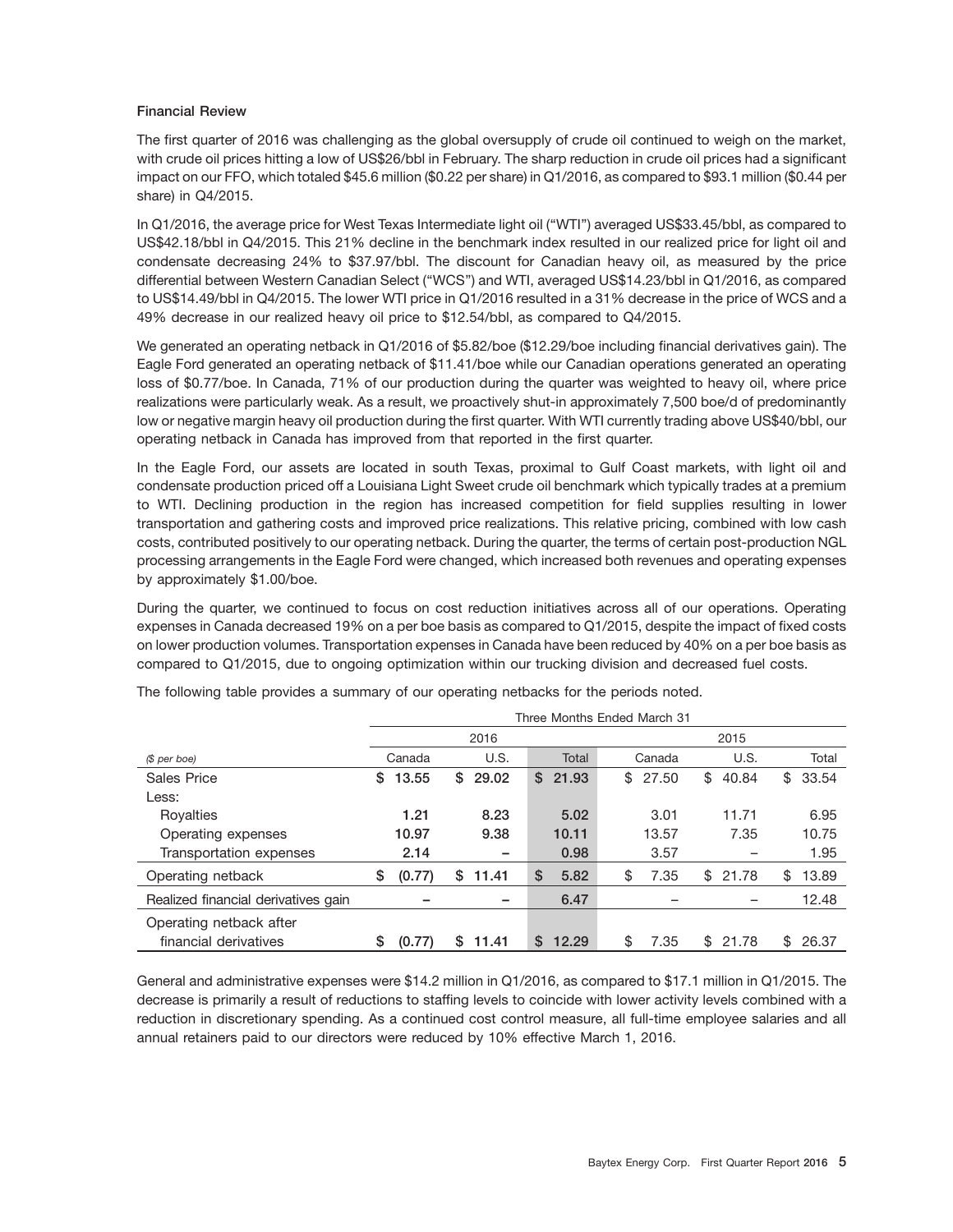#### **Risk Management**

As part of our normal operations, we are exposed to movements in commodity prices, foreign exchange rates and interest rates. In an effort to manage these exposures, we utilize various financial derivative contracts which are intended to partially reduce the volatility in our FFO. We realized a financial derivatives gain of \$44.6 million in Q1/2016, primarily due to crude oil prices being at levels significantly below those set in our financial derivative contracts.

For the balance of 2016, we have entered into hedges on approximately 44% of our net WTI exposure with 17% fixed at US\$62.03/bbl and 27% hedged utilizing a 3-way option structure (as described in note 2 to the table below). We have also entered into hedges on approximately 38% of our net WCS differential exposure and 58% of our net natural gas exposure.

For 2017, we have entered into hedges on approximately 28% of our net WTI exposure hedged utilizing a 3-way option structure (as described in note 2 to the table below). We have also entered into hedges on approximately 8% of our net WCS differential exposure and 32% of our net natural gas exposure.

The unrealized financial derivatives gain with respect to our hedges as at April 26, 2016 was approximately \$54 million. The following table summarizes our hedges in place as at May 3, 2016.

|                                                                                                        |                             |                             |                             | Balance of                  | Full-Year                  |
|--------------------------------------------------------------------------------------------------------|-----------------------------|-----------------------------|-----------------------------|-----------------------------|----------------------------|
|                                                                                                        | Q2/2016                     | Q3/2016                     | Q4/2016                     | 2016                        | 2017                       |
| <b>CRUDE OIL</b><br><b>WTI Fixed Hedges</b><br>Volumes (bbl/d)<br>Price (US\$/bbl)                     | \$<br>8.000<br>59.84        | \$<br>5,000<br>63.79        | \$<br>5.000<br>63.79        | \$<br>6,000<br>62.03        |                            |
| WTI 3-Way Option<br>Volumes (bbl/d)<br>Average Ceiling/Floor/Sold<br>Floor (US\$/bbl) <sup>(2)</sup>   | 9,500<br>\$60/\$50/\$40     | 10,000<br>\$60/\$50/\$40    | 10,000<br>\$60/\$50/\$40    | 9,833<br>\$60/\$50/\$40     | 10,000<br>\$59/\$46/\$36   |
| Total WTI Hedge Volumes<br>(bbl/d)<br>Hedge $(%)^{(1)}$                                                | 17,500<br>49%               | 15,000<br>42%               | 15,000<br>42%               | 15,833<br>44%               | 10,000<br>28%              |
| <b>WCS Differential Hedges</b><br>Volumes (bbl/d)<br><b>WCS Price Relative to WTI</b><br>(US\$/bb)     | \$<br>8,000<br>(13.26)      | \$<br>7,000<br>(13.32)      | \$<br>7,000<br>(13.40)      | \$<br>7,333<br>(13.32)      | \$<br>1,500<br>(13.42)     |
| Hedge $(%)^{(1)}$<br><b>NATURAL GAS</b><br><b>AECO Fixed Hedges</b><br>Volumes (GJ/d)<br>Price (\$/GJ) | \$<br>42%<br>28,333<br>2.50 | \$<br>37%<br>32,500<br>2.50 | \$<br>37%<br>32,500<br>2.39 | \$<br>38%<br>31,111<br>2.46 | \$<br>8%<br>10,000<br>2.65 |
| <b>NYMEX Fixed Hedges</b><br>Volumes (mmbtu/d)<br>Price (US\$/mmbtu)                                   | \$<br>15,000<br>2.98        | \$<br>15,000<br>2.98        | \$<br>15,000<br>2.98        | \$<br>15,000<br>2.98        | \$<br>15,000<br>2.79       |
| Total Hedge Volume (mmbtu/d)<br>Hedge $(%)^{(1)}$                                                      | 41,855<br>55%               | 45,804<br>60%               | 45,804<br>60%               | 44,488<br>58%               | 24,478<br>32%              |

Notes:

*(1) Percentage of hedged volumes is based on the mid-point of our revised 2016 production guidance (excluding NGL), net of royalties.*

*(2) WTI 3-way option consists of a sold call, a bought put and a sold put. In a \$60/\$50/\$40 example, Baytex receives WTI + US\$10/bbl when WTI is at or below US\$40/bbl; Baytex receives US\$50/bbl when WTI is between US\$40/bbl and US\$50/bbl; Baytex receives WTI when WTI is between US\$50/bbl and US\$60/bbl; and Baytex receives US\$60/bbl when WTI is above US\$60/bbl.*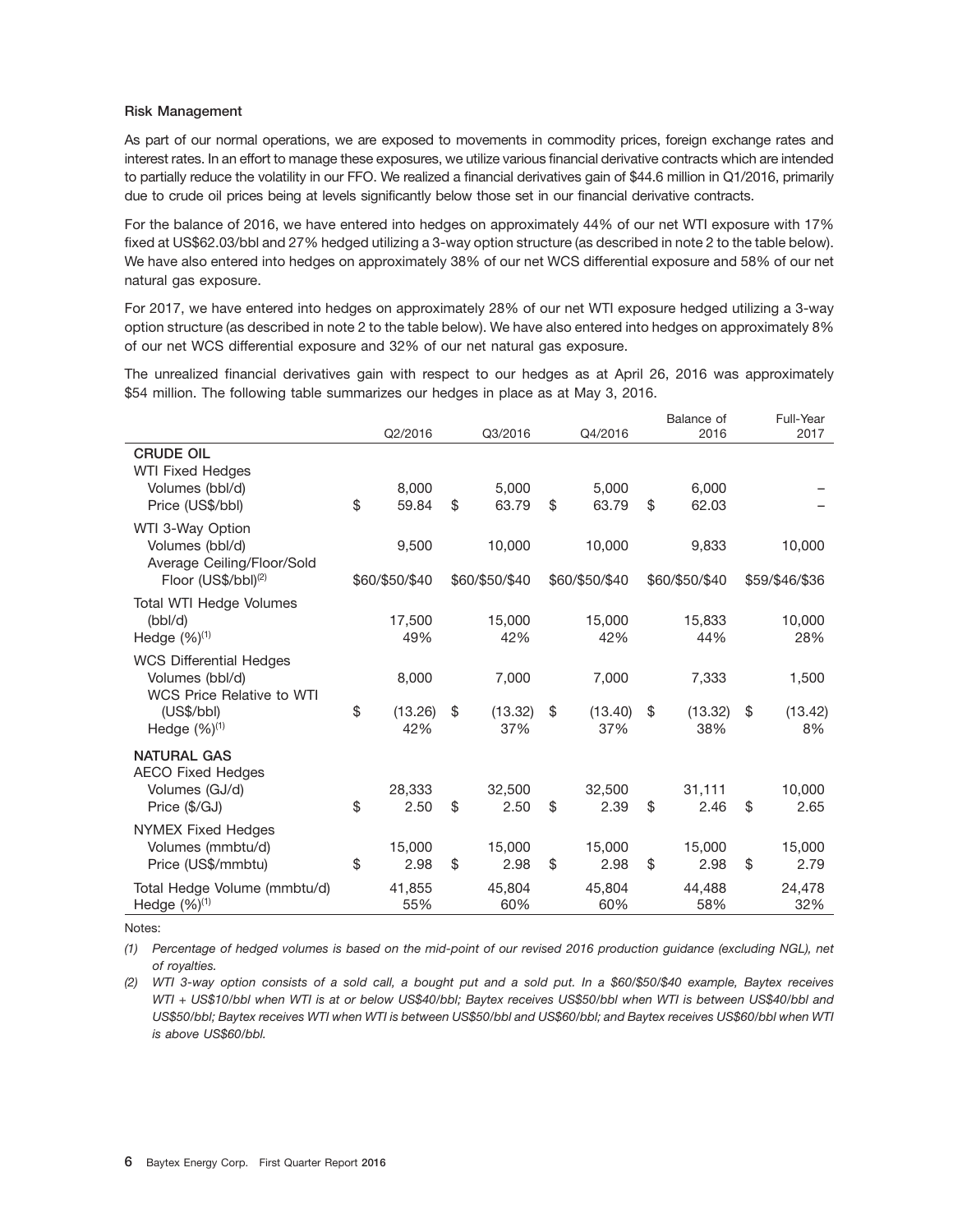#### **Financial Liquidity**

Total long-term debt at March 31, 2016 was \$1.83 billion, comprised of a bank loan of \$290 million and senior unsecured notes of \$1.54 billion. The decrease in total long-term debt at March 31, 2016, as compared to December 31, 2015, was due to an increase in the Canada-U.S. dollar exchange rate which resulted in the principal amount of our U.S. dollar denominated debt decreasing when converted to Canadian dollars. Our U.S. dollar long-term notes total US\$956 million with no material maturities until 2021 and our Canadian dollar long-term notes total C\$300 million and mature in 2022. These long-term notes contain no material financial maintenance covenants.

On March 31, 2016, we announced amendments to our bank credit facilities that provide us with increased financial flexibility. The amendments included reducing our credit facilities to US\$575 million, granting our bank lending syndicate first priority security with respect to our assets and restructuring our financial covenants. These facilities are not borrowing base facilities and do not require annual or semi-annual reviews. There are no mandatory principal payments prior to maturity in June 2019 and the maturity date can be further extended with the consent of our bank lending syndicate. With this revised agreement, we expect to realize savings of approximately \$8 million in 2016 from lower interest expense and standby fees.

The following table summarizes the financial covenants contained in the amended credit agreement and our compliance therewith as at March 31, 2016.

|                                                                     |                | Ratio for the Quarter(s) ending: |                  |               |            |  |  |  |
|---------------------------------------------------------------------|----------------|----------------------------------|------------------|---------------|------------|--|--|--|
|                                                                     | Position as at | March 31, 2016 to                | June 30, 2018 to |               |            |  |  |  |
| Covenant Description                                                | March 31, 2016 | March 31, 2018                   | Sept. 30, 2018   | Dec. 31, 2018 | Thereafter |  |  |  |
| Senior Secured Debt <sup>(1)</sup><br>to Bank EBITDA <sup>(2)</sup> |                |                                  |                  |               |            |  |  |  |
| (Maximum Ratio)                                                     | 0.61:1.00      | 5.00:1.00                        | 4.50:1.00        | 4.00:1.00     | 3.50:1.00  |  |  |  |
| Interest Coverage <sup>(3)</sup>                                    |                |                                  |                  |               |            |  |  |  |
| (Minimum Ratio)                                                     | 4.82:1.00      | 1.25:1.00                        | 1.50:1.00        | 1.75:1.00     | 2.00:1.00  |  |  |  |
|                                                                     |                |                                  |                  |               |            |  |  |  |

Notes:

*(1) ''Senior Secured Debt'' is defined as the principal amount of our bank loan and other secured obligations under the credit facilities. At March 31, 2016, our Senior Secured Debt totaled \$303 million.*

*(2) ''Bank EBITDA'' is calculated based on terms and conditions set out in the credit agreement which adjusts net income for interest expense, income taxes, certain non-cash items and acquisition and disposition activity. Bank EBITDA is calculated based on a trailing twelve month basis and was \$495 million for the twelve months ended March 31, 2016.*

*(3) ''Interest Coverage'' is computed as the ratio of Bank EBITDA to interest expense on our Senior Secured Debt and long-term notes. Interest expense for the trailing twelve months ended March 31, 2016 was \$103 million.*

With these amendments to our bank credit facilities, we expect to have adequate liquidity and financial flexibility to execute our business plan. In addition, we are well positioned to benefit from an oil price recovery as our three core plays provide some of the strongest capital efficiencies in North America.

#### **Conclusion**

We continue to meet the challenges brought on by this low oil price environment. During the first quarter, we announced amendments to our bank credit facilities that provide us with increased financial flexibility and we shut-in low or negative margin heavy oil production. To generate the highest netback and rate of return, we focused our capital expenditures on the Eagle Ford. Our operating results in the Eagle Ford were strong during the quarter with production up 2% over Q4/2015 and well costs continuing to decline.

We look forward to executing our plans for 2016 for the ongoing benefit of all stakeholders and we thank you for your continued support.

On behalf of the Board of Directors,

James L. Bowzer President and Chief Executive Officer May 3, 2016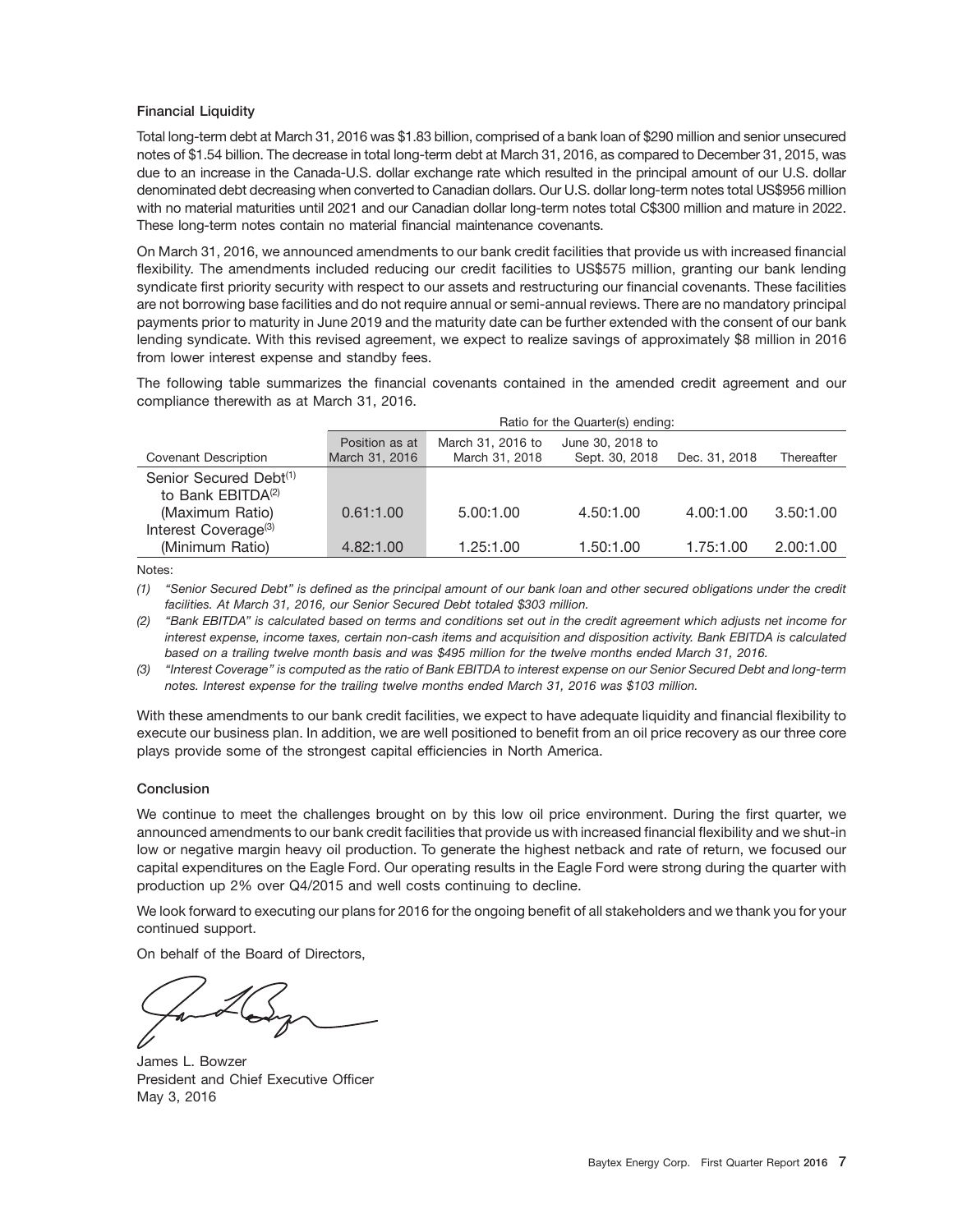# MANAGEMENT'S DISCUSSION AND ANALYSIS

The following is management's discussion and analysis (''MD&A'') of the operating and financial results of Baytex Energy Corp. for the three months ended March 31, 2016 ("Q1/2016"). This information is provided as of May 2, 2016. In this MD&A, references to "Baytex", the "Company", "we", "us" and "our" and similar terms refer to Baytex Energy Corp. and its subsidiaries on a consolidated basis, except where the context requires otherwise. The Q1/2016 results have been compared with the three months ended March 31, 2015 (''Q1/2015''). This MD&A should be read in conjunction with the Company's condensed interim unaudited consolidated financial statements (''consolidated financial statements'') for the three months ended March 31, 2016, its audited comparative consolidated financial statements for the years ended December 31, 2015 and 2014, together with the accompanying notes and its Annual Information Form for the year ended December 31, 2015. These documents and additional information about Baytex are accessible on the SEDAR website at www.sedar.com. All amounts are in Canadian dollars, unless otherwise stated, and all tabular amounts are in thousands of Canadian dollars, except for percentages and per common share amounts or as otherwise noted.

In this MD&A, barrel of oil equivalent (''boe'') amounts have been calculated using a conversion rate of six thousand cubic feet of natural gas to one barrel of oil, which represents an energy equivalency conversion method applicable at the burner tip and does not represent a value equivalency at the wellhead. While it is useful for comparative measures, it may not accurately reflect individual product values and may be misleading if used in isolation.

This MD&A contains forward-looking information and statements. We refer you to the end of the MD&A for our advisory on forward-looking information and statements.

#### **NON-GAAP FINANCIAL MEASURES**

In this MD&A, we refer to certain financial measures (such as funds from operations, net debt, operating netback and Bank EBITDA) which do not have any standardized meaning prescribed by generally accepted accounting principles in Canada (''GAAP''). While funds from operations, net debt and operating netback are commonly used in the oil and natural gas industry, our determination of these measures may not be comparable with calculations of similar measures by other issuers.

#### **Funds from Operations**

The Company considers funds from operations ("FFO") a key measure that provides a more complete understanding of our results of operations and financial performance, including our ability to generate funds for capital investments, debt repayment and potential dividends. However, funds from operations should not be construed as an alternative to performance measures determined in accordance with GAAP, such as cash flow from operating activities and net income (loss).

The following table reconciles cash flow from operating activities (a GAAP measure) to funds from operations (a non-GAAP measure).

|                                     | Three Months Ended<br>March 31 |           |  |
|-------------------------------------|--------------------------------|-----------|--|
| (\$ thousands)                      | 2016                           | 2015      |  |
| Cash flow from operating activities | 64.353<br>S.                   | \$187,900 |  |
| Change in non-cash working capital  | (20, 409)                      | (32, 125) |  |
| Asset retirement expenditures       | 1.701                          | 4,446     |  |
| Funds from operations               | 45,645<br>S.                   | \$160,221 |  |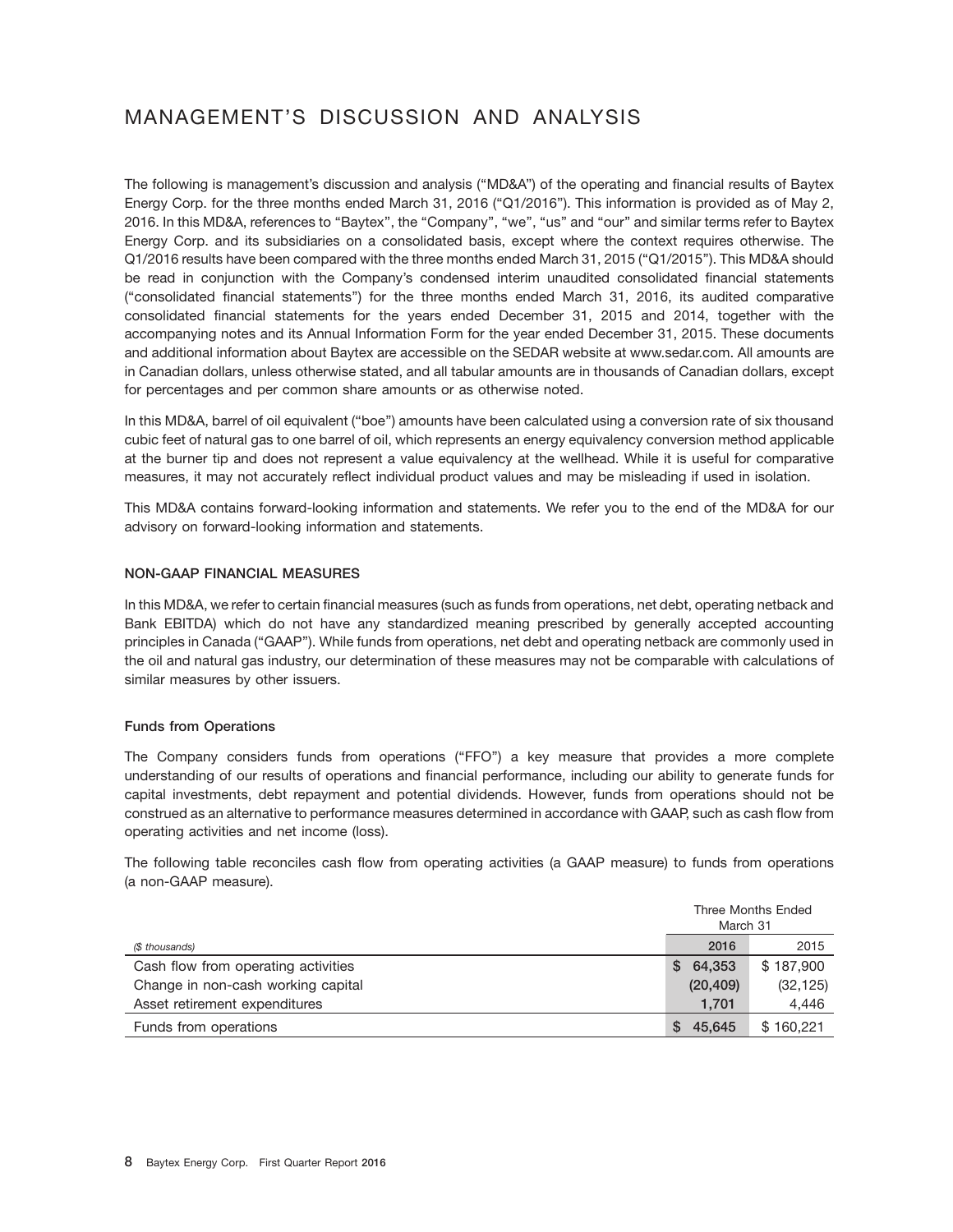#### **Net Debt**

We believe that net debt assists in providing a more complete understanding of our financial position.

The following table summarizes our net debt at March 31, 2016 and December 31, 2015.

| (\$ thousands)                               | March 31,<br>2016       | December 31.<br>2015 |
|----------------------------------------------|-------------------------|----------------------|
| Bank loan <sup>(1)</sup>                     | 290,465<br>$\mathbb{S}$ | \$<br>256.749        |
| Long-term notes $(1)$                        | 1,540,546               | 1,623,658            |
| Working capital deficiency <sup>(2)(3)</sup> | 150,332                 | 169,498              |
| Net debt                                     | \$1,981,343             | \$2,049,905          |

*(1) Principal amount of instruments.*

*(2) Working capital is current assets less current liabilities (excluding current financial derivatives).*

*(3) In the oil and gas industry, it is not unusual to have a working capital deficiency as accounts receivable arising from sales of production are usually settled within one or two months but accounts payable related to capital and operating expenditures are usually settled over a longer time span (often two to four months) due to vendor billing cycles and internal approval processes.*

#### **Operating Netback**

We define operating netback as oil and natural gas revenue, less royalties, operating expenses and transportation expenses. Operating netback per boe is the operating netback divided by barrels of oil equivalent production volume for the applicable period. We believe that this measure assists in assessing our ability to generate cash margin on a unit of production basis.

#### **Bank EBITDA**

Bank EBITDA is used to assess compliance with certain financial covenants.

The following table reconciles net income (loss) to Bank EBITDA.

|                                         | Three Months Ended<br>March 31 |              |
|-----------------------------------------|--------------------------------|--------------|
| (\$ thousands)                          | 2016                           | 2015         |
| Net income (loss)                       | \$<br>607                      | \$ (175,916) |
| Plus:                                   |                                |              |
| Financing and interest                  | 29,053                         | 29,410       |
| Unrealized foreign exchange (gain) loss | (86, 801)                      | 101,316      |
| Unrealized financial derivatives loss   | 30,123                         | 88,172       |
| Current income tax (recovery) expense   | (1, 442)                       | 16,935       |
| Deferred income tax (recovery)          | (48, 122)                      | (41, 682)    |
| Depletion and depreciation              | 141,671                        | 174,127      |
| Non-cash items <sup>(1)</sup>           | 5.925                          | 12,209       |
| <b>Bank EBITDA</b>                      | \$71.014                       | \$204.571    |

*(1) Non-cash items include share-based compensation, exploration and evaluation expense and gain (loss) on divestiture of oil and gas properties.*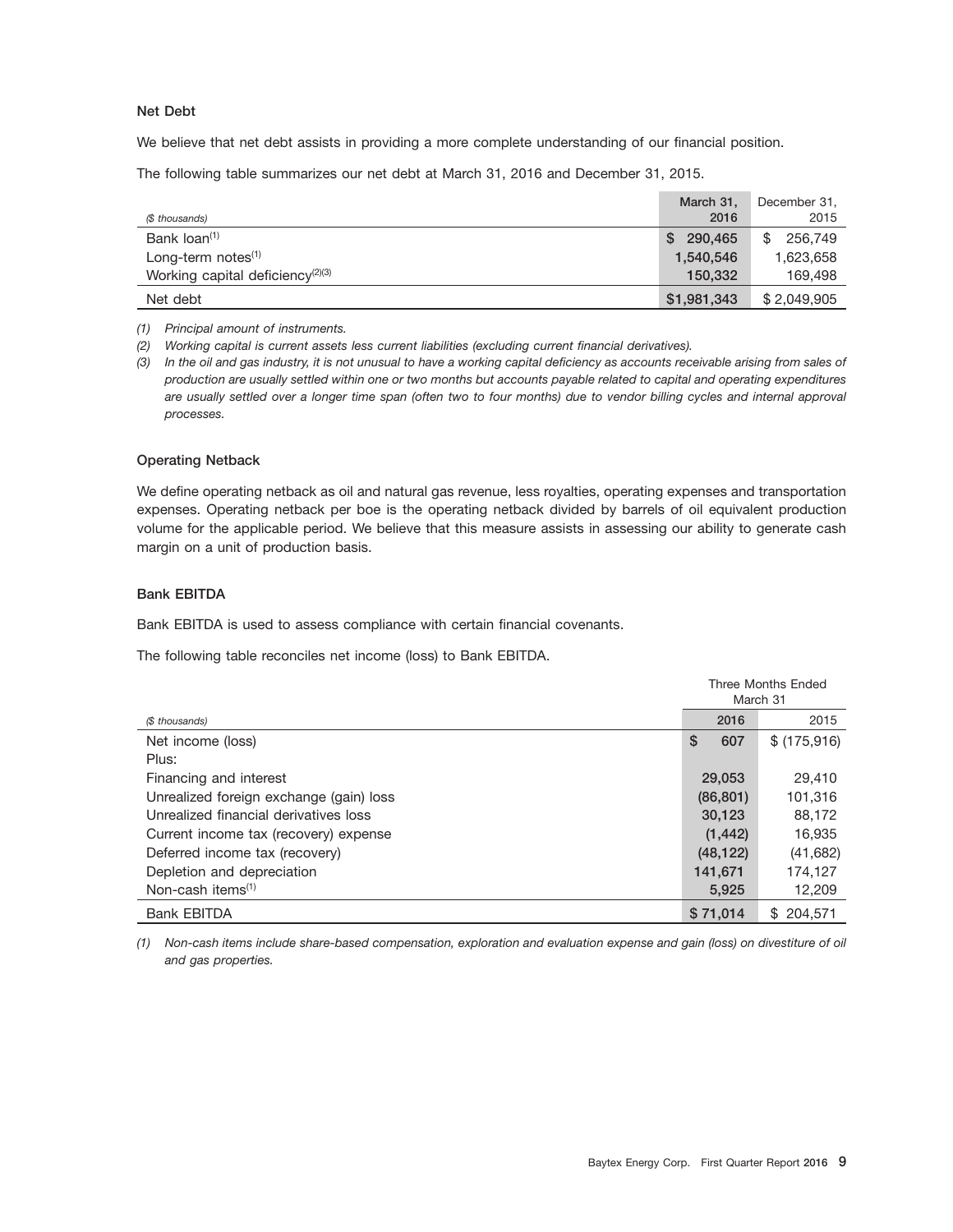#### **FIRST QUARTER HIGHLIGHTS**

The price of West Texas Intermediate light oil (''WTI'') reached its lowest point in 13 years in February of 2016 as commodity prices continued to slide during the first half of Q1/2016. Continued oversupply combined with elevated crude oil storage levels weighed on the market with WTI averaging US\$33.45/bbl in Q1/2016 compared to US\$42.18/bbl in Q4/2015 and US\$48.64/bbl in Q1/2015. With the further decrease in commodity prices and the belief that prices will stay ''lower for longer'', we took several steps to protect our liquidity. We reduced our 2016 exploration and development capital budget by 33% to a range of \$225 to \$265 million, shut-in approximately 7,500 bbl/d of low or negative margin production throughout the quarter and renegotiated our credit facilities with our banking syndicate.

Production averaged 75,776 boe/d during Q1/2016, representing a 16% reduction from Q1/2015 mainly due to the low or negative margin production being shut-in combined with declining production in Canada resulting from minimal capital investment over the past 15 months. U.S. production averaged 41,067 boe/d for Q1/2016, largely unchanged from 41,076 boe/d in Q1/2015. Canadian production averaged 34,709 boe/d for Q1/2016, a decrease of 30% from Q1/2015.

Funds from operations for Q1/2016 was \$45.6 million (\$0.22 per basic and diluted share) compared to \$160.2 million (\$0.95 per basic and diluted share) in Q1/2015. The decrease in FFO was directly attributable to lower commodity prices and lower production volumes in Canada as well as lower realized financial derivatives gain.

Capital expenditures, in response to lower commodity prices, were \$81.7 million during Q1/2016, representing a decrease of \$65.7 million from the \$147.4 million spent in Q1/2015. Capital spending focused on our Eagle Ford assets with 94% of total capital being deployed in the U.S. Spending in the U.S. totaled \$76.8 million in Q1/2016 where we drilled 12.5 net wells, completed 9.4 net wells and brought 10.2 net wells on-stream. Activity in Canada was significantly reduced in Q1/2016 as we drilled 1.0 net well and spent \$4.9 million compared to 9.1 net wells and \$21.3 million in Q1/2015.

At the end of Q1/2016, we amended our credit facilities to provide increased financial flexibility. The amendments include reducing our credit facilities to US\$575 million, granting our bank lending syndicate first priority security with respect to our assets and restructuring our financial covenants. At March 31, 2016, we were in compliance with all of our financial covenants and \$290.5 million was drawn on the facilities leaving approximately \$455.0 million in undrawn credit capacity.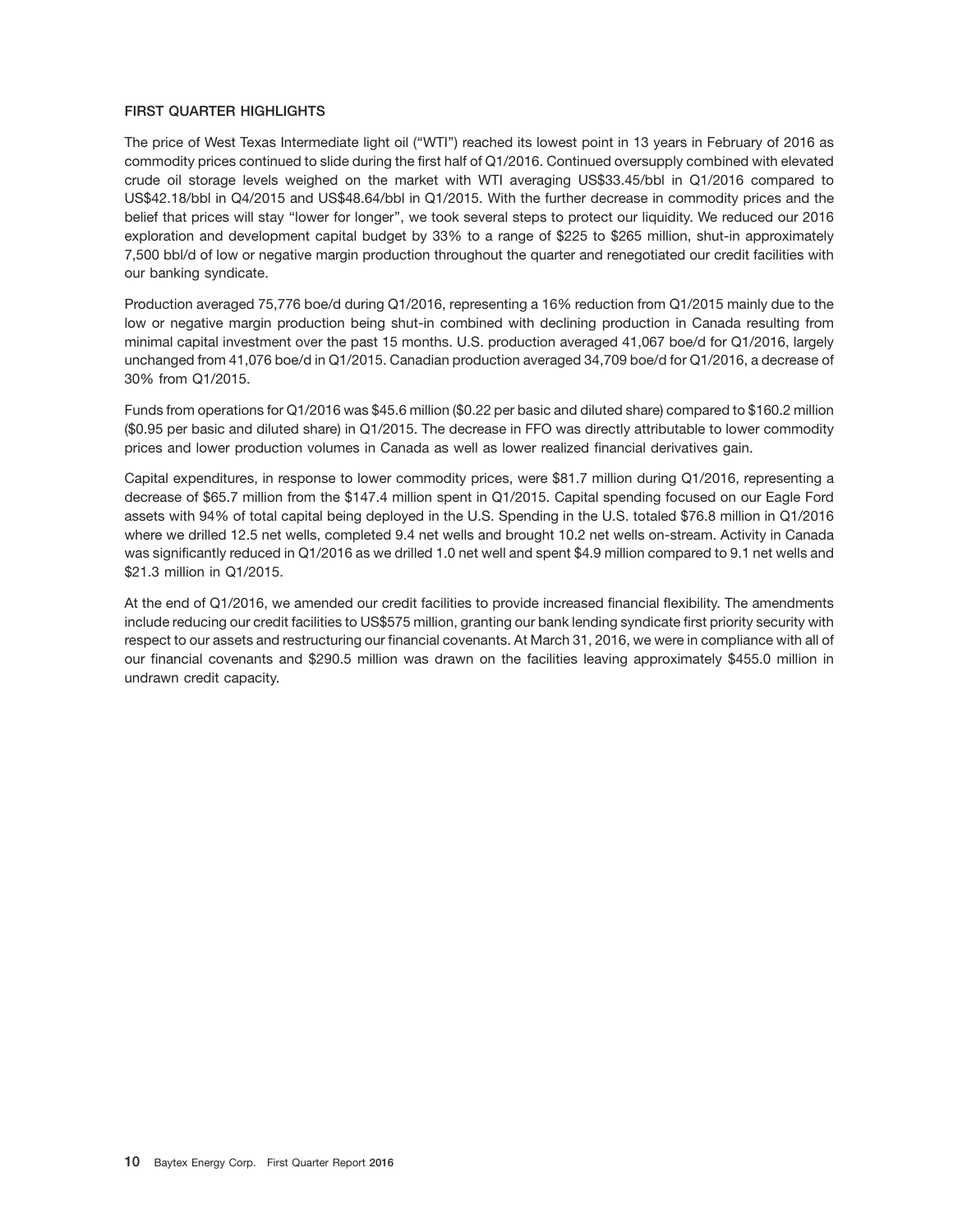# RESULTS OF OPERATIONS

The Canadian division includes the heavy oil assets in Peace River and Lloydminster and the conventional oil and natural gas assets in Western Canada. The U.S. division includes the Eagle Ford assets in Texas.

#### **Production**

|                          | Three Months Ended March 31 |        |        |        |        |        |  |  |
|--------------------------|-----------------------------|--------|--------|--------|--------|--------|--|--|
|                          |                             | 2016   |        |        | 2015   |        |  |  |
| <b>Daily Production</b>  | Canada                      | U.S.   | Total  | Canada | U.S.   | Total  |  |  |
| Liquids (bbl/d)          |                             |        |        |        |        |        |  |  |
| Heavy oil                | 24,807                      | -      | 24,807 | 39,226 |        | 39,226 |  |  |
| Light oil and condensate | 1,566                       | 22,923 | 24,489 | 2,091  | 25,965 | 28,056 |  |  |
| <b>NGL</b>               | 1,335                       | 8,774  | 10,109 | 1,239  | 6,985  | 8,224  |  |  |
| Total liquids (bbl/d)    | 27,708                      | 31,697 | 59,405 | 42,556 | 32,950 | 75,506 |  |  |
| Natural gas (mcf/d)      | 42,003                      | 56,217 | 98,220 | 42,255 | 48,755 | 91,010 |  |  |
| Total production (boe/d) | 34,709                      | 41,067 | 75,776 | 49,599 | 41,076 | 90,675 |  |  |
| <b>Production Mix</b>    |                             |        |        |        |        |        |  |  |
| Heavy oil                | 71%                         | $-$ %  | 33%    | 79%    | $-$ %  | 43%    |  |  |
| Light oil and condensate | 5%                          | 56%    | 32%    | 4%     | 63%    | 31%    |  |  |
| <b>NGL</b>               | 4%                          | 21%    | 13%    | 3%     | 17%    | 9%     |  |  |
| Natural gas              | 20%                         | 23%    | 22%    | 14%    | 20%    | 17%    |  |  |

Production for Q1/2016 averaged 75,776 boe/d, a 16% decrease from Q1/2015. Canadian production of 34,709 boe/d decreased 30%, or 14,890 boe/d, from Q1/2015 as we shut-in 7,500 boe/d of low or negative margin production throughout the quarter. The shut in volumes reduced average production in the quarter by approximately 5,000 boe/d, with the remainder due to natural declines from reduced capital spending. U.S. production averaged 41,067 boe/d in Q1/2016 and was relatively unchanged from Q1/2015 with continued capital investment in the Eagle Ford offsetting the production declines.

### **Commodity Prices**

The prices received for our crude oil and natural gas production directly impact our earnings, funds from operations and our financial position.

### *Crude Oil*

For Q1/2016, the WTI oil prompt averaged US\$33.45/bbl, a 31% decrease from the average WTI price of US\$48.64/bbl in Q1/2015. The low prices experienced during Q1/2016, as compared to Q1/2015, were due to continued oversupply of crude oil and on-going concerns due to the high levels of storage and potential capacity concerns.

The discount for Canadian heavy oil, as measured by the Western Canadian Select (''WCS'') price differential to WTI, averaged US\$14.23/bbl for Q1/2016 as compared to US\$14.73/bbl in Q1/2015. The improvement in the nominal differential was due to increased pipeline capacity from Canada to the U.S. Gulf Coast, which allows WCS pricing to achieve pipeline equivalency with the large waterborne Gulf Coast refinery market.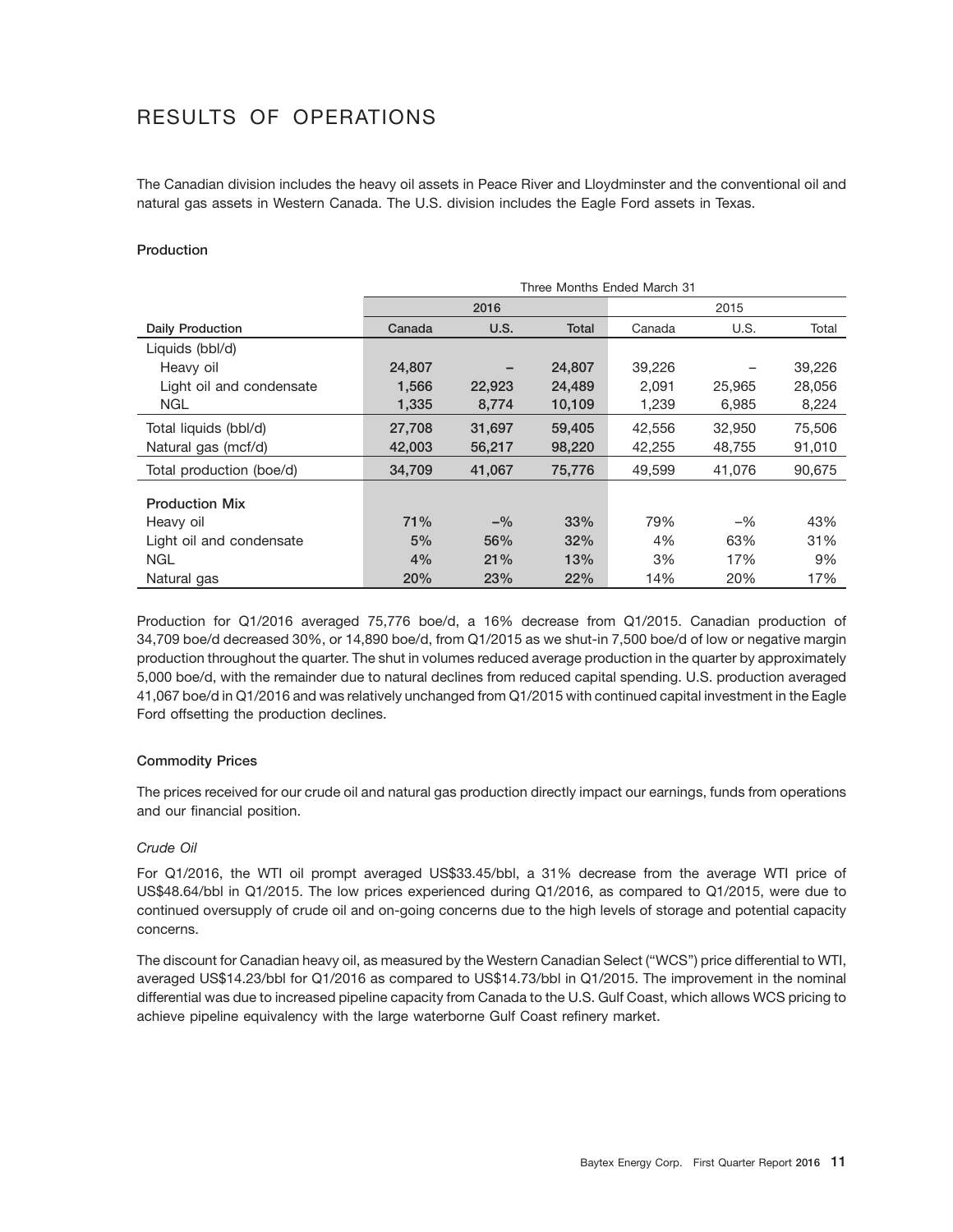### *Natural Gas*

For Q1/2016, the AECO natural gas prices averaged \$2.11/mcf, a 28% decrease compared to \$2.95/mcf in Q1/2015. For Q1/2016, the NYMEX natural gas price averaged US\$2.09/mmbtu, a 30% decrease compared to US\$2.98/mmbtu in Q1/2015. The decrease in natural gas prices on both indices between periods was driven by historically high production levels and extremely weak weather related demand.

The following table compares selected benchmark prices and our average realized selling prices for Q1/2016 and Q1/2015.

|                                                      | Three Months Ended March 31 |        |        |  |
|------------------------------------------------------|-----------------------------|--------|--------|--|
|                                                      | 2016                        | 2015   | Change |  |
| <b>Benchmark Averages</b>                            |                             |        |        |  |
| WTI oil (US\$/bbl) <sup>(1)</sup>                    | 33.45                       | 48.64  | (31%)  |  |
| WCS heavy oil (US\$/bbl) <sup>(2)</sup>              | 19.22                       | 33.91  | (43%)  |  |
| LLS oil (US\$/bbl) <sup>(3)</sup>                    | 33.24                       | 50.55  | (34%)  |  |
| CAD/USD average exchange rate                        | 1.3748                      | 1.2308 | 12%    |  |
| Edmonton par oil (\$/bbl)                            | 40.80                       | 51.94  | (21%)  |  |
| AECO natural gas price $(\frac{4}{2})$ mcf $)^{(4)}$ | 2.11                        | 2.95   | (28%)  |  |
| NYMEX natural gas price (US\$/mmbtu)(5)              | 2.09                        | 2.98   | (30%)  |  |

*(1) WTI refers to the arithmetic average of NYMEX prompt month WTI for the applicable period.*

*(2) WCS refers to the average posting price for the benchmark WCS heavy oil.*

*(3) LLS refers to the Argus trade month average for Louisiana Light Sweet oil.*

*(4) AECO refers to the AECO arithmetic average month-ahead index price published by the Canadian Gas Price Reporter (''CGPR'').*

*(5) NYMEX refers to the NYMEX last day average index price as published by the CGPR.*

|                                                 | Three Months Ended March 31 |            |              |             |              |             |  |  |  |
|-------------------------------------------------|-----------------------------|------------|--------------|-------------|--------------|-------------|--|--|--|
|                                                 |                             | 2016       |              |             | 2015         |             |  |  |  |
|                                                 | Canada                      | U.S.       | <b>Total</b> | Canada      | U.S.         | Total       |  |  |  |
| Average Sales Prices <sup>(1)</sup>             |                             |            |              |             |              |             |  |  |  |
| Canadian heavy oil (\$/bbl) <sup>(2)</sup>      | S.<br>12.54                 | S<br>-     | 12.54        | 28.57<br>S  | S<br>-       | 28.57       |  |  |  |
| Light oil and condensate (\$/bbl)               | 35.89                       | 38.11      | 37.97        | 47.84       | 52.70        | 52.34       |  |  |  |
| NGL (\$/bbl)                                    | 16.91                       | 18.60      | 18.38        | 24.18       | 18.49        | 19.35       |  |  |  |
| Natural gas (\$/mcf)                            | 1.91                        | 2.76       | 2.40         | 2.68        | 3.69         | 3.22        |  |  |  |
| Weighted average $(\frac{6}{\rho}\rho e)^{(2)}$ | 13.55<br>S                  | 29.02<br>S | 21.93        | 27.50<br>\$ | 40.84<br>\$. | 33.54<br>\$ |  |  |  |

*(1) Baytex's risk management strategy employs both oil and natural gas financial and physical forward contracts (fixed price forward sales and collars) and heavy oil differential physical delivery contracts (fixed price and percentage of WTI). The pricing information in the table excludes the impact of financial derivatives.*

*(2) Realized heavy oil prices are calculated based on sales volumes, net of blending costs.*

#### *Average Realized Sales Prices*

U.S. light oil and condensate pricing for Q1/2016 was \$38.11/bbl, down 28% from \$52.70/bbl in Q1/2015, which is consistent with a 27% decrease in the LLS benchmark (expressed in Canadian dollars). During Q1/2016, our Canadian average sales price for light oil and condensate was \$35.89/bbl, down 25% from \$47.84/bbl in Q1/2015 compared to a 21% decrease in the benchmark Edmonton par price. Our Canadian realized price decreased more than the benchmark as a higher percentage of our Canadian light oil was a lower grade crude than in Q1/2015 which has increased the discount from the benchmark.

Our realized heavy oil priced for Q1/2016 was \$12.54/bbl compared to \$28.57/bbl received in Q1/2015. The 56% decrease in realized price was more than the 43% decrease in WCS price as the Company's heavy oil is generally sold at a fixed dollar differential to the WCS benchmark price.

Our realized natural gas price for Q1/2016 was \$2.40/mcf, down 25% from \$3.22/mcf in Q1/2015. This 25% decrease is in line with the decreases in the AECO and NYMEX benchmarks during these periods.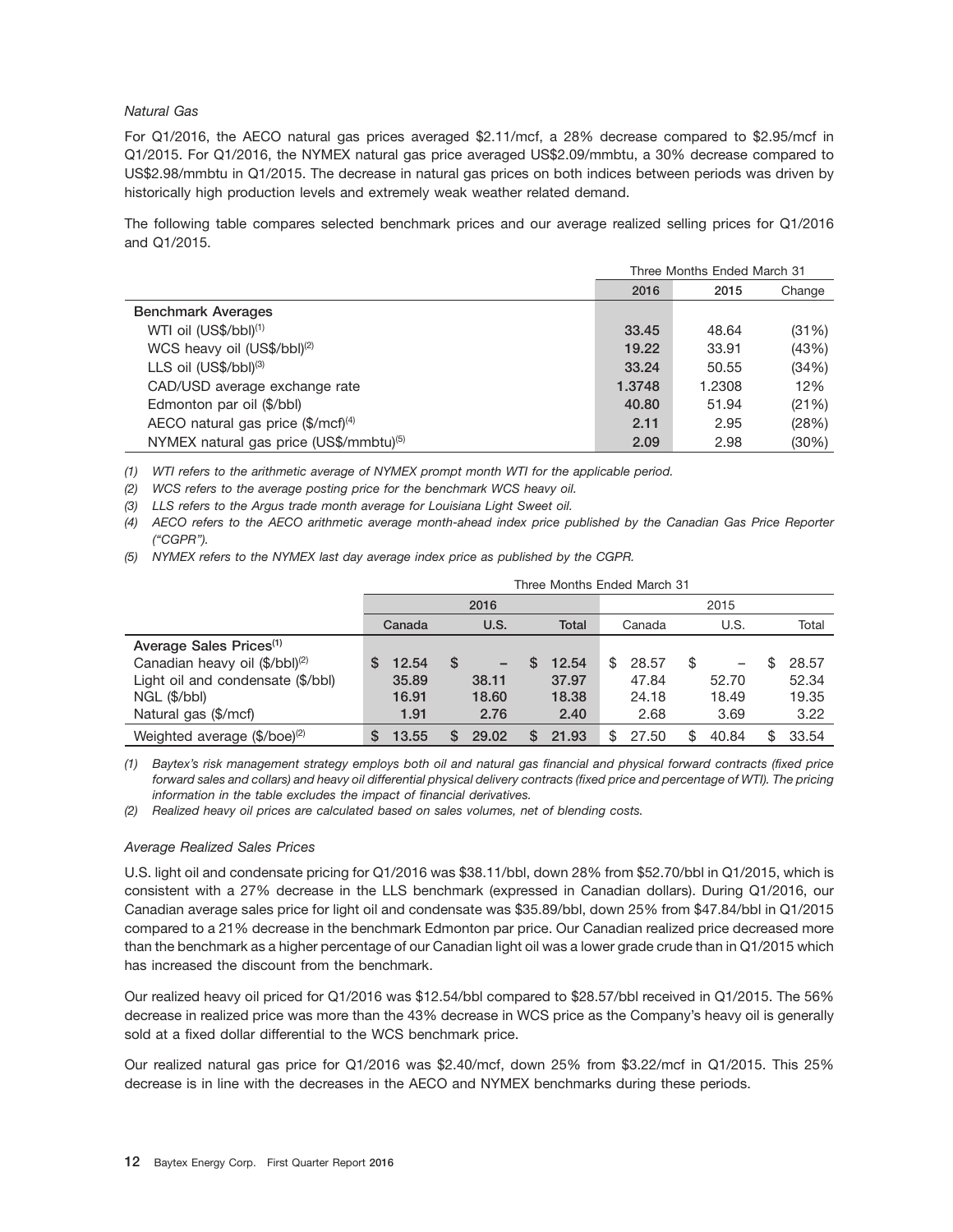Our realized NGL price was \$18.38/bbl or 40% of WTI (expressed in Canadian dollars) in Q1/2016 compared to \$19.35/bbl or 32% of WTI (expressed in Canadian dollars) in Q1/2015. Our realized NGL price has increased in the U.S. in 2016 as the terms of certain post-production NGL processing arrangements in the Eagle Ford were changed, which increased both revenues and operating expenses.

#### **Gross Revenues**

|                                          | Three Months Ended March 31 |           |              |               |                          |           |  |  |  |  |
|------------------------------------------|-----------------------------|-----------|--------------|---------------|--------------------------|-----------|--|--|--|--|
|                                          |                             | 2016      |              | 2015          |                          |           |  |  |  |  |
| (\$ thousands)                           | Canada                      | U.S.      | Total        | Canada        | U.S.                     | Total     |  |  |  |  |
| Oil revenue                              |                             |           |              |               |                          |           |  |  |  |  |
| Heavy oil                                | $$28,308$ \$                | -         | S.<br>28,308 | $$100.856$ \$ | $\overline{\phantom{0}}$ | \$100.856 |  |  |  |  |
| Light oil and condensate                 | 5,114                       | 79,505    | 84,619       | 9,001         | 123,156                  | 132,157   |  |  |  |  |
| <b>NGL</b>                               | 2,055                       | 14,849    | 16,904       | 2,697         | 11,625                   | 14,322    |  |  |  |  |
| Total liquids revenue                    | 35,477                      | 94.354    | 129.831      | 112.554       | 134.781                  | 247.335   |  |  |  |  |
| Natural gas revenue                      | 7,312                       | 14,096    | 21,408       | 10.186        | 16,190                   | 26,376    |  |  |  |  |
| Total oil and natural gas revenue        | 42.789                      | 108,450   | 151.239      | 122.740       | 150.971                  | 273.711   |  |  |  |  |
| Heavy oil blending revenue               | 2,359                       |           | 2,359        | 9,673         |                          | 9,673     |  |  |  |  |
| Total petroleum and natural gas revenues | \$45.148                    | \$108,450 | \$153,598    | \$132,413     | \$150,971                | \$283.384 |  |  |  |  |

Total petroleum and natural gas revenues for Q1/2016 of \$153.6 million decreased \$129.8 million from Q1/2015 with lower commodity prices contributing \$80.4 million of the decrease and the remaining \$49.4 million from lower production volumes. In Canada, petroleum and natural gas revenues for Q1/2016 totaled \$45.1 million, representing a decrease of \$87.3 million compared to Q1/2015 with the decrease resulting from lower realized prices and lower production volumes. Petroleum and natural gas revenues of \$108.5 million in the U.S. decreased \$42.5 million from the prior period due to a decrease in realized prices on all products.

Heavy oil blending revenue of \$2.4 million for Q1/2016 decreased \$7.3 million compared to Q1/2015. Heavy oil blending revenue decreased as the Company sold less diluent with the decrease in heavy oil production within Canada. Heavy oil transported through pipelines requires blending to reduce its viscosity in order to meet pipeline specifications. The cost of blending diluent is recovered in the sale price of the blended product. Our heavy oil transported by rail does not require blending diluent. The purchases and sales of blending diluent are recorded as heavy oil blending expense and revenue, respectively.

### **Royalties**

Royalties are paid to various government entities and to land and mineral rights owners. Royalties are calculated based on gross revenues, or on operating netbacks less capital investment for specific heavy oil projects, and are generally expressed as a percentage of gross revenue. The actual royalty rates can vary for a number of reasons, including the commodity produced, royalty contract terms, commodity price level, royalty incentives and the area or jurisdiction. The following table summarizes our royalties and royalty rates for Q1/2016 and Q1/2015.

|                                            |      | Three Months Ended March 31 |  |          |   |          |    |        |     |        |    |        |
|--------------------------------------------|------|-----------------------------|--|----------|---|----------|----|--------|-----|--------|----|--------|
|                                            | 2016 |                             |  |          |   |          |    |        |     | 2015   |    |        |
| (\$ thousands except for % and<br>per boe) |      | Canada                      |  | U.S.     |   | Total    |    | Canada |     | U.S.   |    | Total  |
| Royalties                                  |      | 3.835                       |  | \$30.747 |   | \$34,582 | \$ | 13.419 | \$. | 43.288 | \$ | 56,707 |
| Average royalty rate <sup>(1)</sup>        |      | $9.0\%$                     |  | 28.4%    |   | 22.9%    |    | 10.9%  |     | 28.7%  |    | 20.7%  |
| Royalty rate per boe                       | S    | 1.21                        |  | 8.23     | S | 5.02     |    | 3.01   |     | 11.71  |    | 6.95   |

*(1) Average royalty rate excludes sales of heavy oil blending diluents and the effects of financial derivatives.*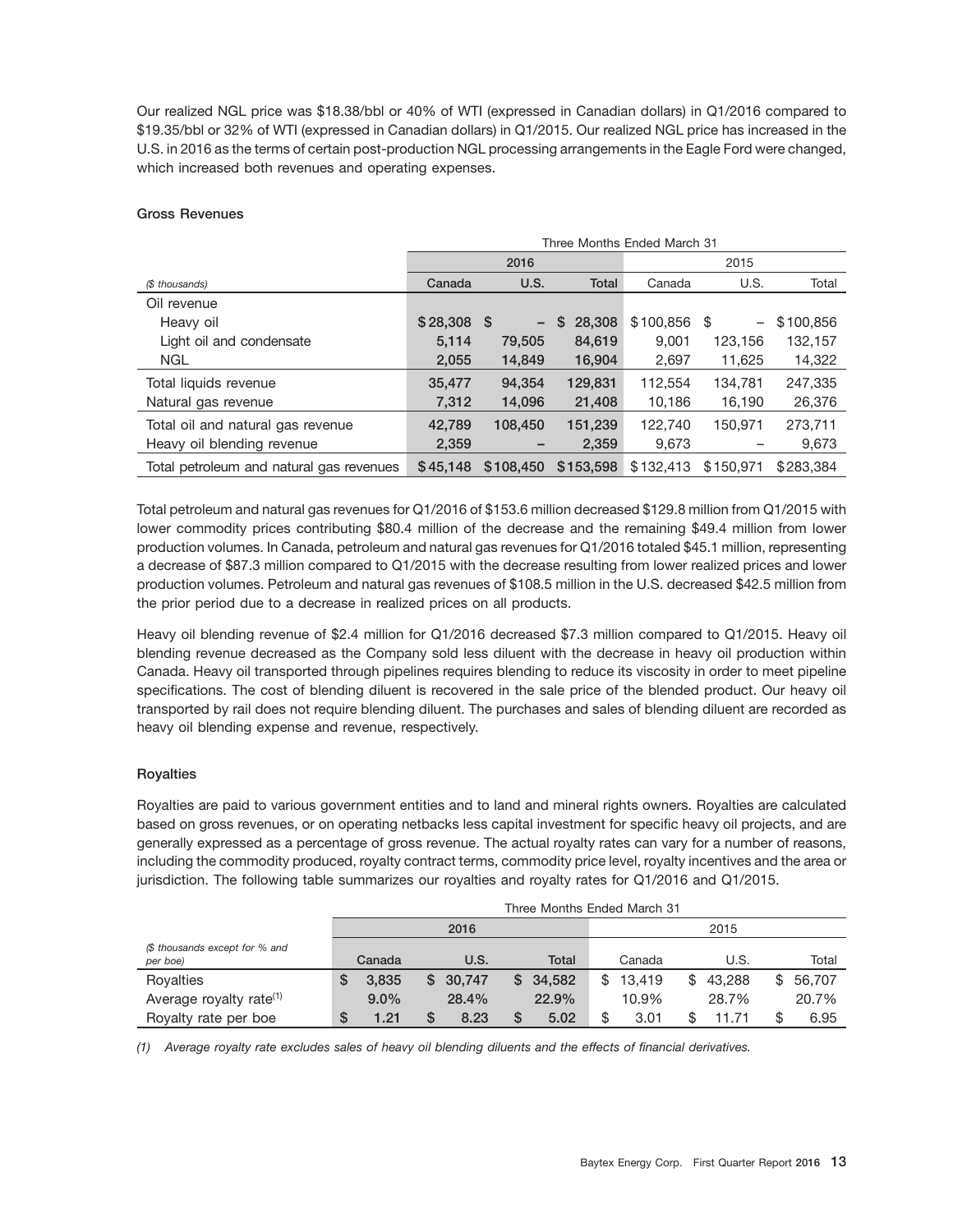Total royalties for Q1/2016 of \$34.6 million decreased 39%, or \$22.1 million from Q1/2015, due to the decline in gross revenues. The overall royalty rate in Q1/2016 was 22.9% compared to 20.7% in Q1/2015. The royalty rate has increased as proportionately more of the Company's revenue and royalties are from the U.S. which has a higher royalty rate. Canadian royalties decreased to 9.0% of revenue for Q1/2016, compared to 10.9% of revenue in Q1/2015. Canadian crown royalty rates are partially based on price and with the lower commodity prices during Q1/2016 the Company experienced lower crown royalty rates compared to Q1/2015. The Q1/2016 U.S. royalty rate of 28.4% has remained consistent with the Q1/2015 rate of 28.7% and overall royalties have decreased with the decrease in gross revenues.

#### **Operating Expenses**

|                                   | Three Months Ended March 31 |                     |              |              |          |           |  |  |  |  |  |
|-----------------------------------|-----------------------------|---------------------|--------------|--------------|----------|-----------|--|--|--|--|--|
|                                   |                             | 2016                |              |              | 2015     |           |  |  |  |  |  |
| (\$ thousands except for per boe) | Canada                      | U.S. <sup>(1)</sup> | Total        | Canada       | U.S.(1)  | Total     |  |  |  |  |  |
| Operating expenses                | \$34.645                    | \$35.035            | 69.680<br>S. | 60.574<br>S. | \$27.181 | \$ 87.755 |  |  |  |  |  |
| Operating expenses per boe        | 10.97                       | \$<br>9.38          | 10.11        | 13.57        | 7.35     | 10.75     |  |  |  |  |  |

*(1) Operating expenses related to the Eagle Ford assets include transportation expenses.*

Operating expenses for Q1/2016 of \$69.7 million decreased \$18.1 million compared to Q1/2015. On a per boe basis, operating expenses for Q1/2016 decreased \$0.64/boe to \$10.11/boe, compared to \$10.75/boe in Q1/2015. Operating expenses per boe have decreased with lower cost Eagle Ford assets comprising a larger percentage of our total production in Q1/2016 as compared to Q1/2015.

Canadian operating expenses of \$34.6 million for Q1/2016 decreased \$25.9 million compared to Q1/2015. The decrease is a result of lower production volumes and realized cost savings across all of our operations. On a per boe basis, Canadian operating expenses were \$10.97/boe in Q1/2016 compared to \$13.57/boe in Q1/2015 reflecting the cost savings initiatives during 2016 and the impact of shut-in volumes. As commodity prices improve and the higher cost shut-in volumes are restored, we expect Canadian operating expenses, on a per boe basis, to increase.

U.S. operating expenses were \$35.0 million for Q1/2016, a \$7.9 million increase compared to Q1/2015. In Q1/2016, the operator of the Eagle Ford property changed certain post-production processing arrangements which increased operating expenses and revenues in the U.S. by approximately \$1.00/boe. Operating expenses in the U.S. also increased as the Canadian dollar was weaker against the U.S. dollar in Q1/2016 compared to Q1/2015.

### **Transportation Expenses**

Transportation expenses include the costs to move production from the field to the sales point. The largest component of transportation expenses relates to the trucking of heavy oil to pipeline and rail terminals. The following table compares our transportation expenses for Q1/2016 and Q1/2015.

|                                   | Three Months Ended March 31 |  |                     |  |       |          |  |                          |  |          |
|-----------------------------------|-----------------------------|--|---------------------|--|-------|----------|--|--------------------------|--|----------|
|                                   |                             |  | 2016                |  |       |          |  | 2015                     |  |          |
| (\$ thousands except for per boe) | Canada                      |  | U.S. <sup>(1)</sup> |  | Total | Canada   |  | U.S. <sup>(1)</sup>      |  | Total    |
| Transportation expenses           | 6.775                       |  |                     |  | 6.775 | \$15.949 |  |                          |  | \$15.949 |
| Transportation expense per boe    | 2.14                        |  | -                   |  | 0.98  | 3.57     |  | $\overline{\phantom{0}}$ |  | 1.95     |

*(1) Transportation expenses related to the Eagle Ford assets have been included in operating expenses.*

Transportation expenses for Q1/2016 totaled \$6.8 million (\$0.98/boe), a decrease of 58%, or \$9.2 million, compared to Q1/2015. The decrease is due to lower heavy oil volumes being transported to the sales point, decreased fuel costs and the increased use of lower cost internal trucking. On a per unit basis, costs have decreased as the volumes shut-in were subject to high transportation charges.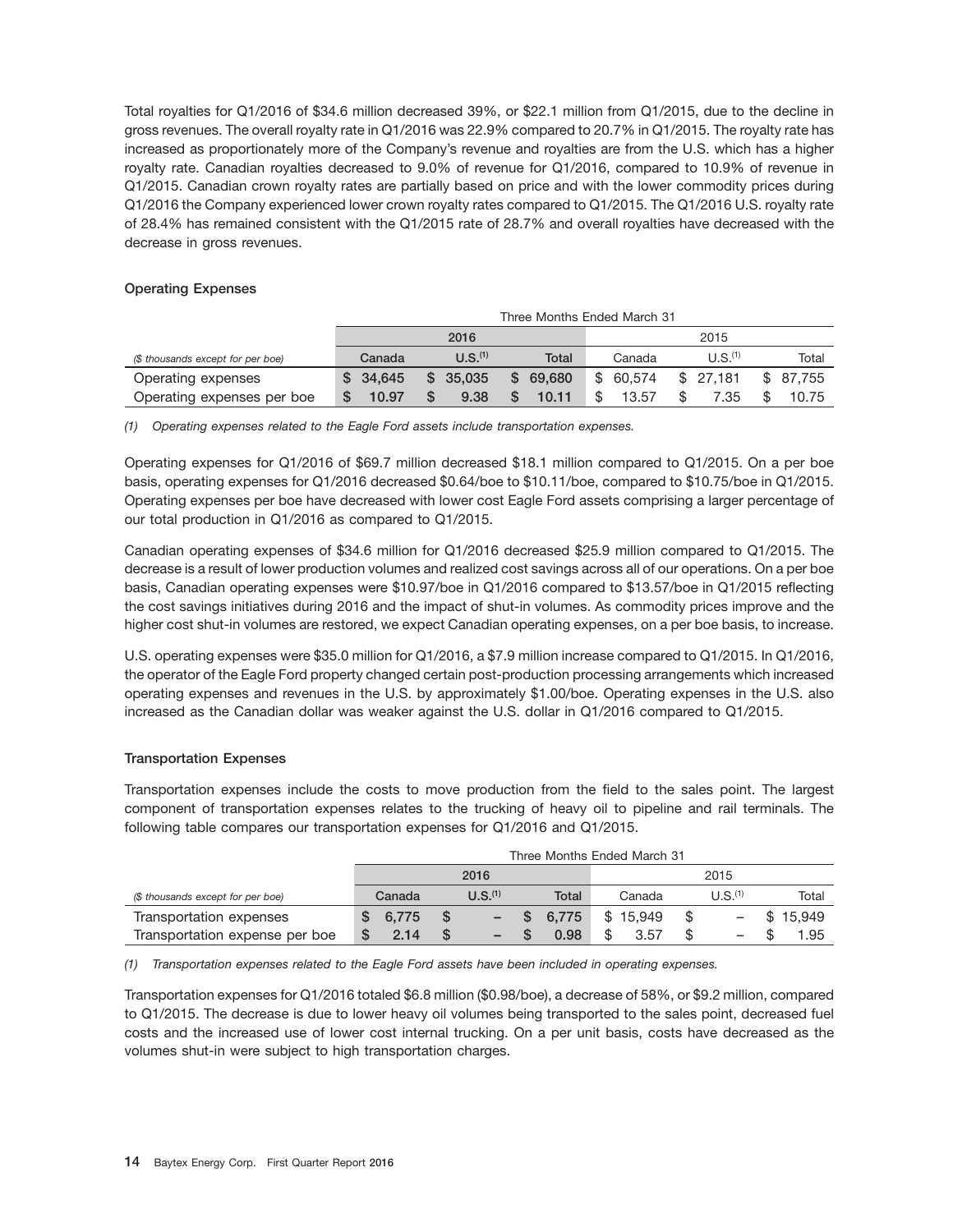#### **Blending Expenses**

Blending expenses for Q1/2016 of \$2.4 million have decreased \$7.3 million or 76%, compared to Q1/2015. Consistent with the decrease in heavy oil blending revenue, blending expenses decreased due to a decrease in both the volume of blending diluent required and the price of blending diluent.

#### **Financial Derivatives**

As part of our normal operations, we are exposed to movements in commodity prices, foreign exchange rates and interest rates. In an effort to manage these exposures, we utilize various financial derivative contracts which are intended to partially reduce the volatility in our funds from operations. Financial derivatives are managed at the corporate level and are not allocated between divisions. Contracts settled in the period result in realized gains or losses based on the market price compared to the contract price. Changes in the fair value of contracts are reported as unrealized gains or losses in the period as the forward markets for commodities and currencies fluctuate and as new contracts are executed. The following table summarizes the results of our financial derivative contracts for Q1/2016 and Q1/2015.

|                                              | Three Months Ended March 31 |              |              |  |  |
|----------------------------------------------|-----------------------------|--------------|--------------|--|--|
| (\$ thousands)                               | 2016                        | 2015         | Change       |  |  |
| Realized financial derivatives gain (loss)   |                             |              |              |  |  |
| Crude oil                                    | \$41,492                    | \$108,027    | \$ (66, 535) |  |  |
| Natural gas                                  | 3,134                       | 5,728        | (2,594)      |  |  |
| Foreign currency                             |                             | (11, 921)    | 11,921       |  |  |
| Total                                        | \$44,626                    | \$101,834    | \$ (57,208)  |  |  |
| Unrealized financial derivatives gain (loss) |                             |              |              |  |  |
| Crude oil                                    | \$ (34,987)                 | \$ (69, 579) | \$34,592     |  |  |
| Natural gas                                  | 4,864                       | (4,998)      | 9,862        |  |  |
| Foreign currency                             | -                           | (15, 456)    | 15,456       |  |  |
| Interest and financing $(1)$                 | -                           | 1,861        | (1,861)      |  |  |
| Total                                        | \$ (30, 123)                | \$ (88, 172) | \$58,049     |  |  |
| Total financial derivatives gain (loss)      |                             |              |              |  |  |
| Crude oil                                    | \$<br>6,505                 | \$38,448     | \$ (31,943)  |  |  |
| Natural gas                                  | 7,998                       | 730          | 7,268        |  |  |
| Foreign currency                             |                             | (27, 377)    | 27,377       |  |  |
| Interest and financing                       |                             | 1,861        | (1,861)      |  |  |
| Total                                        | \$14,503                    | \$13,662     | \$<br>841    |  |  |

*(1) Unrealized interest and financing derivatives gain (loss) includes the change in fair value of the call options embedded in our long-term notes.*

The realized financial derivatives gain of \$44.6 million for Q1/2016, relate mainly to crude oil prices being at levels significantly below those set in our fixed price contracts.

The unrealized loss of \$30.1 million for Q1/2016 is mainly due to the realization, or reversal, of previous unrealized gains recorded at December 31, 2015.

A summary of the financial derivative contracts in place as at March 31, 2016 and the accounting treatment thereof are disclosed in note 15 to the consolidated financial statements.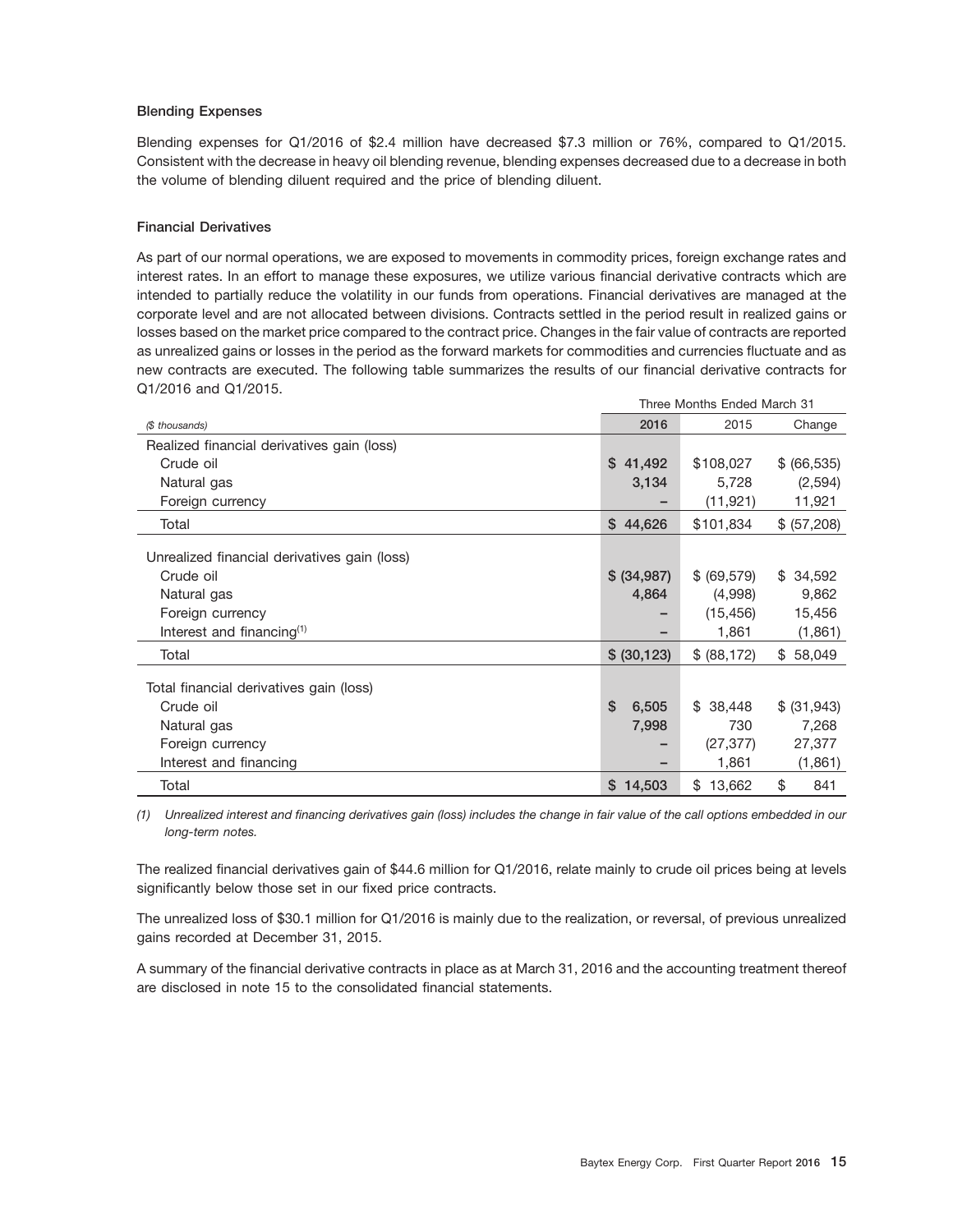#### **Operating Netback**

The following table summarizes our operating netback on a per boe basis for our Canadian and U.S. operations for the periods indicated:

|                                | Three Months Ended March 31 |          |            |          |              |    |        |    |        |    |        |  |
|--------------------------------|-----------------------------|----------|------------|----------|--------------|----|--------|----|--------|----|--------|--|
|                                | 2016                        |          |            |          |              |    | 2015   |    |        |    |        |  |
| (\$ per boe except for volume) | Canada                      |          | U.S.       |          | <b>Total</b> |    | Canada |    | U.S.   |    | Total  |  |
| Sales volume (boe/d)           | 34.709                      |          | 41.067     |          | 75,776       |    | 49.599 |    | 41.076 |    | 90,675 |  |
| Operating netback:             |                             |          |            |          |              |    |        |    |        |    |        |  |
| Oil and natural gas revenues   | \$<br>13.55                 | <b>S</b> | $29.02$ \$ |          | 21.93        | \$ | 27.50  | \$ | 40.84  | \$ | 33.54  |  |
| Less:                          |                             |          |            |          |              |    |        |    |        |    |        |  |
| Royalties                      | 1.21                        |          | 8.23       |          | 5.02         |    | 3.01   |    | 11.71  |    | 6.95   |  |
| Operating expenses             | 10.97                       |          | 9.38       |          | 10.11        |    | 13.57  |    | 7.35   |    | 10.75  |  |
| Transportation expenses        | 2.14                        |          | -          |          | 0.98         |    | 3.57   |    |        |    | 1.95   |  |
| Operating netback              | \$<br>$(0.77)$ \$           |          | 11.41      | <b>S</b> | 5.82         | \$ | 7.35   | \$ | 21.78  | \$ | 13.89  |  |
| Realized financial             |                             |          |            |          |              |    |        |    |        |    |        |  |
| derivatives gain               |                             |          |            |          | 6.47         |    |        |    | -      |    | 12.48  |  |
| Operating netback after        |                             |          |            |          |              |    |        |    |        |    |        |  |
| financial derivatives          | \$<br>$(0.77)$ \$           |          | 11.41      | S        | 12.29        | \$ | 7.35   | \$ | 21.78  | \$ | 26.37  |  |

#### **Exploration and Evaluation Expense**

Exploration and evaluation expense includes the derecognition of exploration and evaluation assets and will vary period to period depending on the expiry of leases and assessment of our exploration programs and assets.

Exploration and evaluation expense decreased to \$1.5 million for Q1/2016 from \$2.4 million in Q1/2015. The decrease for Q1/2016 is due to lower expiries of undeveloped land.

#### **Depletion and Depreciation**

|                                           |      | Three Months Ended March 31   |  |            |  |       |  |                             |  |       |      |       |
|-------------------------------------------|------|-------------------------------|--|------------|--|-------|--|-----------------------------|--|-------|------|-------|
|                                           | 2016 |                               |  |            |  | 2015  |  |                             |  |       |      |       |
| (\$ thousands except for per boe)         |      | Canada                        |  | U.S.       |  | Total |  | Canada                      |  | U.S.  |      | Total |
| Depletion and depreciation <sup>(1)</sup> |      | $$54,785$ \$ 86,139 \$141,671 |  |            |  |       |  | \$75,117 \$98,384 \$174,127 |  |       |      |       |
| Depletion and depreciation per boe        |      | $17.35$ \$                    |  | $23.05$ \$ |  | 20.55 |  | $16.83$ \$                  |  | 26.61 | - \$ | 21.34 |

*(1) Total includes corporate depreciation.*

Depletion and depreciation expense decreased by \$32.5 million to \$141.7 million for Q1/2016 from \$174.1 million in Q1/2015. The depletion rate of \$20.55/boe for Q1/2016 decreased from \$21.34/boe in Q1/2015 as the Company recognized \$755.6 million of impairments on oil and gas properties in 2015 which reduced the depletable base and the depletion rate for 2016.

#### **General and Administrative Expenses**

|                                             | Three Months Ended March 31 |          |        |  |  |  |
|---------------------------------------------|-----------------------------|----------|--------|--|--|--|
| (\$ thousands except for % and per boe)     | 2016                        | 2015     | Change |  |  |  |
| General and administrative expenses         | \$14.169                    | \$17.055 | (17%)  |  |  |  |
| General and administrative expenses per boe | 2.05                        | 2.09     | (2%)   |  |  |  |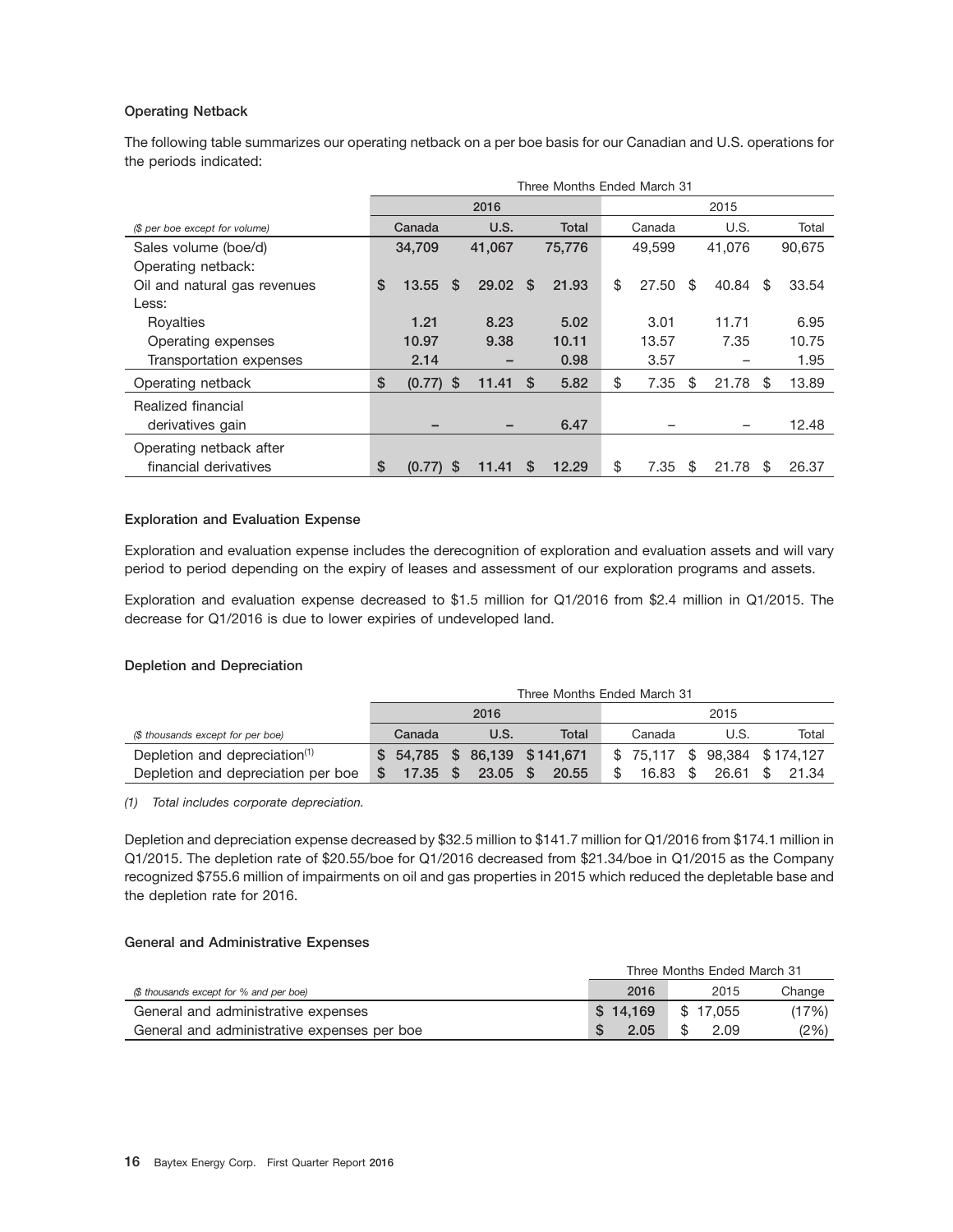General and administrative expenses for Q1/2016 decreased 17% to \$14.2 million from \$17.1 million in Q1/2015. The decrease is attributable to reductions in staffing levels to coincide with lower activity levels combined with a reduction in discretionary spending.

#### **Share-Based Compensation Expense**

Compensation expense associated with the Share Award Incentive Plan is recognized in income (loss) over the vesting period of the share awards with a corresponding increase in contributed surplus. The issuance of common shares upon the conversion of share awards is recorded as an increase in shareholders' capital with a corresponding reduction in contributed surplus.

Compensation expense related to the Share Award Incentive Plan decreased to \$4.4 million for Q1/2016 from \$8.0 million in Q1/2015. The decrease in share-based compensation expense during Q1/2016 is a result of the lower fair value of share awards granted.

#### **Financing and Interest**

Financing and interest include interest on bank loan and long-term notes and accretion on long-term notes and asset retirement obligations.

|                                           | Three Months Ended March 31 |             |        |  |  |  |
|-------------------------------------------|-----------------------------|-------------|--------|--|--|--|
| (\$ thousands except for %)               | 2016                        | 2015        | Change |  |  |  |
| Interest on bank loan                     | 3.611<br><b>S</b>           | 5.418<br>\$ | (33%)  |  |  |  |
| Interest on long-term notes               | 23,200                      | 21.997      | 5%     |  |  |  |
| Accretion on long-term notes              | 580                         | 377         | 54%    |  |  |  |
| Accretion on asset retirement obligations | 1,662                       | 1.618       | 3%     |  |  |  |
| Financing and interest                    | \$29.053                    | \$29.410    | (1%)   |  |  |  |

Financing and interest decreased slightly to \$29.1 million for Q1/2016, compared to \$29.4 million in Q1/2015. Interest on bank loan of \$3.6 million in Q1/2016 decreased from \$5.4 million in Q1/2015 due to lower bank borrowings partially offset by a higher effective interest rate. Interest on long-term notes increased slightly to \$23.2 million during Q1/2016 compared to \$22.0 million in Q1/2015 as the Canadian dollar weakened during the period and approximately 81% of the long-term notes are denominated in U.S. dollars.

### **Foreign Exchange**

Unrealized foreign exchange gains and losses are recognized with the change in the value of the long-term notes denominated in U.S. dollars. Realized foreign exchange gains and losses are due to day-to-day U.S. dollar denominated transactions occurring in the Canadian operations.

|                                                | Three Months Ended March 31 |           |        |  |  |
|------------------------------------------------|-----------------------------|-----------|--------|--|--|
| (\$ thousands except for % and exchange rates) | 2016                        | 2015      | Change |  |  |
| Unrealized foreign exchange (gain) loss        | \$ (86,801)                 | \$101,316 | (186%) |  |  |
| Realized foreign exchange (gain)               | (542)                       | (4,261)   | (87%)  |  |  |
| Foreign exchange (gain) loss                   | \$ (87,343)                 | \$97.055  | (190%) |  |  |
| CAD/USD exchange rates:                        |                             |           |        |  |  |
| At beginning of period                         | 1.3840                      | 1.1601    |        |  |  |
| At end of period                               | 1.2971                      | 1.2683    |        |  |  |

The Company recorded unrealized foreign exchange gain of \$86.8 million for Q1/2016. This gain related to our U.S. dollar denominated long-term notes that decreased \$81.5 million during the quarter as a result of the Canadian dollar strengthening against the U.S. dollar at March 31, 2016 as compared to December 31, 2015. The realized foreign exchange gain for Q1/2016 was due to day-to-day U.S. dollar denominated transactions.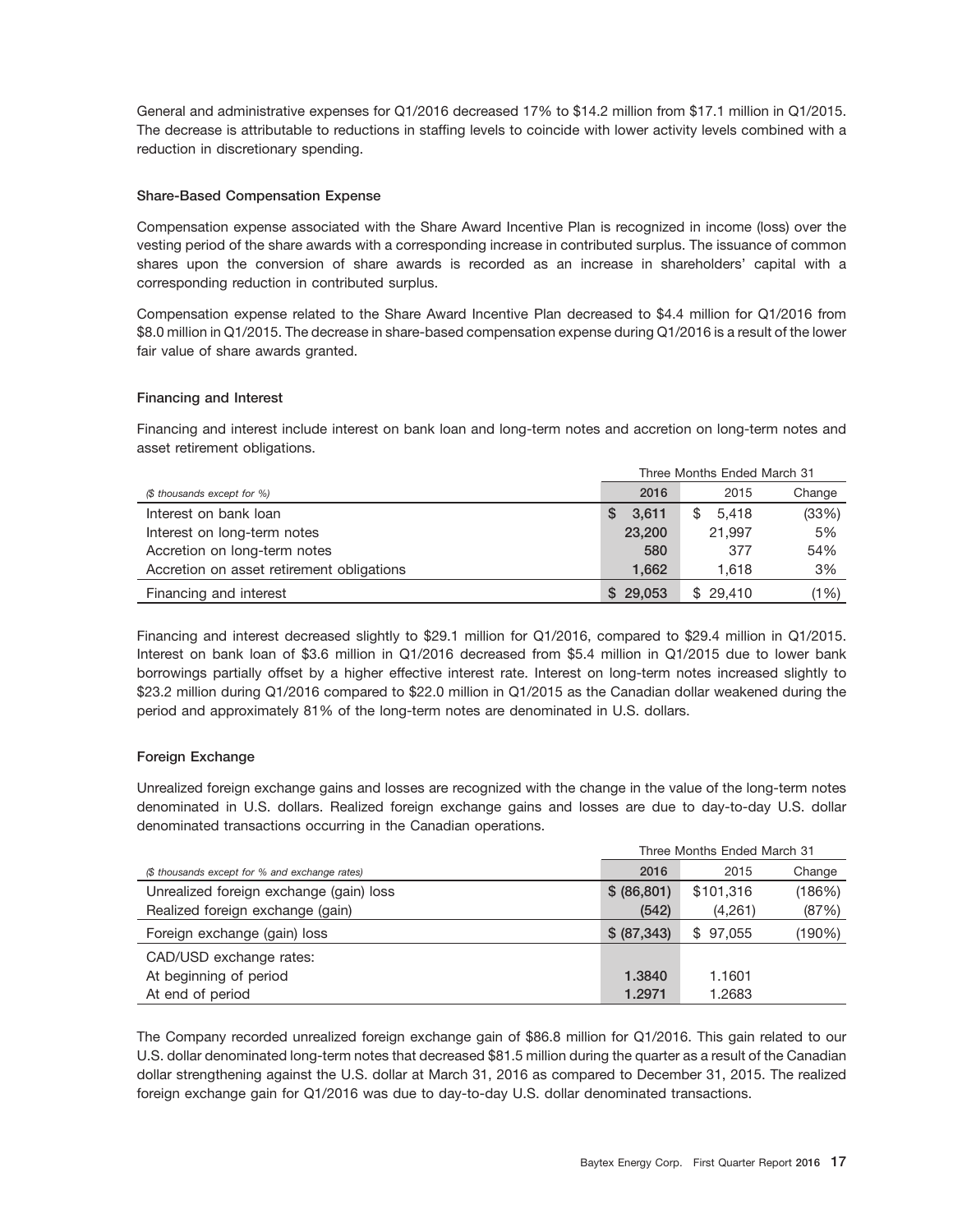#### **Income Taxes**

|                                       | Three Months Ended March 31 |             |              |  |  |
|---------------------------------------|-----------------------------|-------------|--------------|--|--|
| (\$ thousands)                        | 2016                        | 2015        | Change       |  |  |
| Current income tax (recovery) expense | \$(1,442)                   | \$16,935    | \$ (18, 377) |  |  |
| Deferred income tax (recovery)        | (48.122)                    | (41.682)    | (6, 440)     |  |  |
| Total income tax (recovery)           | \$ (49, 564)                | \$ (24.747) | \$ (24, 817) |  |  |

For Q1/2016, current income tax recovery of \$1.4 million increased \$18.4 million from an expense of \$16.9 million for Q1/2015. The change primarily relates to a decrease in taxable income.

The deferred income tax recovery of \$48.1 million for Q1/2016 increased \$6.4 million from \$41.7 million for Q1/2015. The increase is primarily the result of a decrease in the amount of tax pool claims required to shelter the decreased taxable income.

In 2014, the Canada Revenue Agency (the "CRA") advised Baytex that it was proposing to reassess certain subsidiaries of Baytex to deny non-capital loss deductions relevant to the calculation of income taxes for the years 2011 through 2013. Baytex has filed its 2014 and 2015 income tax returns on the same basis as the 2011 through 2013 tax returns, cumulatively claiming \$591 million of non-capital losses. The Company believes that it is entitled to deduct the non-capital losses, that its tax filings to-date are correct, and has formally responded with a letter to the CRA indicating the same. At this time, the CRA has not issued a formal response to Baytex's letter. The Company expects to continue to defend the position as filed.

#### **Net Income (Loss) and Funds From Operations**

Net income for Q1/2016 totaled \$0.6 million (\$0.00 per basic and diluted share) compared to net loss of \$175.9 million (\$1.04 per basic and diluted share) in Q1/2015. Funds from operations for Q1/2016 totaled \$45.6 million (\$0.22 per basic and diluted share) as compared to \$160.2 million (\$0.95 per basic and diluted share) in Q1/2015. The components of the change in net income (loss) and funds from operations from Q1/2015 to Q1/2016 are detailed in the following table:

| (\$ thousands)                        | Net income (loss) | Funds from operations |
|---------------------------------------|-------------------|-----------------------|
| Three Months Ended March 31, 2015     | \$(175,916)       | \$160,221             |
| Decrease in                           |                   |                       |
| Operating netback                     | (73,098)          | (73,098)              |
| Realized financial derivatives gain   | (57, 208)         | (57, 208)             |
| Unrealized financial derivatives loss | 58,049            |                       |
| Depletion and depreciation            | 32,456            |                       |
| Current income tax expense            | 18,377            | 18,377                |
| Other expenses $(1)(2)$               | 3.390             | (2,647)               |
| Increase in                           |                   |                       |
| Unrealized foreign exchange gain      | 188,117           |                       |
| Deferred income tax (recovery)        | 6,440             |                       |
| Three months ended March 31, 2016     | \$<br>607         | \$45,645              |

*(1) For funds from operations, other expenses include general and administrative expenses, interest on bank loan and long-term notes, realized foreign exchange loss and other expenses.*

*(2) For net income (loss), other expenses include exploration and evaluation expenses, general and administrative expenses, other expenses, share-based compensation, financing and interest costs, realized foreign exchange loss and gain on disposition.*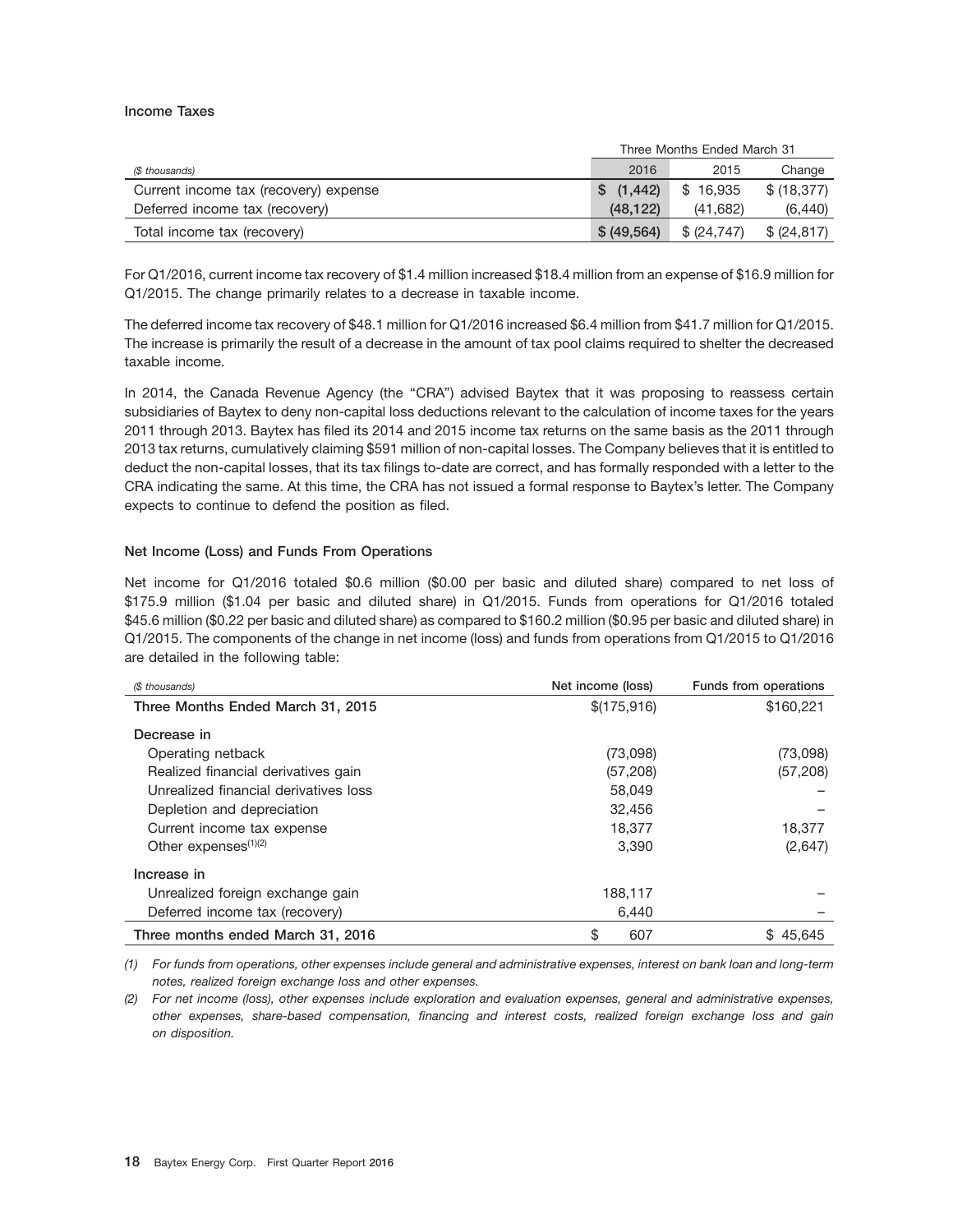#### **Dividends**

In Q1/2015, we declared monthly dividends of \$0.10 per share for January to March totaling \$0.30 per share. The Company paid \$40.0 million in cash dividends in Q1/2015, and \$10.5 million of dividends declared were settled by issuing 560,000 shares under the Company's dividend reinvestment plan. In response to the prolonged low price commodity environment and in an effort to preserve liquidity, Baytex suspended the monthly dividend effective September 2015.

#### **Other Comprehensive Income (Loss)**

Other comprehensive income (loss) is comprised of the foreign currency translation adjustment on U.S. net assets not recognized in profit or loss. The \$158.7 million foreign currency translation loss for Q1/2016 is due to the strengthening of the Canadian dollar against the U.S. dollar at March 31, 2016 as compared to December 31, 2015.

#### **Capital Expenditures**

Capital expenditures for Q1/2016 and Q1/2015 are summarized as follows:

|                                              | Three Months Ended March 31 |          |              |             |           |             |  |  |  |  |
|----------------------------------------------|-----------------------------|----------|--------------|-------------|-----------|-------------|--|--|--|--|
|                                              |                             | 2016     |              |             | 2015      |             |  |  |  |  |
| (\$ thousands except for # of wells drilled) | Canada                      | U.S.     | <b>Total</b> | Canada      | U.S.      | Total       |  |  |  |  |
| Land                                         | S<br>862                    | S<br>-   | 862<br>S     | \$<br>3,456 | 153<br>\$ | 3,609<br>\$ |  |  |  |  |
| Seismic                                      | 55                          | -        | 55           | 59          |           | 59          |  |  |  |  |
| Drilling, completion and equipping           | 3,432                       | 69,684   | 73,116       | 11,226      | 120,997   | 132,223     |  |  |  |  |
| <b>Facilities</b>                            | 506                         | 7,146    | 7,652        | 6,531       | 5,007     | 11,538      |  |  |  |  |
| Total exploration and development            | \$4,855                     | \$76,830 | \$81,685     | \$21,272    | \$126,157 | \$147,429   |  |  |  |  |
| Total acquisitions, net of divestitures      | (9)                         |          | (9)          | 1,411       | 139       | 1,550       |  |  |  |  |
| Total oil and natural gas expenditures       | \$4,846                     | \$76,830 | \$81,676     | \$22,683    | \$126,296 | \$148,979   |  |  |  |  |
| Wells drilled (net)                          | 1.0                         | 12.5     | 13.5         | 9.1         | 16.0      | 25.1        |  |  |  |  |

Capital spending was focused on our Eagle Ford assets with 94% of total capital being spent in the U.S. where we invested \$76.8 million in Q1/2016, as compared to \$126.2 million in Q1/2015. In Q1/2016, we drilled 12.5 net wells, completed 9.4 net wells and brought 10.2 net wells on stream in the Eagle Ford. We also participated in the construction of facilities resulting in \$7.1 million of expenditures. Total costs in the Eagle Ford have continued to decrease with wells now being drilled, completed and equipped for approximately US\$5.6 million as compared to US\$8.2 million in 2014.

Activity in Canada was significantly reduced in Q1/2016 as we drilled 1.0 net well and spent \$4.8 million, as compared to 9.1 net wells and \$21.3 million in Q1/2015. Despite achieving cost reductions of approximately 20% in Canada during 2015, the prevailing commodity prices during Q1/2016 did not support additional drilling on our heavy oil assets in Peace River or Lloydminster.

### **LIQUIDITY, CAPITAL RESOURCES AND RISK MANAGEMENT**

We regularly review our capital structure and liquidity sources to ensure that our capital resources will be sufficient to meet our on-going short, medium and long-term commitments. Specifically, we believe that our internally generated funds from operations and our existing undrawn credit facilities will provide sufficient liquidity to sustain our operations and planned capital expenditures.

We regularly review our exposure to counterparties to ensure they have the financial capacity to honor outstanding obligations to us in the normal course of business. We periodically review the financial capacity of our counterparties and, in certain circumstances, we will seek enhanced credit protection.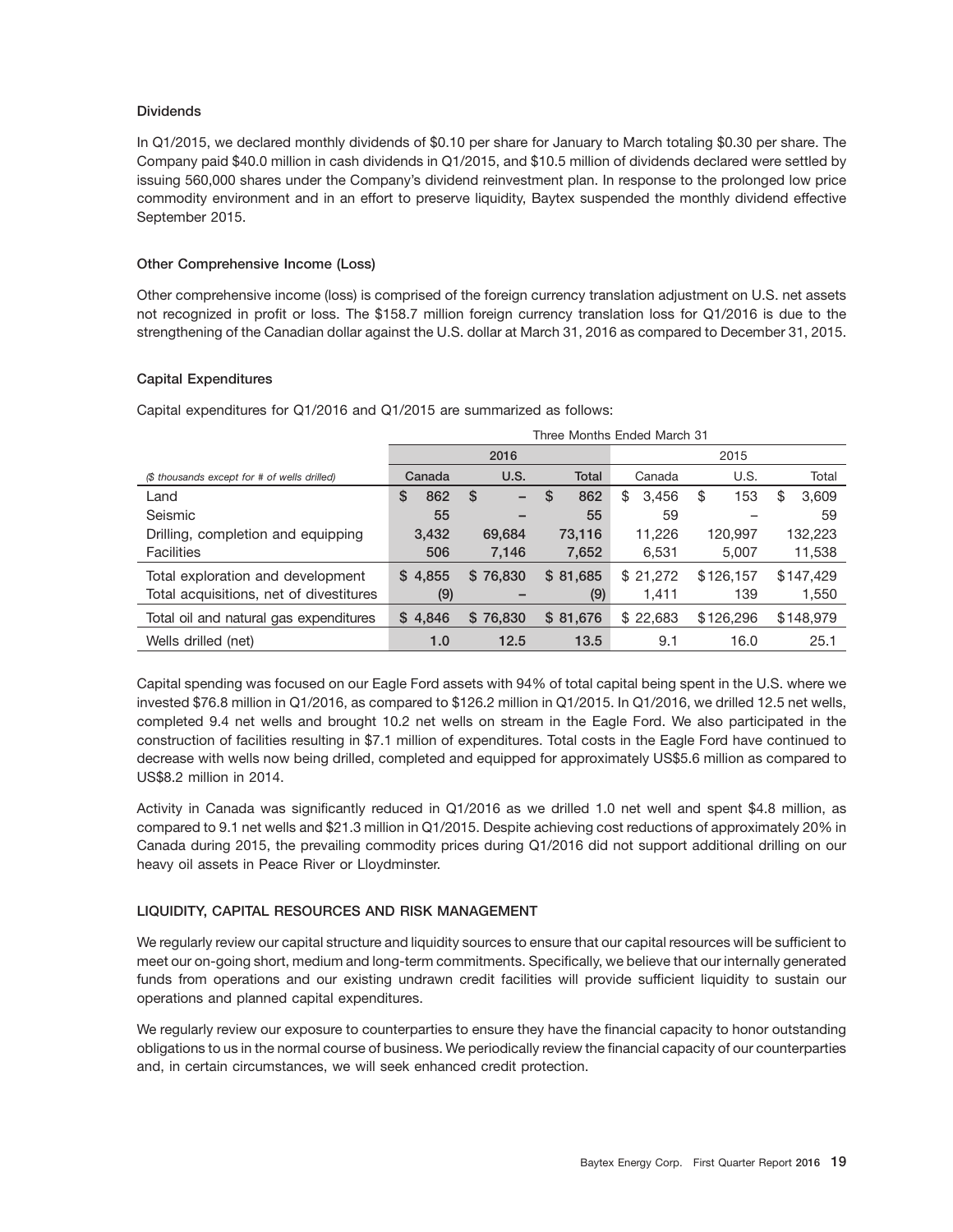The current commodity price environment has reduced our internally generated funds from operations. As a result, we have taken several steps to protect our liquidity, which included reducing our 2016 capital program by approximately 33% from our initial plans and working with our lending syndicate to secure our bank credit facilities. We have also shut-in low or negative margin production.

If the current commodity price environment continues, or if prices decline further, we may need to make additional changes to our capital program. A sustained low price environment could lead to a default of certain financial covenants, which could impact our ability to borrow under existing credit facilities or obtain new financing. It could also restrict our ability to pay future dividends or sell assets and may result in our debt becoming immediately due and payable. Should our internally generated funds from operations be insufficient to fund the capital expenditures required to maintain operations, we may draw additional funds from our current credit facilities or we may consider seeking additional capital in the form of debt or equity. There is also no certainty that any of the additional sources of capital would be available when required.

At March 31, 2016, net debt was \$1,981.3 million, as compared to \$2,049.9 million at December 31, 2015. The decrease at March 31, 2016 is primarily attributable to the decrease in our U.S. dollar denominated bank loan and long-term notes of \$99 million due to the strengthening Canadian dollar. This was offset by a \$34 million increase in credit facilities as capital expenditures exceeded funds from operations during the quarter.

#### **Bank Loan**

On March 31, 2016, we amended our credit facilities to provide us with increased financial flexibility. The amendments included reducing our credit facilities to US\$575 million, granting our banking syndicate first priority security over our assets and restructuring our financial covenants. The amended revolving extendible secured credit facilities are comprised of a US\$25 million operating loan, a US\$350 million syndicated loan and a US\$200 million syndicated loan for our wholly-owned subsidiary, Baytex Energy USA, Inc. (collectively, the "Revolving Facilities").

The Revolving Facilities are not borrowing base facilities and do not require annual or semi-annual reviews. The facilities contain standard commercial covenants as detailed below and do not require any mandatory principal payments prior to maturity on June 4, 2019. Baytex may request an extension under the Revolving Facilities which could extend the revolving period for up to four years (subject to a maximum four-year term at any time). The agreement relating to the Revolving Facilities is accessible on the SEDAR website at www.sedar.com (filed under the category "Material contracts - Credit agreements" on April 13, 2016).

The weighted average interest rate on the credit facilities for Q1/2016 was 3.5% as compared to 2.8% in Q1/2015.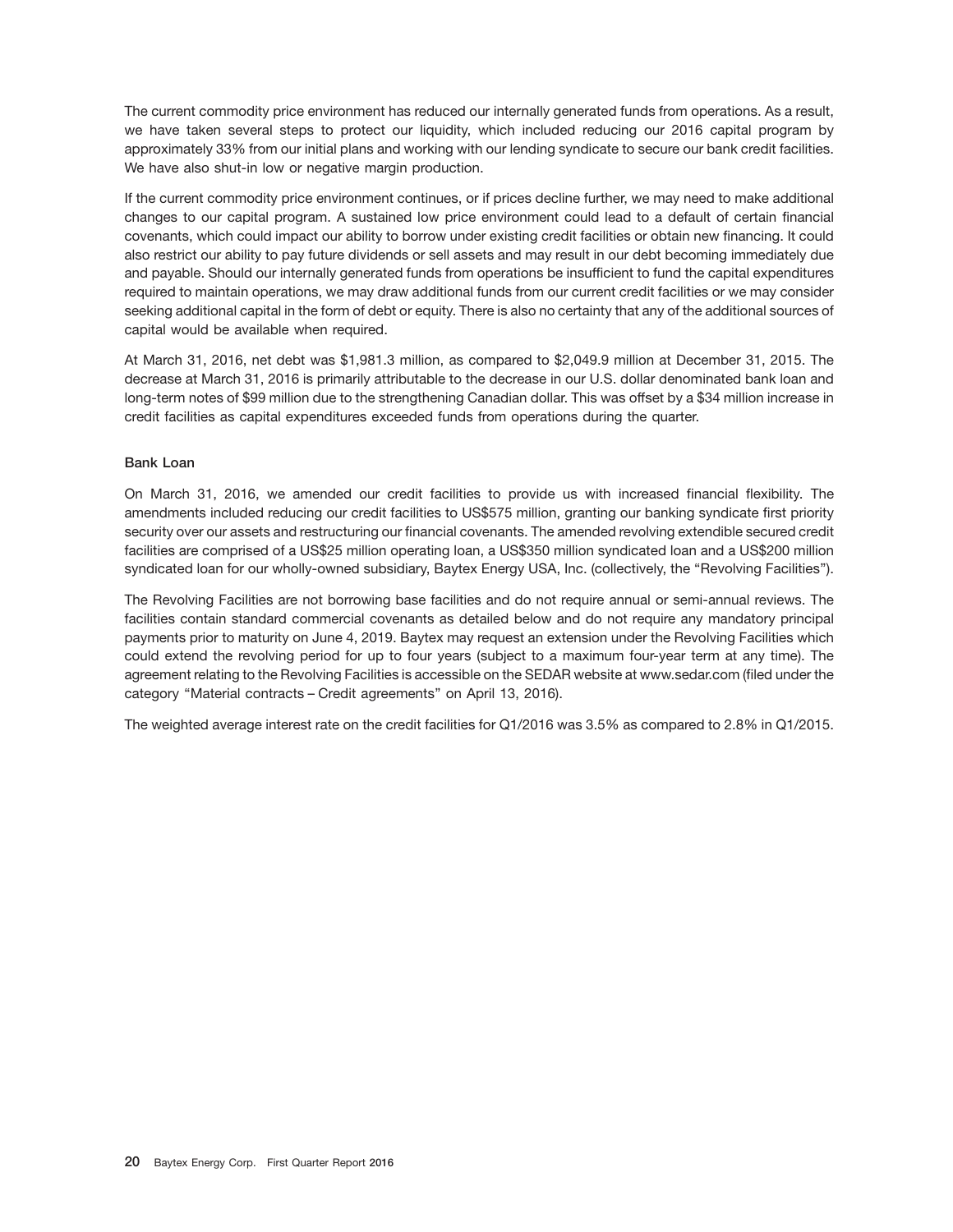#### **Covenants**

On March 31, 2016, we reached an agreement with the lending syndicate to restructure the financial covenants applicable to the Revolving Facilities. The following table summarizes the financial covenants contained in the amended credit agreement and our compliance therewith as at March 31, 2016.

|                                    | Ratio for the Quarter(s) ending: |                   |                  |               |            |  |  |  |  |
|------------------------------------|----------------------------------|-------------------|------------------|---------------|------------|--|--|--|--|
|                                    | Position as at                   | March 31, 2016 to | June 30, 2018 to |               |            |  |  |  |  |
| <b>Covenant Description</b>        | March 31, 2016                   | March 31, 2018    | Sept. 30, 2018   | Dec. 31, 2018 | Thereafter |  |  |  |  |
| Senior Secured Debt <sup>(1)</sup> |                                  |                   |                  |               |            |  |  |  |  |
| to Bank EBITDA $(2)$               |                                  |                   |                  |               |            |  |  |  |  |
| (Maximum Ratio)                    | 0.61:1.00                        | 5.00:1.00         | 4.50:1.00        | 4.00:1.00     | 3.50:1.00  |  |  |  |  |
| Interest Coverage <sup>(3)</sup>   |                                  |                   |                  |               |            |  |  |  |  |
| (Minimum Ratio)                    | 4.82:1.00                        | 1.25:1.00         | 1.50:1.00        | 1.75:1.00     | 2.00:1.00  |  |  |  |  |

*(1) ''Senior secured debt'' is defined as the principal amount of our bank loan and other secured obligations identified in the credit agreement. As at March 31, 2016, our Senior Secured Debt totaled \$303 million.*

*(2) Bank EBITDA is calculated based on terms and definitions set out in the credit agreement which adjusts net income (loss) for financing and interest costs, income tax, certain specific unrealized and non-cash transactions (including depletion, depreciation, exploration expenses, unrealized gains and losses on financial derivatives and foreign exchange and stock based compensation) and is calculated based on a trailing twelve month basis. Bank EBITDA is calculated based on a trailing twelve month basis and was \$495 million for the twelve months ended March 31, 2016.*

*(3) Interest coverage is computed as the ratio of Bank EBITDA to financing and interest excluding accretion on long-term notes and asset retirement obligations to trailing twelve month adjusted income. Financing and interest for the trailing twelve months ended March 31, 2016 was \$103 million.*

If we exceed or breach any of the covenants under the Revolving Facilities or our long-term notes, we may be required to repay, refinance or renegotiate the loan terms and may be restricted from paying dividends to our shareholders or taking on further debt.

#### **Long-Term Notes**

Baytex has five series of senior unsecured notes outstanding that total \$1.54 billion as at March 31, 2016. The senior unsecured notes do not contain any significant financial maintenance covenants. The long-term notes contain a debt incurrence covenant that restricts our ability to raise additional debt beyond our existing credit facilities and long-term notes unless we maintain a minimum fixed charge coverage ratio (computed as the ratio of EBITDA to financing and interest costs) of 2.5:1.

On February 17, 2011, we issued US\$150 million principal amount of senior unsecured notes bearing interest at 6.75% payable semi-annually with principal repayable on February 17, 2021. These notes are redeemable at our option, in whole or in part, commencing on February 17, 2016 at specified redemption prices.

On July 19, 2012, we issued \$300 million principal amount of senior unsecured notes bearing interest at 6.625% payable semi-annually with principal repayable on July 19, 2022. These notes are redeemable at our option, in whole or in part, commencing on July 19, 2017 at specified redemption prices.

On June 6, 2014, we issued US\$800 million of senior unsecured notes, comprised of US\$400 million of 5.125% notes due June 1, 2021 (the "2021 Notes") and US\$400 million of 5.625% notes due June 1, 2024 (the "2024 Notes''). The 2021 Notes and the 2024 Notes pay interest semi-annually and are redeemable at the Company's option, in whole or in part, commencing on June 1, 2017 (in the case of the 2021 Notes) and June 1, 2019 (in the case of the 2024 Notes) at specified redemption prices.

Pursuant to the acquisition of Aurora Oil & Gas Limited (''Aurora'') on June 11, 2014, we assumed all of Aurora's existing senior unsecured notes and then purchased and cancelled approximately 98% of the outstanding notes. On February 27, 2015, we redeemed one tranche of the remaining Aurora notes at a price of US\$8.3 million plus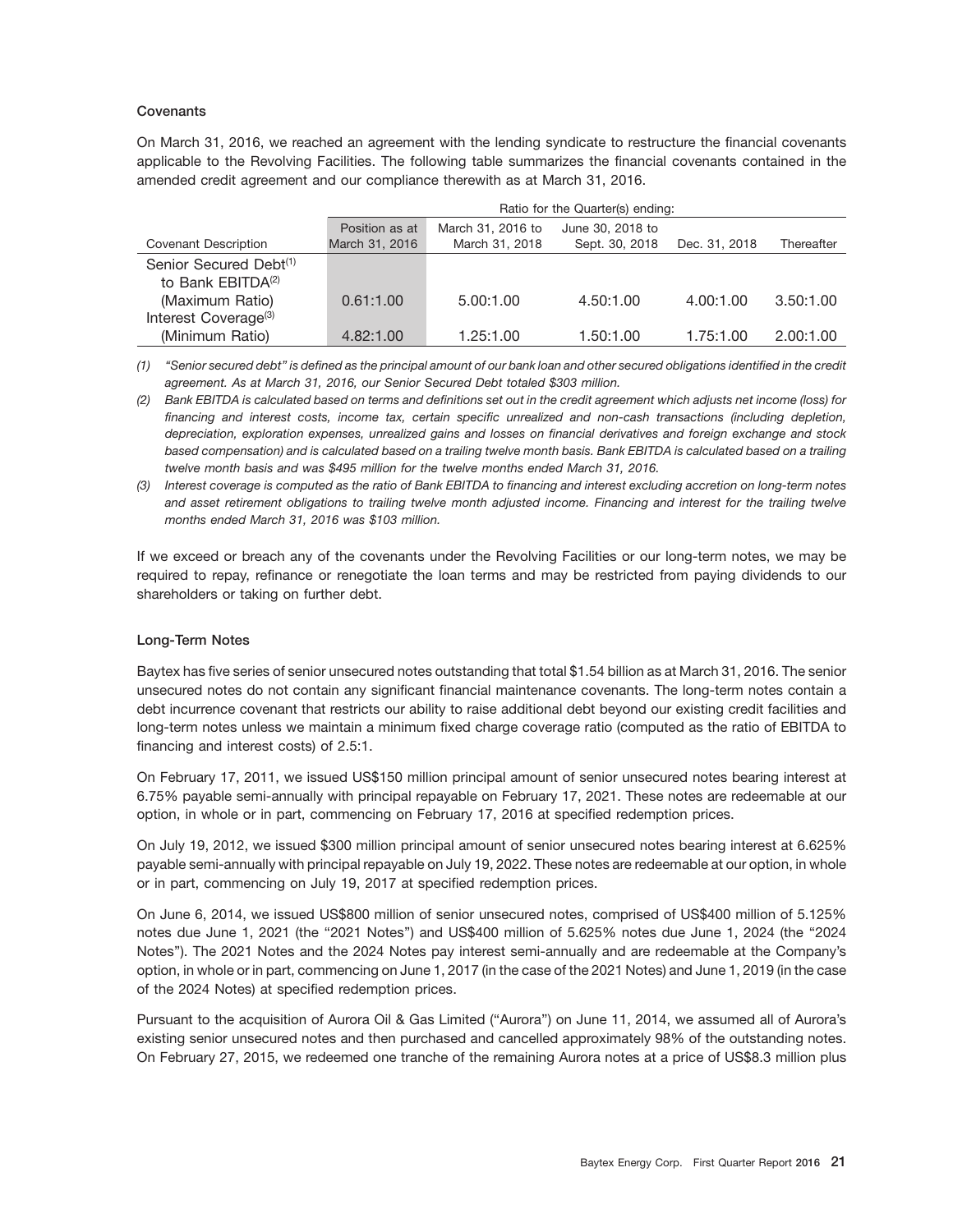accrued interest. The remaining Aurora notes (US\$6.4 million principal amount) are redeemable at our option, in whole or in part, commencing on April 1, 2016 at specified redemption prices.

#### **Financial Instruments**

As part of our normal operations, we are exposed to a number of financial risks, including liquidity risk, credit risk and market risk. Liquidity risk is the risk that the Company will encounter difficulty in meeting obligations associated with financial liabilities. We manage liquidity risk through cash and debt management. Credit risk is the risk that a counterparty to a financial asset will default, resulting in the Company incurring a loss. Credit risk is managed by entering into sales contracts with creditworthy entities and reviewing our exposure to individual entities on a regular basis. Market risk is the risk that the fair value of future cash flows will fluctuate due to movements in market prices, and is comprised of foreign currency risk, interest rate risk and commodity price risk. Market risk is partially mitigated through a series of derivative contracts intended to reduce some of the volatility of our funds from operations.

A summary of the risk management contracts in place as at March 31, 2016 and the accounting treatment thereof is disclosed in note 15 to the consolidated financial statements.

#### **Shareholders' Capital**

We are authorized to issue an unlimited number of common shares and 10,000,000 preferred shares. The rights and terms of preferred shares are determined upon issuance. As at April 30, 2016, we had 210,714,772 common shares and no preferred shares issued and outstanding. During Q1/2016, we issued 106,000 shares pursuant to our sharebased compensation program.

#### **Contractual Obligations**

We have a number of financial obligations that are incurred in the ordinary course of business. These obligations are of a recurring nature and impact the Company's funds from operations in an ongoing manner. A significant portion of these obligations will be funded by funds from operations. These obligations as of March 31, 2016 and the expected timing for funding these obligations are noted in the table below.

|                             |              | Less than |           |           | Beyond      |
|-----------------------------|--------------|-----------|-----------|-----------|-------------|
| (\$ thousands)              | <b>Total</b> | 1 year    | 1-3 years | 3-5 years | 5 years     |
| Trade and other payables    | 228,575<br>S | \$228,575 | \$<br>-   |           | \$          |
| Bank loan <sup>(1)(2)</sup> | 290,465      |           |           | 290.465   |             |
| Long-term notes $(2)$       | 1,540,546    |           |           | 202,866   | 1,337,680   |
| Interest on long-term notes | 502,936      | 76.273    | 152.546   | 151.304   | 122,813     |
| Operating leases            | 47,949       | 7.987     | 16.394    | 15.208    | 8,360       |
| Processing agreements       | 50,004       | 9,010     | 9.521     | 9.043     | 22,430      |
| Transportation agreements   | 68,211       | 13,193    | 23,107    | 21,903    | 10,008      |
| Total                       | 2,728,686    | \$335,038 | \$201,568 | \$690,789 | \$1,501,291 |

*(1) The bank loan is covenant-based with a revolving period that is extendible annually for up to a four-year term. Unless extended, the revolving period will end on June 4, 2019, with all amounts to be repaid on such date.*

*(2) Principal amount of instruments.*

We also have ongoing obligations related to the abandonment and reclamation of well sites and facilities which have reached the end of their economic lives. Programs to abandon and reclaim well sites and facilities are undertaken regularly in accordance with applicable legislative requirements.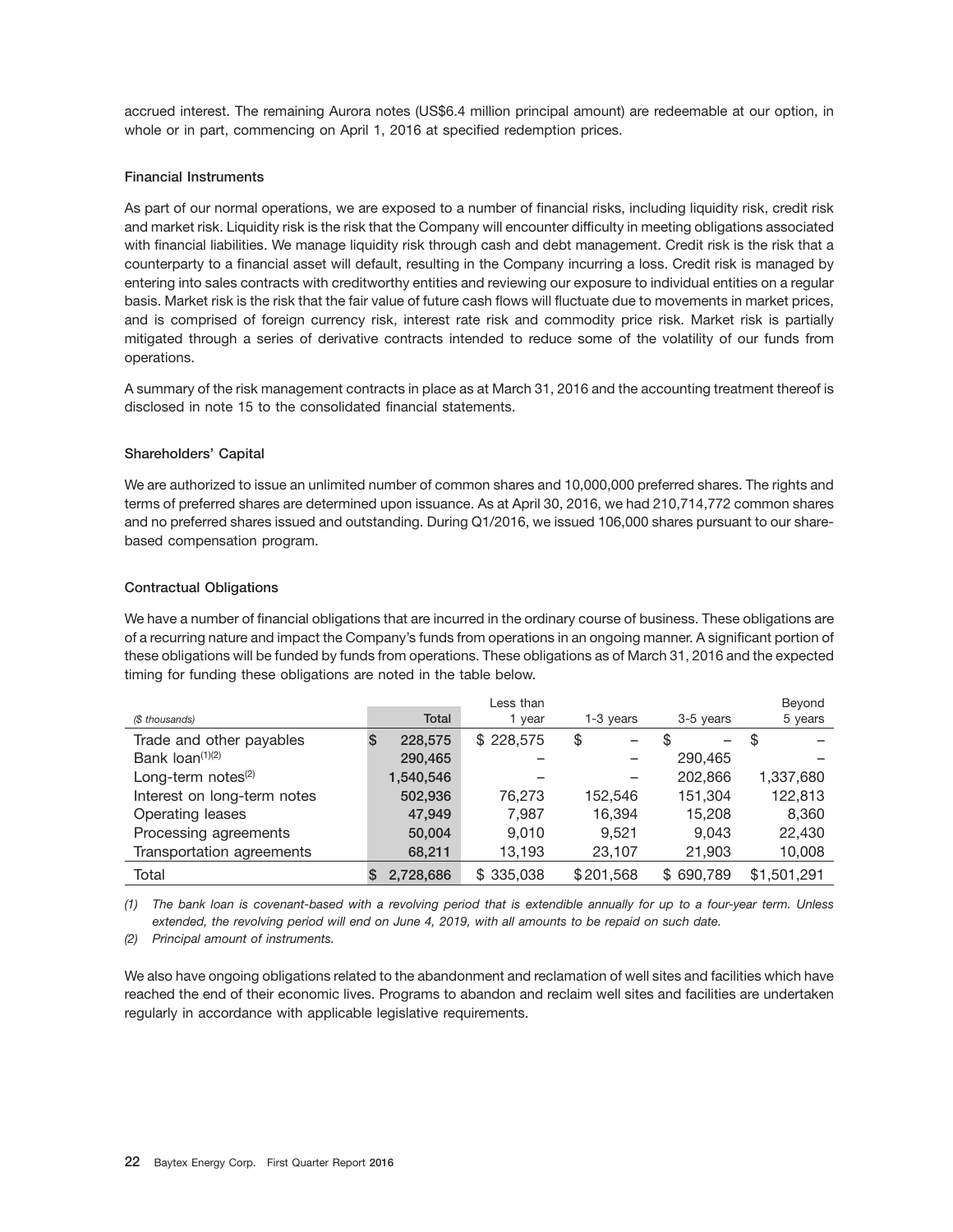#### **OFF BALANCE SHEET TRANSACTIONS**

Baytex does not have any financial arrangements that are excluded from the consolidated financial statements as at March 31, 2016, nor are any such arrangements outstanding as of the date of this MD&A.

#### **INTERNAL CONTROL OVER FINANCIAL REPORTING**

Baytex is required to comply with Multilateral Instrument 52-109 ''Certification of Disclosure in Issuers' Annual and Interim Filings''. The certificate requires Baytex to disclose in the interim MD&A any weaknesses in or changes to Baytex's internal control over financial reporting during the period that may have materially affected, or are reasonably likely to materially affect, Baytex's internal controls over financial reporting. We confirm that no such weaknesses were identified in or changes were made to internal controls over financial reporting during the three months ended March 31, 2016.

#### **QUARTERLY FINANCIAL INFORMATION**

|                                                    | 2016              |           | 2015       |         |                                    | 2014    |         |         |
|----------------------------------------------------|-------------------|-----------|------------|---------|------------------------------------|---------|---------|---------|
| (\$ thousands, except per common<br>share amounts) | Q1                | Q4        | Q3         | Q2      | O1                                 | Q4      | Q3      | Q2      |
| Gross revenues                                     | 153,598           | 229.361   | 265,898    | 342,792 | 283,384                            | 465.917 | 634.400 | 475.973 |
| Net income (loss)                                  | 607               | (412.924) | (517, 856) |         | $(26,955)$ $(175,916)$ $(361,816)$ |         | 144.369 | 36.799  |
| Per common share – basic                           | 0.00 <sub>1</sub> | (1.96)    | (2.49)     | (0.13)  | (1.04)                             | (2.16)  | 0.87    | 0.27    |
| Per common share – diluted                         | 0.00 <sub>1</sub> | (1.96)    | (2.49)     | (0.13)  | (1.04)                             | (2.16)  | 0.86    | 0.27    |

#### **FORWARD-LOOKING STATEMENTS**

*In the interest of providing our shareholders and potential investors with information regarding Baytex, including management's assessment of the Company's future plans and operations, certain statements in this document are ''forward-looking statements'' within the meaning of the United States Private Securities Litigation Reform Act of 1995 and ''forward-looking information'' within the meaning of applicable Canadian securities legislation (collectively, ''forward-looking statements''). In some cases, forward-looking statements can be identified by terminology such as ''anticipate'', ''believe'', ''continue'', ''could'', ''estimate'', ''expect'', ''forecast'', ''intend'', ''may'', ''objective'', ''ongoing'', ''outlook'', ''potential'', ''project'', ''plan'', ''should'', ''target'', ''would'', ''will'' or similar words suggesting future outcomes, events or performance. The forward-looking statements contained in this document speak only as of the date of this document and are expressly qualified by this cautionary statement.*

*Specifically, this document contains forward-looking statements relating to but not limited to: our business strategies, plans and objectives; our exploration and development capital budget for 2016; our belief that the amended credit facilities provide increased financial flexibility; crude oil and natural gas prices and the price differentials between light, medium and heavy oil prices; our expectation for Canadian operating expenses for the remainder of 2016; our ability to reduce the volatility in our funds from operations by utilizing financial derivative contracts; the proposed reassessment of our tax filings by the Canada Revenue Agency; the potential taxes owing and reduction of non-capital losses if the reassessment by the Canada Revenue Agency is successful; our intention to defend the proposed reassessments if issued by the Canada Revenue Agency; our view of our tax filing position; the cost to drill, complete and equip a well in the Eagle Ford; the sufficiency of our capital resources to meet our on-going short, medium and long-term commitments; the financial capacity of counterparties to honor outstanding obligations to us in the normal course of business; and the existence, operation and strategy of our risk management program. In addition, information and statements relating to reserves are deemed to be forward-looking statements, as they involve implied assessment, based on certain estimates and assumptions, that the reserves described exist in quantities predicted or estimated, and that the reserves can be profitably produced in the future.*

*These forward-looking statements are based on certain key assumptions regarding, among other things: petroleum and natural gas prices and differentials between light, medium and heavy oil prices; well production rates and*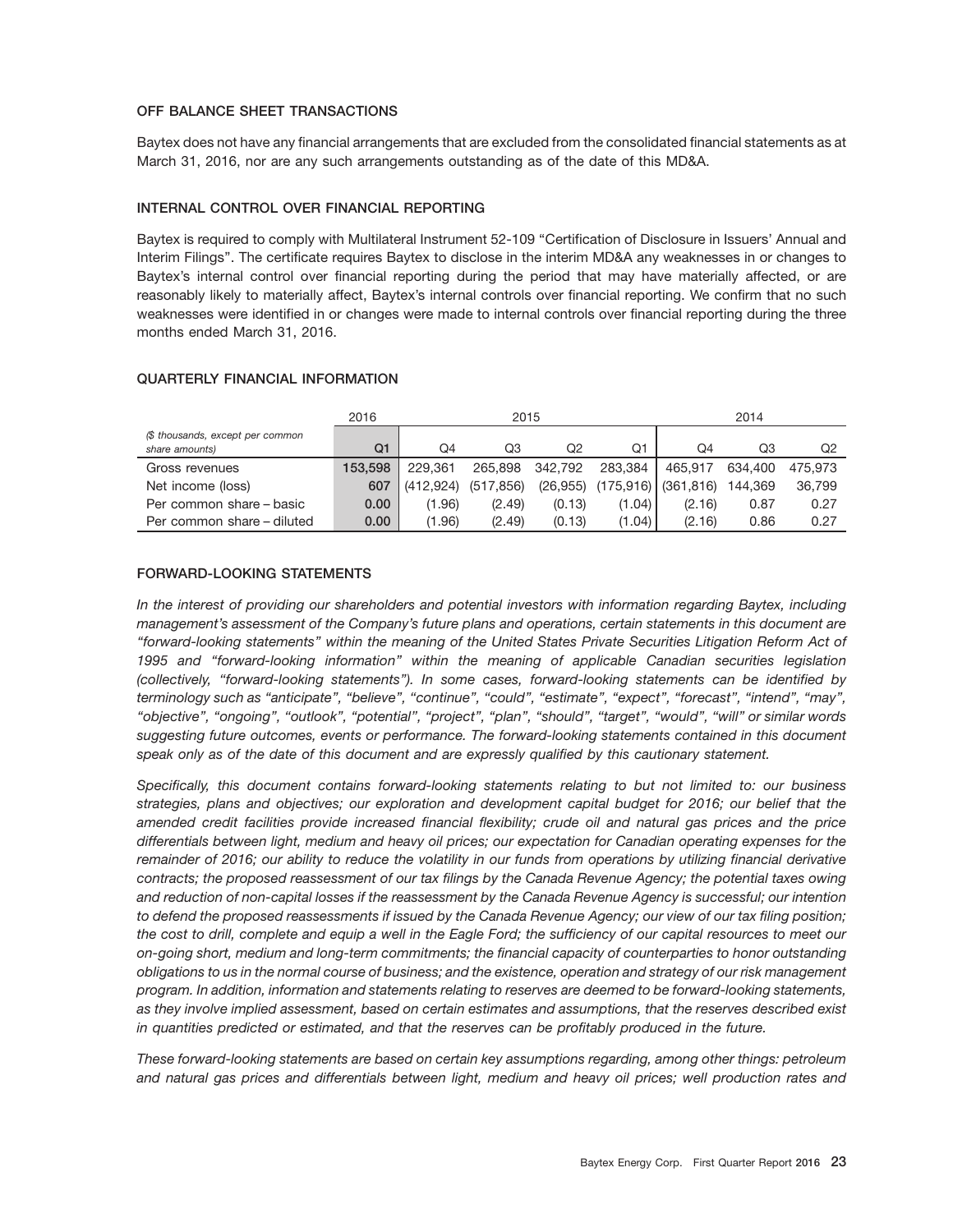*reserve volumes; our ability to add production and reserves through our exploration and development activities; capital expenditure levels; our ability to borrow under our credit agreements; the receipt, in a timely manner, of regulatory and other required approvals for our operating activities; the availability and cost of labour and other industry services; interest and foreign exchange rates; the continuance of existing and, in certain circumstances, proposed tax and royalty regimes; our ability to develop our crude oil and natural gas properties in the manner currently contemplated; and current industry conditions, laws and regulations continuing in effect (or, where changes are proposed, such changes being adopted as anticipated). Readers are cautioned that such assumptions, although considered reasonable by Baytex at the time of preparation, may prove to be incorrect.*

*Actual results achieved will vary from the information provided herein as a result of numerous known and unknown risks and uncertainties and other factors. Such factors include, but are not limited to: the volatility of natural gas prices; further declines or an extended period of the currently low oil and natural gas prices; failure to comply with the covenants in our debt agreements; that our credit facilities may not provide sufficient liquidity or may not be renewed; uncertainties in the capital markets that may restrict or increase our cost of capital or borrowing; risks associated with a third-party operating our Eagle Ford properties; changes in government regulations that affect the oil and gas industry; changes in environmental, health and safety regulations; restrictions or costs imposed by climate change initiatives; variations in interest rates and foreign exchange rates; risks associated with our hedging activities; the cost of developing and operating our assets; risks related to the accessibility, availability, proximity and capacity of gathering, processing and pipeline systems; depletion of our reserves; risks associated with the exploitation of our properties and our ability to acquire reserves; changes in income tax or other laws or government incentive programs; uncertainties associated with estimating petroleum and natural gas reserves; our inability to fully insure against all risks; risks of counterparty default; risks associated with acquiring, developing and exploring for oil and natural gas and other aspects of our operations; risks associated with large projects; risks related to our thermal heavy oil projects; risks associated with the ownership of our securities, including changes in market-based factors and the discretionary nature of dividend payments; risks for United States and other non-resident shareholders, including the ability to enforce civil remedies, differing practices for reporting reserves and production, additional taxation applicable to non-residents and foreign exchange risk; and other factors, many of which are beyond our control. These and additional risk factors are discussed in our Annual Information Form, Annual Report on Form 40-F and Management's Discussion and Analysis for the year ended December 31, 2015, as filed with Canadian securities regulatory authorities and the U.S. Securities and Exchange Commission.*

*The above summary of assumptions and risks related to forward-looking statements has been provided in order to provide shareholders and potential investors with a more complete perspective on Baytex's current and future operations and such information may not be appropriate for other purposes.*

*There is no representation by Baytex that actual results achieved will be the same in whole or in part as those referenced in the forward-looking statements and Baytex does not undertake any obligation to update publicly or to revise any of the included forward-looking statements, whether as a result of new information, future events or otherwise, except as may be required by applicable securities law.*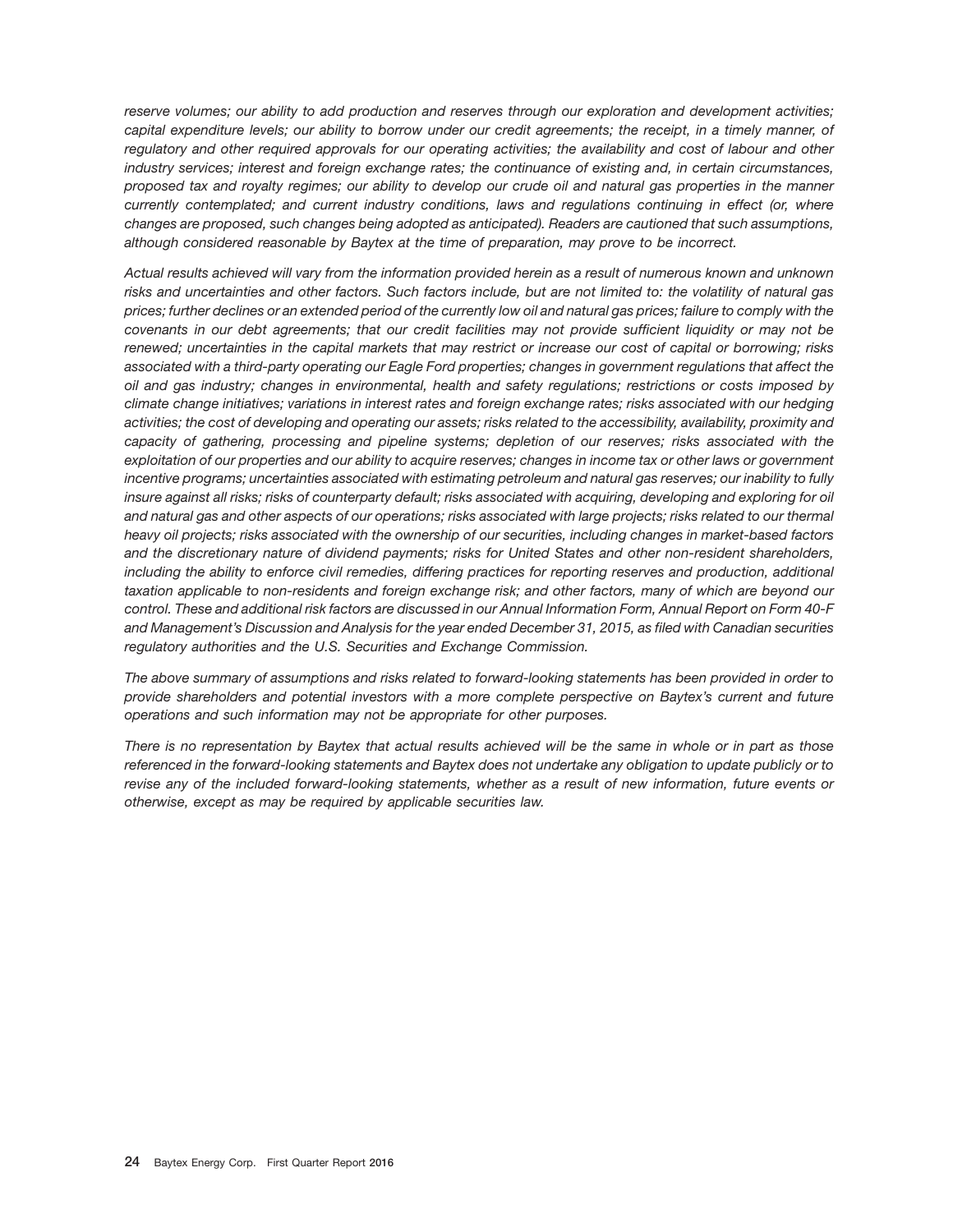# CONDENSED CONSOLIDATED STATEMENTS OF FINANCIAL POSITION

| As at<br>(thousands of Canadian dollars) (unaudited) | March 31,<br>2016           | December 31,<br>2015 |
|------------------------------------------------------|-----------------------------|----------------------|
| <b>ASSETS</b>                                        |                             |                      |
| Current assets                                       |                             |                      |
| Cash                                                 | \$<br>452                   | \$<br>247            |
| Trade and other receivables                          | 77,791                      | 98,093               |
| <b>Financial derivatives</b>                         | 80,434                      | 106,573              |
|                                                      | 158,677                     | 204,913              |
| Non-current assets                                   |                             |                      |
| <b>Financial derivatives</b>                         | 4,913                       | 4,417                |
| Exploration and evaluation assets (note 4)           | 549,673                     | 578,969              |
| Oil and gas properties (note 5)                      | 4,459,057                   | 4,674,175            |
| Other plant and equipment                            | 25,593                      | 26,024               |
|                                                      | 5,197,913<br>$\mathbb{S}^-$ | \$<br>5,488,498      |
| <b>LIABILITIES</b>                                   |                             |                      |
| <b>Current liabilities</b>                           |                             |                      |
| Trade and other payables                             | \$<br>228,575               | \$<br>267,838        |
| <b>Financial derivatives</b>                         | 1,515                       |                      |
|                                                      | 230,090                     | 267,838              |
| Non-current liabilities                              |                             |                      |
| Bank loan (note 6)                                   | 286,373                     | 252,172              |
| Long-term notes (note 7)                             | 1,521,230                   | 1,602,757            |
| Asset retirement obligations (note 8)                | 313,930                     | 296,002              |
| Deferred income tax liability                        | 582,513                     | 655,255              |
| <b>Financial derivatives</b>                         | 2,965                       |                      |
|                                                      | 2,937,101                   | 3,074,024            |
| <b>SHAREHOLDERS' EQUITY</b>                          |                             |                      |
| Shareholders' capital (note 9)                       | 4,298,956                   | 4,296,831            |
| Contributed surplus                                  | 6,890                       | 4,575                |
| Accumulated other comprehensive income               | 546,673                     | 705,382              |
| Deficit                                              | (2,591,707)                 | (2,592,314)          |
|                                                      | 2,260,812                   | 2,414,474            |
|                                                      | \$5,197,913                 | 5,488,498<br>\$      |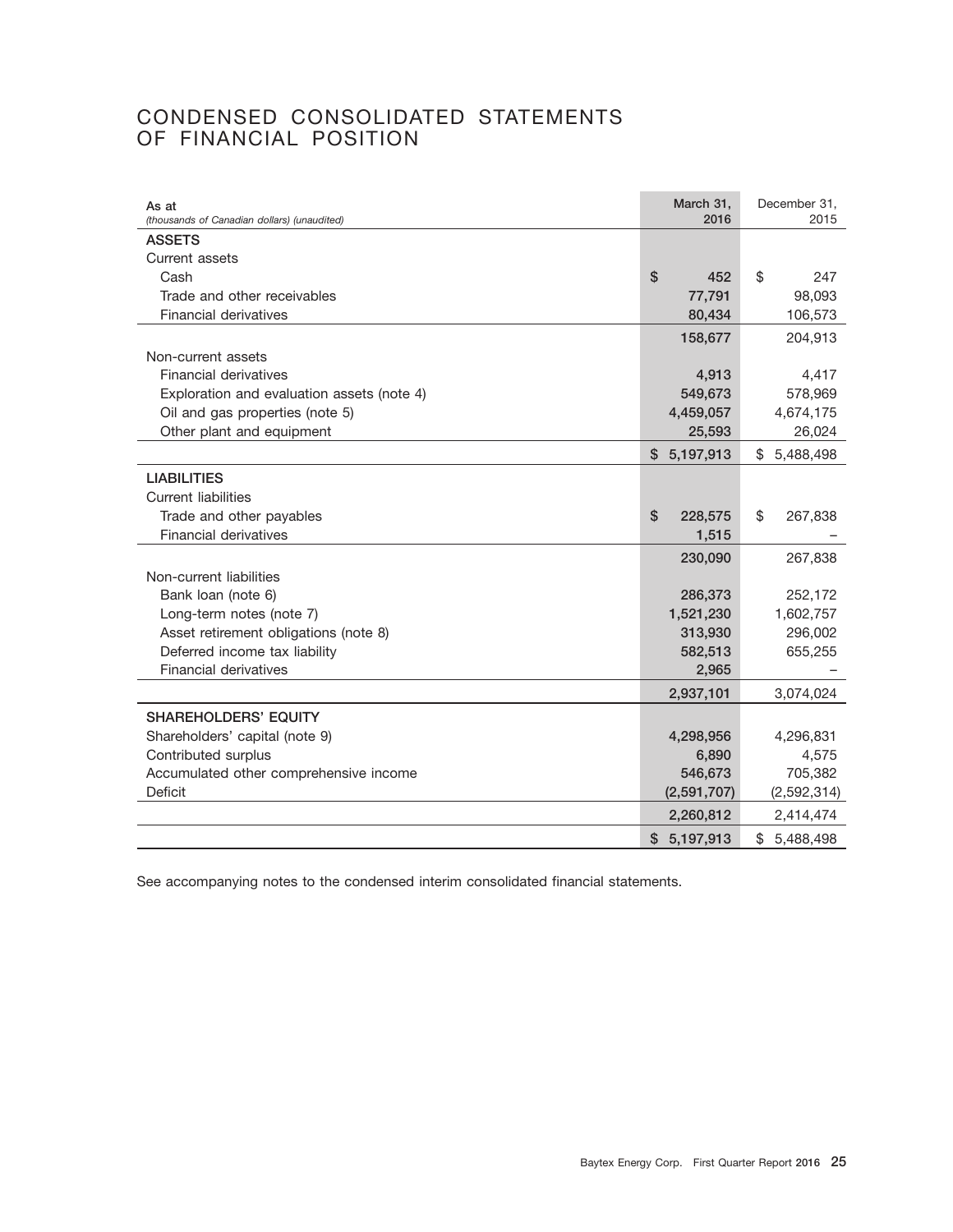## CONDENSED CONSOLIDATED STATEMENTS OF INCOME (LOSS) AND COMPREHENSIVE INCOME (LOSS)

|                                                                              |                       | <b>Three Months Ended</b><br>March 31 |
|------------------------------------------------------------------------------|-----------------------|---------------------------------------|
| (thousands of Canadian dollars, except per common share amounts) (unaudited) | 2016                  | 2015                                  |
| Revenue, net of royalties                                                    |                       |                                       |
| Petroleum and natural gas sales                                              | 153,598<br>\$.        | 283,384<br>S                          |
| Royalties                                                                    | (34, 582)             | (56, 707)                             |
|                                                                              | 119,016               | 226,677                               |
| <b>Expenses</b>                                                              |                       |                                       |
| Operating                                                                    | 69,680                | 87,755                                |
| Transportation                                                               | 6,775                 | 15,949                                |
| Blending                                                                     | 2,359                 | 9,673                                 |
| General and administrative                                                   | 14,169                | 17,055                                |
| Exploration and evaluation (note 4)                                          | 1,463                 | 2,351                                 |
| Depletion and depreciation                                                   | 141,671               | 174,127                               |
| Share-based compensation (note 10)                                           | 4,440                 | 8,004                                 |
| Financing and interest (note 13)                                             | 29,053                | 29,410                                |
| Financial derivatives (gain) (note 15)                                       | (14, 503)             | (13,662)                              |
| Foreign exchange (gain) loss (note 14)                                       | (87, 343)             | 97,055                                |
| Loss on disposition of oil and gas properties                                | 22                    | 1,854                                 |
| Other expense (income)                                                       | 187                   | (2, 231)                              |
|                                                                              | 167,973               | 427,340                               |
| Net income (loss) before income taxes                                        | (48, 957)             | (200, 663)                            |
| Income tax (recovery) expense (note 12)                                      |                       |                                       |
| Current income tax (recovery) expense                                        | (1, 442)              | 16,935                                |
| Deferred income tax (recovery)                                               | (48, 122)             | (41, 682)                             |
|                                                                              | (49, 564)             | (24, 747)                             |
| Net income (loss) attributable to shareholders                               | \$<br>607             | \$(175,916)                           |
| Other comprehensive income (loss)                                            |                       |                                       |
| Foreign currency translation adjustment                                      | (158, 709)            | 240,918                               |
| Comprehensive income (loss)                                                  | \$(158, 102)          | \$<br>65,002                          |
| Net income (loss) per common share (note 11)                                 |                       |                                       |
| <b>Basic</b>                                                                 | \$<br>0.00            | \$<br>(1.04)                          |
| <b>Diluted</b>                                                               | $\mathsf{\$}$<br>0.00 | \$<br>(1.04)                          |
| Weighted average common shares (note 11)                                     |                       |                                       |
| <b>Basic</b>                                                                 | 210,662               | 168,607                               |
| <b>Diluted</b>                                                               | 211,606               | 168,607                               |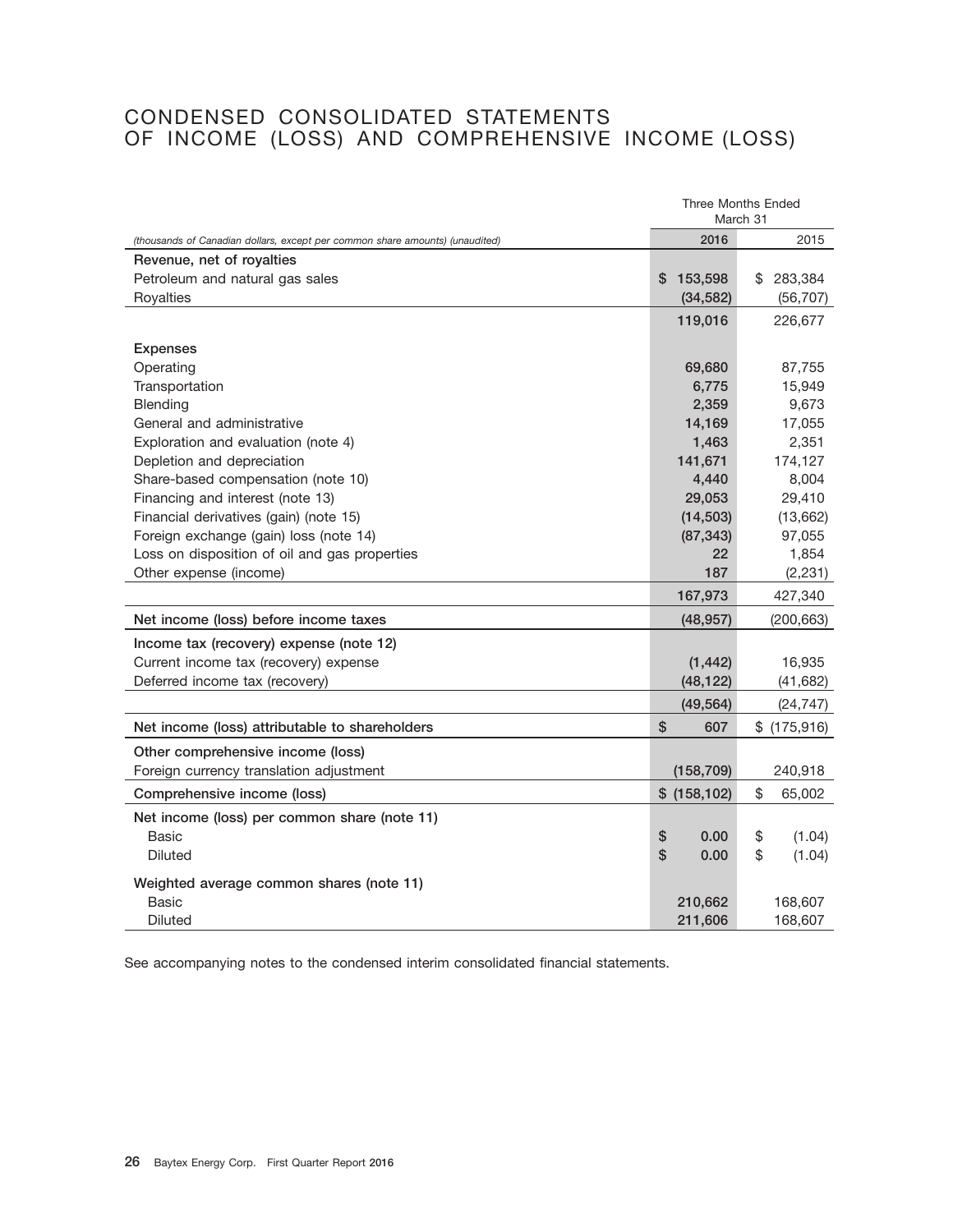# CONDENSED CONSOLIDATED STATEMENTS OF CHANGES IN EQUITY

|                                                |                          |                        | Accumulated<br>other    |                |                        |
|------------------------------------------------|--------------------------|------------------------|-------------------------|----------------|------------------------|
| (thousands of Canadian dollars)<br>(unaudited) | Shareholders'<br>capital | Contributed<br>surplus | comprehensive<br>income | Deficit        | <b>Total</b><br>equity |
| Balance at December 31, 2014                   | \$<br>3,580,825          | \$<br>31,067           | \$<br>199,575           | \$ (1,304,690) | \$2,506,777            |
| Dividends to shareholders                      |                          |                        |                         | (50, 649)      | (50, 649)              |
| Vesting of share awards                        | 14,002                   | (14,002)               |                         |                |                        |
| Share-based compensation                       |                          | 8.004                  |                         |                | 8,004                  |
| Issued pursuant to dividend                    |                          |                        |                         |                |                        |
| reinvestment plan                              | 10,545                   |                        |                         |                | 10,545                 |
| Comprehensive income (loss) for the            |                          |                        |                         |                |                        |
| period                                         |                          |                        | 240,918                 | (175, 916)     | 65,002                 |
| Balance at March 31, 2015                      | \$<br>3,605,372          | \$<br>25,069           | \$<br>440,493           | \$(1,531,255)  | \$2,539,679            |
| Balance at December 31, 2015                   | 4,296,831                | 4,575                  | 705,382                 | (2,592,314)    | 2,414,474              |
| Vesting of share awards                        | 2,125                    | (2, 125)               |                         |                |                        |
| Share-based compensation                       |                          | 4,440                  |                         |                | 4,440                  |
| Comprehensive income (loss) for the            |                          |                        |                         |                |                        |
| period                                         |                          |                        | (158, 709)              | 607            | (158, 102)             |
| Balance at March 31, 2016                      | \$<br>4,298,956          | \$<br>6,890            | \$<br>546,673           | \$ (2,591,707) | \$2,260,812            |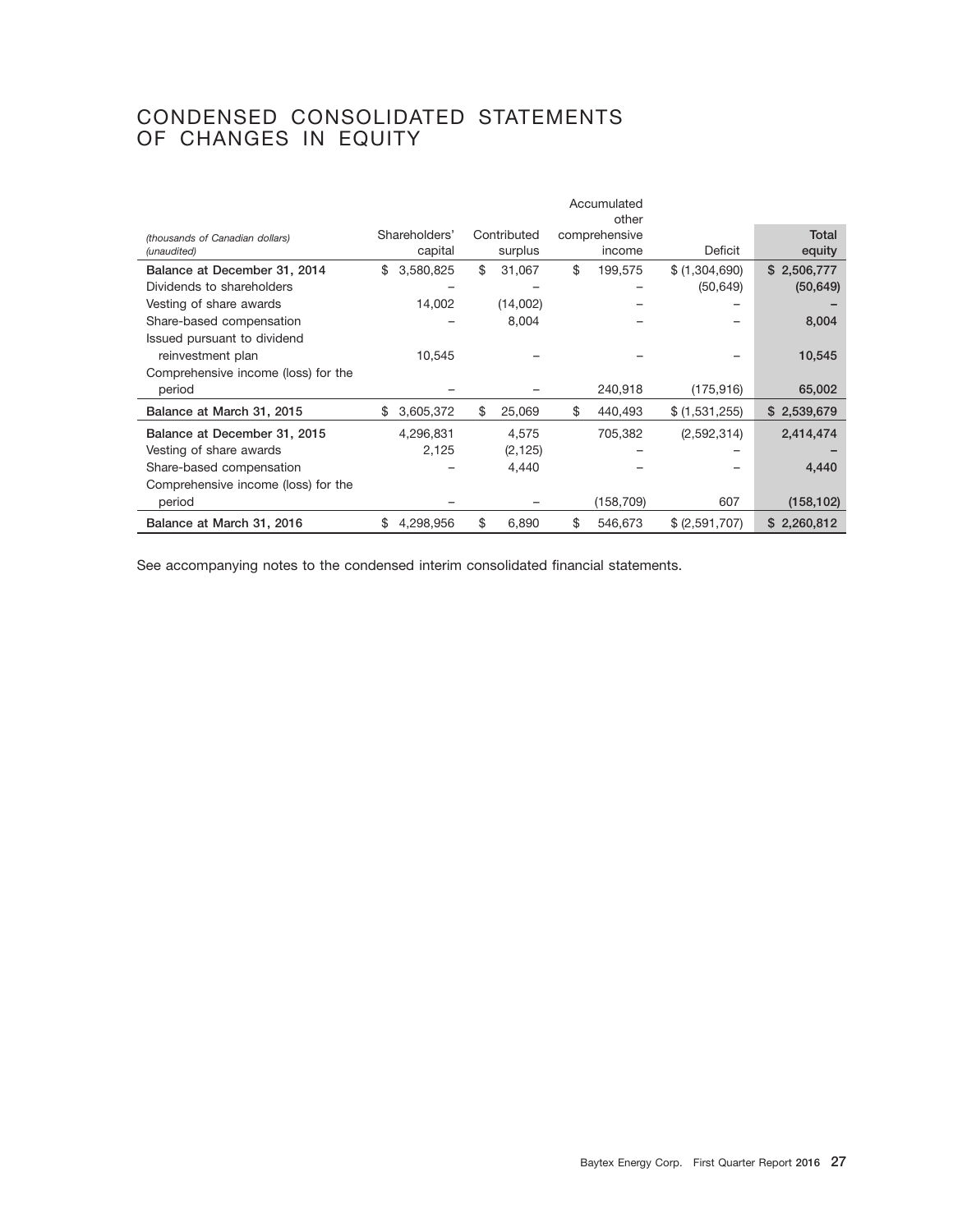# CONDENSED CONSOLIDATED STATEMENTS OF CASH FLOWS

|                                                          | <b>Three Months Ended</b><br>March 31 |              |
|----------------------------------------------------------|---------------------------------------|--------------|
| (thousands of Canadian dollars) (unaudited)              | 2016                                  | 2015         |
| CASH PROVIDED BY (USED IN):                              |                                       |              |
| <b>Operating activities</b>                              |                                       |              |
| Net income (loss) for the period                         | \$<br>607                             | \$(175,916)  |
| Adjustments for:                                         |                                       |              |
| Share-based compensation (note 10)                       | 4,440                                 | 8,004        |
| Unrealized foreign exchange (gain) loss (note 14)        | (86, 801)                             | 101,316      |
| Exploration and evaluation (note 4)                      | 1,463                                 | 2,351        |
| Depletion and depreciation                               | 141,671                               | 174,127      |
| Non-cash financing and interest                          | 2,242                                 | 1,995        |
| Unrealized financial derivatives loss (note 15)          | 30,123                                | 88,172       |
| Loss on disposition of oil and gas properties            | 22                                    | 1,854        |
| Deferred income tax (recovery)                           | (48, 122)                             | (41, 682)    |
| Change in non-cash working capital                       | 20,409                                | 32,125       |
| Asset retirement obligations settled (note 8)            | (1,701)                               | (4, 446)     |
|                                                          | 64,353                                | 187,900      |
| <b>Financing activities</b>                              |                                       |              |
| Payment of dividends                                     |                                       | (40, 015)    |
| Increase in bank loan                                    | 50,743                                | 99,071       |
| Tenders of long-term notes                               |                                       | (10, 372)    |
|                                                          | 50,743                                | 48,684       |
| Investing activities                                     |                                       |              |
| Additions to exploration and evaluation assets (note 4)  | (1,065)                               | (2,043)      |
| Additions to oil and gas properties (note 5)             | (80, 620)                             | (145, 386)   |
| Property acquisitions, net of divestitures               | 9                                     | (1, 550)     |
| Current income tax expense on dispositions               |                                       | (8, 181)     |
| Additions to other plant and equipment, net of disposals | (322)                                 | 4,370        |
| Change in non-cash working capital                       | (31, 235)                             | (80, 959)    |
|                                                          | (113, 233)                            | (233, 749)   |
| Impact of foreign currency translation on cash balances  | (1,658)                               | 985          |
| Change in cash                                           | 205                                   | 3,820        |
| Cash, beginning of period                                | 247                                   | 1,142        |
| Cash, end of period                                      | \$<br>452                             | \$<br>4,962  |
| Supplementary information                                |                                       |              |
| Interest paid                                            | \$<br>21,654                          | 21,590<br>\$ |
| Income taxes paid                                        | \$<br>5,138                           | \$<br>8,181  |
|                                                          |                                       |              |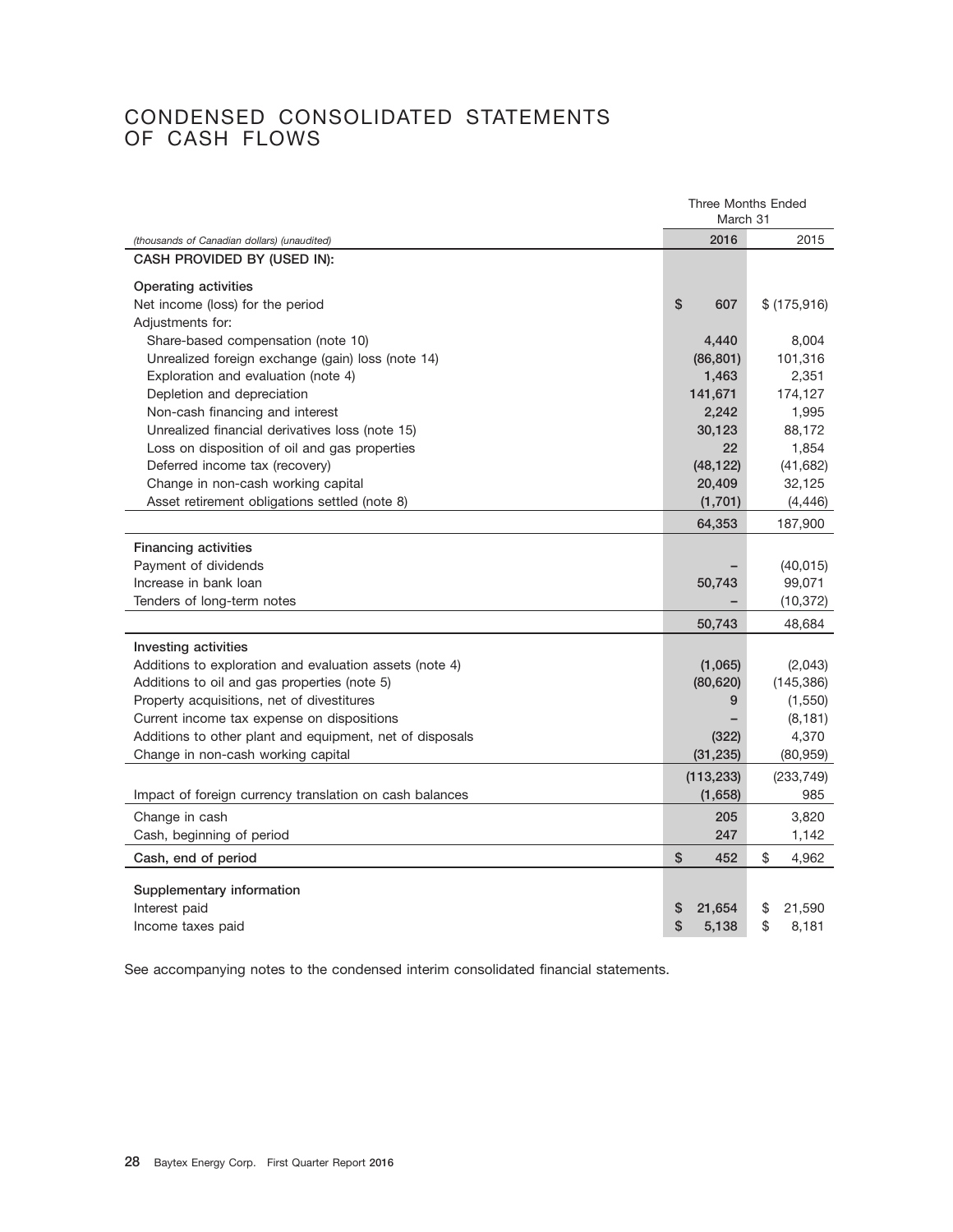# NOTES TO THE CONDENSED CONSOLIDATED FINANCIAL STATEMENTS

As at March 31, 2016 and December 31, 2015 and for the three months ended March 31, 2016 and 2015 *(all tabular amounts in thousands of Canadian dollars, except per common share amounts) (unaudited)*

#### **1. REPORTING ENTITY**

Baytex Energy Corp. (the "Company" or "Baytex") is an oil and gas corporation engaged in the acquisition, development and production of oil and natural gas in the Western Canadian Sedimentary Basin and the United States. The Company's common shares are traded on the Toronto Stock Exchange and the New York Stock Exchange under the symbol BTE. The Company's head and principal office is located at 2800, 520 – 3rd Avenue S.W., Calgary, Alberta, T2P 0R3, and its registered office is located at 2400, 525 – 8th Avenue S.W., Calgary, Alberta, T2P 1G1.

#### **2. BASIS OF PRESENTATION**

The condensed interim unaudited consolidated financial statements (''consolidated financial statements'') have been prepared in accordance with International Accounting Standard 34, Interim Financial Reporting, as issued by the International Accounting Standards Board. These consolidated financial statements do not include all the necessary annual disclosures as prescribed by International Financial Reporting Standards and should be read in conjunction with the annual audited consolidated financial statements as of December 31, 2015. The Company's accounting policies are unchanged compared to December 31, 2015. The use of estimates and judgments is also consistent with the December 31, 2015 financial statements.

The consolidated financial statements were approved by the Board of Directors of Baytex on May 2, 2016.

The consolidated financial statements have been prepared on the historical cost basis, except for derivative financial instruments which have been measured at fair value. The consolidated financial statements are presented in Canadian dollars, which is the Company's functional currency. All financial information is rounded to the nearest thousand, except per share amounts and when otherwise indicated. Prior period financial statement amounts have been reclassified to conform with current period presentation.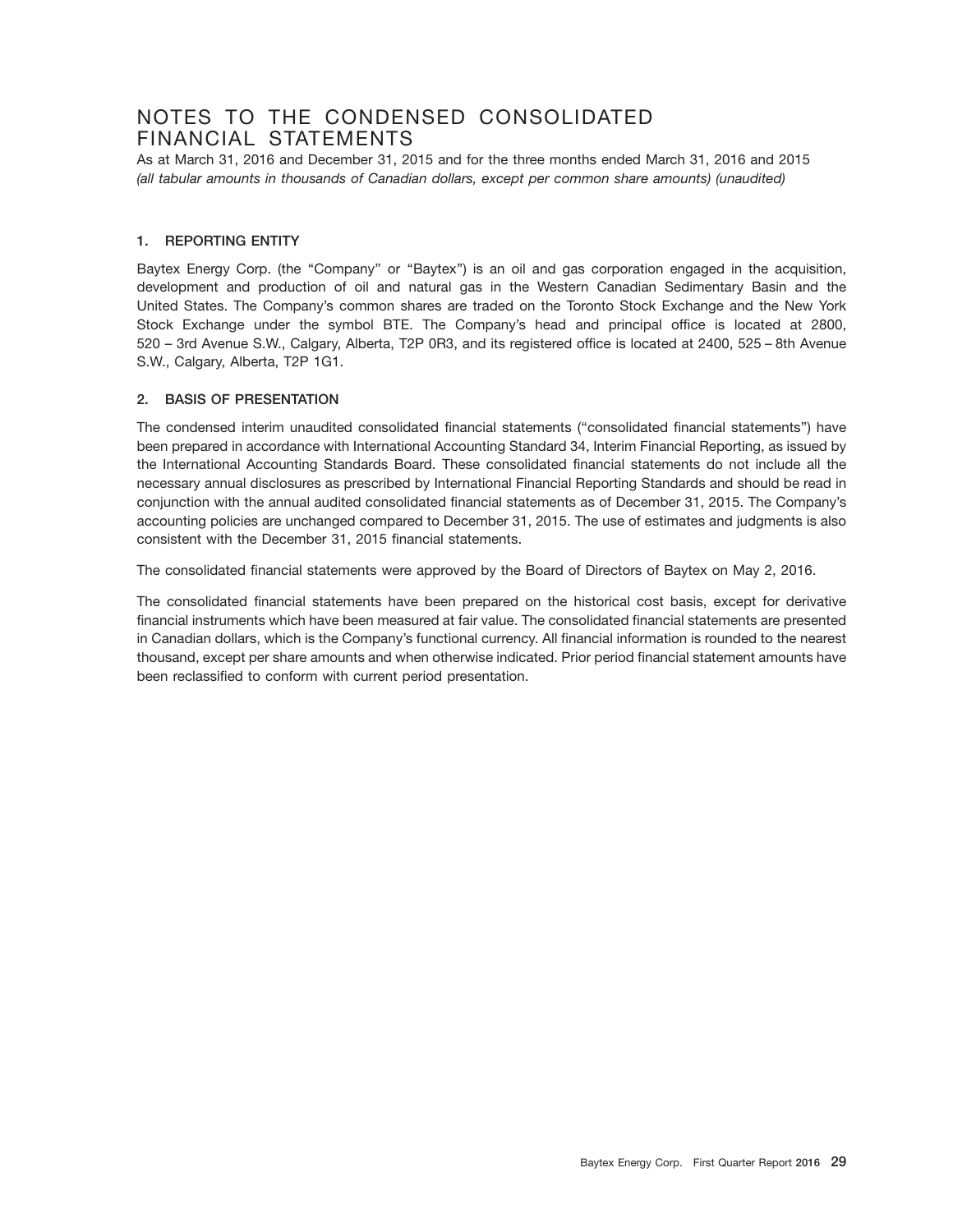## **3. SEGMENTED FINANCIAL INFORMATION**

Baytex's reportable segments are determined based on the Company's geographic locations.

- Canada includes the exploration for, and the development and production of, crude oil and natural gas in Western Canada.
- U.S. includes the exploration for, and the development and production of, crude oil and natural gas in the state of Texas, USA.
- Corporate includes corporate activities and items not allocated between operating segments.

|                                        | Canada |               |  |                | U.S.     |               |  | Corporate                |  |           |                 | Consolidated             |                              |            |            |
|----------------------------------------|--------|---------------|--|----------------|----------|---------------|--|--------------------------|--|-----------|-----------------|--------------------------|------------------------------|------------|------------|
| Three Months Ended March 31            |        | 2016          |  | 2015           |          | 2016          |  | 2015                     |  | 2016      | 2015            |                          | 2016                         |            | 2015       |
| Revenue, net of royalties              |        |               |  |                |          |               |  |                          |  |           |                 |                          |                              |            |            |
| Petroleum and natural                  |        |               |  |                |          |               |  |                          |  |           |                 |                          |                              |            |            |
| gas sales                              | \$     | 45,148 \$     |  | 132,413        | \$       | 108,450 \$    |  | 150,971 \$               |  |           | \$              | -                        | \$<br>153,598                | <b>S</b>   | 283,384    |
| Royalties                              |        | (3,835)       |  | (13, 419)      |          | (30, 747)     |  | (43, 288)                |  |           |                 | -                        | (34, 582)                    |            | (56, 707)  |
|                                        |        | 41,313        |  | 118,994        |          | 77,703        |  | 107,683                  |  |           |                 | $\overline{\phantom{0}}$ | 119,016                      |            | 226,677    |
| <b>Expenses</b>                        |        |               |  |                |          |               |  |                          |  |           |                 |                          |                              |            |            |
| Operating                              |        | 34,645        |  | 60.574         |          | 35,035        |  | 27,181                   |  |           |                 | -                        | 69,680                       |            | 87,755     |
| Transportation                         |        | 6,775         |  | 15,949         |          |               |  |                          |  |           |                 |                          | 6,775                        |            | 15,949     |
| Blending                               |        | 2,359         |  | 9,673          |          |               |  | -                        |  |           |                 |                          | 2,359                        |            | 9,673      |
| General and administrative             |        |               |  |                |          |               |  | $\qquad \qquad -$        |  | 14,169    | 17,055          |                          | 14,169                       |            | 17,055     |
| Exploration and evaluation             |        | 1,463         |  | 2,351          |          |               |  | $\overline{\phantom{0}}$ |  |           |                 | $\overline{\phantom{0}}$ | 1,463                        |            | 2,351      |
| Depletion and depreciation             |        | 54,785        |  | 75,117         |          | 86,139        |  | 98,384                   |  | 747       | 626             |                          | 141,671                      |            | 174,127    |
| Share-based compensation               |        |               |  |                |          |               |  |                          |  | 4,440     | 8,004           |                          | 4,440                        |            | 8,004      |
| Financing and interest                 |        |               |  |                |          |               |  |                          |  | 29,053    | 29,410          |                          | 29,053                       |            | 29,410     |
| Financial derivatives gain             |        |               |  |                |          |               |  | $\overline{\phantom{0}}$ |  | (14, 503) | (13,662)        |                          | (14, 503)                    |            | (13,662)   |
| Foreign exchange (gain) loss           |        |               |  |                |          |               |  | $\overline{\phantom{0}}$ |  | (87, 343) | 97,055          |                          | (87, 343)                    |            | 97,055     |
| Loss (gain) on disposition of          |        |               |  |                |          |               |  |                          |  |           |                 |                          |                              |            |            |
| oil and gas properties                 |        | 22            |  | 2,074          |          |               |  | (220)                    |  |           |                 |                          | 22                           |            | 1,854      |
| Other expense (income)                 |        |               |  |                |          |               |  |                          |  | 187       | (2, 231)        |                          | 187                          |            | (2, 231)   |
|                                        |        | 100,049       |  | 165,738        |          | 121,174       |  | 125,345                  |  | (53, 250) | 136,257         |                          | 167,973                      |            | 427,340    |
| Net income (loss) before               |        |               |  |                |          |               |  |                          |  |           |                 |                          |                              |            |            |
| income taxes                           |        | (58, 736)     |  | (46, 744)      |          | (43, 471)     |  | (17,662)                 |  | 53,250    | (136, 257)      |                          | (48, 957)                    |            | (200, 663) |
| Income tax (recovery) expense          |        |               |  |                |          |               |  |                          |  |           |                 |                          |                              |            |            |
| Current income tax (recovery) expense  |        | (1, 442)      |  | 16,935         |          |               |  |                          |  |           |                 |                          | (1, 442)                     |            | 16,935     |
| Deferred income tax (recovery) expense |        | (14, 734)     |  | (15,054)       |          | (28, 400)     |  | (18, 261)                |  | (4,988)   | (8, 367)        |                          | (48, 122)                    |            | (41, 682)  |
|                                        |        | (16, 176)     |  | 1,881          |          | (28, 400)     |  | (18, 261)                |  | (4,988)   | (8, 367)        |                          | (49, 564)                    |            | (24, 747)  |
| Net income (loss)                      | \$     | $(42,560)$ \$ |  | $(48, 625)$ \$ |          | $(15,071)$ \$ |  | 599 \$                   |  | 58,238    | \$ (127,890) \$ |                          | 607                          | \$         | (175, 916) |
| Total oil and natural gas              |        |               |  |                |          |               |  |                          |  |           |                 |                          |                              |            |            |
| capital expenditures <sup>(1)</sup>    | \$     | 4,846 \$      |  | 22,683         | <b>S</b> | 76,830 \$     |  | 126,296 \$               |  |           | \$              | -                        | $\mathbf{\hat{s}}$<br>81,676 | $\sqrt{3}$ | 148.979    |

*(1) Includes acquisitions and divestitures.*

|                           | March 31,   | December 31. |
|---------------------------|-------------|--------------|
| As at                     | 2016        | 2015         |
| Canadian assets           | \$2,015,547 | \$2,059,903  |
| U.S. assets               | 3,084,283   | 3,304,647    |
| Corporate assets          | 98,083      | 123,948      |
| Total consolidated assets | \$5,197,913 | \$5,488,498  |

 $\sim$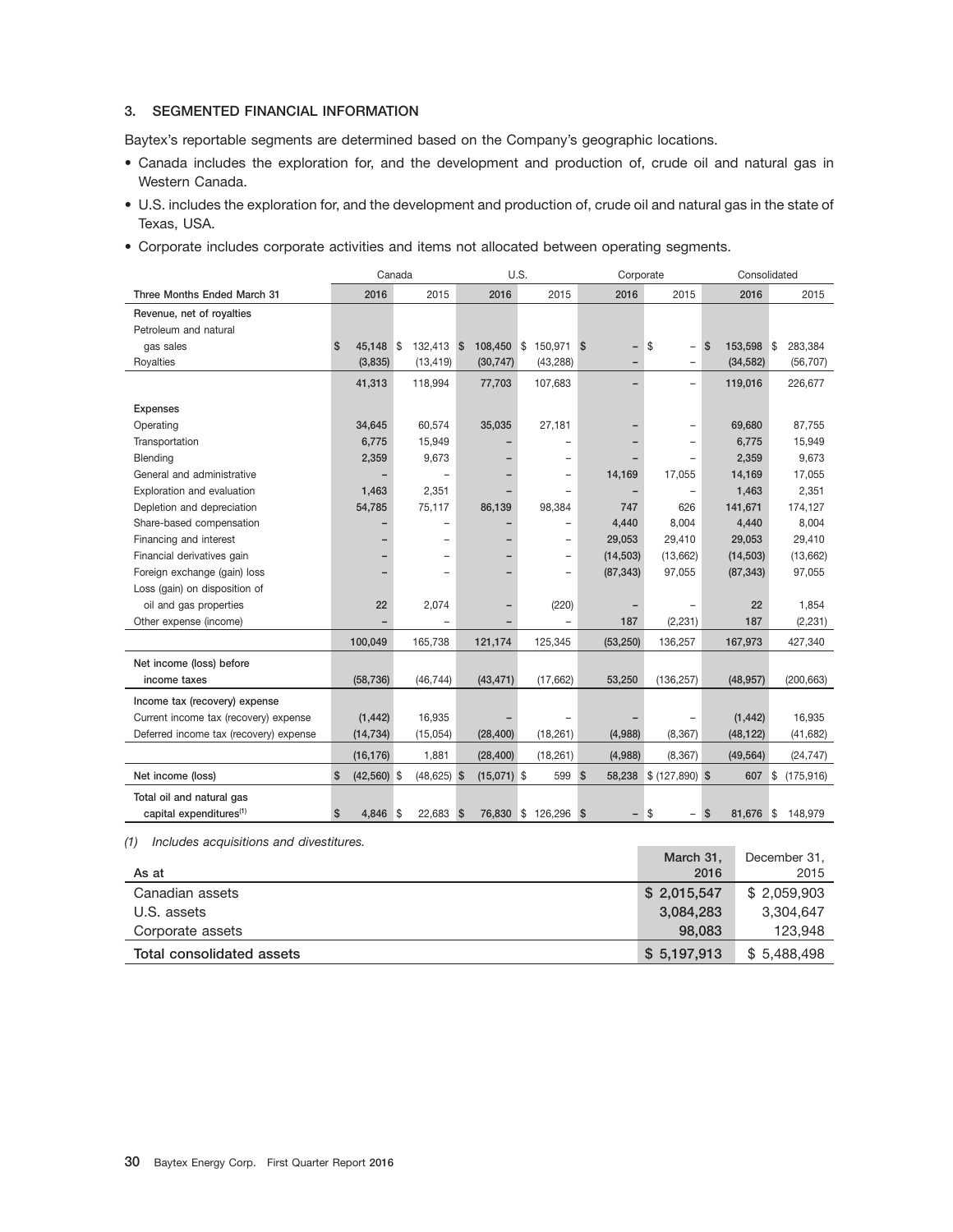#### **4. EXPLORATION AND EVALUATION ASSETS**

|                                            |   | March 31, | December 31,  |
|--------------------------------------------|---|-----------|---------------|
|                                            |   | 2016      | 2015          |
| Balance, beginning of period               | S | 578,969   | \$<br>542.040 |
| Capital expenditures                       |   | 1,065     | 5,642         |
| Property acquisitions, net of divestitures |   | (25)      | 1.813         |
| Exploration and evaluation expense         |   | (1, 463)  | (8, 775)      |
| Transfer to oil and gas properties         |   | (26)      | (38,062)      |
| <b>Divestitures</b>                        |   |           | (1,588)       |
| Foreign currency translation               |   | (28, 847) | 77,899        |
| Balance, end of period                     | S | 549,673   | \$<br>578.969 |

## **5. OIL AND GAS PROPERTIES**

|                                                    |             | Accumulated     |                |
|----------------------------------------------------|-------------|-----------------|----------------|
|                                                    | Cost        | depletion       | Net book value |
| Balance, December 31, 2014                         | \$6,431,760 | \$(1, 447, 844) | \$4,983,916    |
| Capital expenditures                               | 515,397     |                 | 515,397        |
| Property acquisitions                              | 551         |                 | 551            |
| Transferred from exploration and evaluation assets | 38,062      |                 | 38,062         |
| Change in asset retirement obligations             | 10,722      |                 | 10,722         |
| <b>Divestitures</b>                                | (20,096)    | 19,449          | (647)          |
| Impairment                                         | (755, 613)  |                 | (755, 613)     |
| Foreign currency translation                       | 607,885     | (68, 509)       | 539,376        |
| Depletion                                          |             | (657,589)       | (657, 589)     |
| Balance, December 31, 2015                         | \$6,828,668 | \$(2, 154, 493) | \$4,674,175    |
| Capital expenditures                               | 80,620      |                 | 80,620         |
| Property acquisitions, net of divestitures         | (6)         |                 | (6)            |
| Transferred from exploration and evaluation assets | 26          |                 | 26             |
| Change in asset retirement obligations             | 20,409      |                 | 20,409         |
| Foreign currency translation                       | (220, 076)  | 44,833          | (175,243)      |
| Depletion                                          |             | (140.924)       | (140,924)      |
| Balance, March 31, 2016                            | \$6,709,641 | \$(2,250,584)   | \$4,459,057    |

#### **6. BANK LOAN**

|                                 | March 31, | December 31,  |
|---------------------------------|-----------|---------------|
|                                 | 2016      | 2015          |
| Bank loan – principal           | 290,465   | \$<br>256,749 |
| Unamortized debt issuance costs | (4.092)   | (4,577)       |
| Bank loan                       | 286,373   | \$<br>252.172 |

On March 31, 2016, Baytex amended the credit facilities with its banking syndicate to grant the banking syndicate first priority security over its assets. The amended revolving extendible secured credit facilities are comprised of a US\$25 million operating loan, a US\$350 million syndicated loan for Baytex and a US\$200 million syndicated loan for its wholly-owned subsidiary, Baytex Energy USA, Inc., (collectively, the "Revolving Facilities").

The Revolving Facilities are not borrowing base facilities and do not require annual or semi-annual reviews. The facilities contain standard commercial covenants and do not require any mandatory principal payments prior to maturity on June 4, 2019. Baytex may request an extension under the Revolving Facilities which could extend the revolving period for up to four years (subject to a maximum four-year period at any time). Advances (including letters of credit) under the Revolving Facilities can be drawn in either Canadian or U.S. funds and bear interest at the bank's prime lending rate, bankers' acceptance discount rates or London Interbank Offered Rates, plus applicable margins. In the event that Baytex exceeds any of the covenants under the Revolving Facilities, its ability to borrow funds, increase the facilities or pay dividends to its shareholders may be restricted.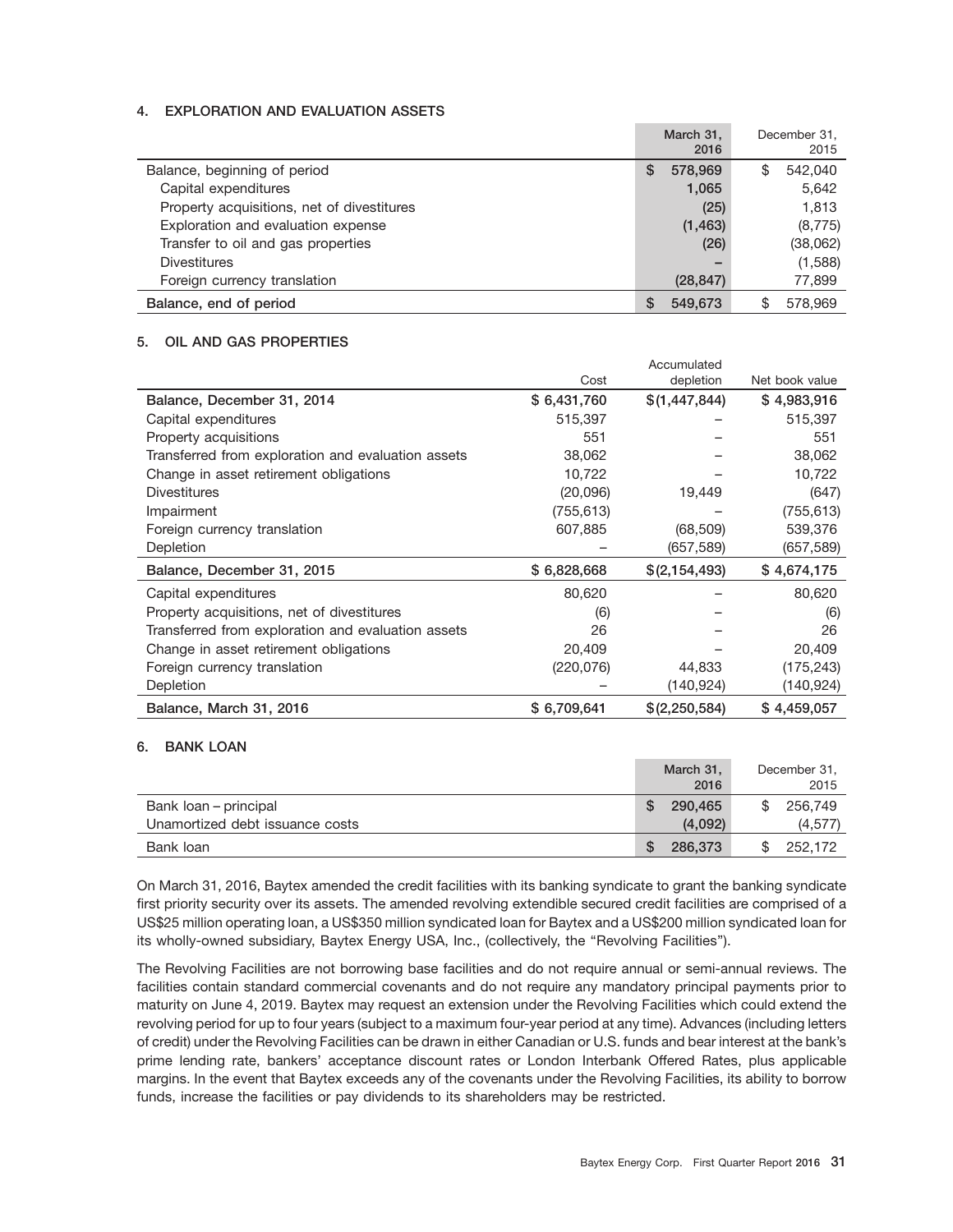The weighted average interest rate on the credit facilities for the three months ended March 31, 2016 was 3.5% (2.8% for the three months ended March 31, 2015). Baytex is in compliance with all covenants at March 31, 2016.

#### **7. LONG-TERM NOTES**

|                                                                | March 31,<br>2016 | December 31,<br>2015 |
|----------------------------------------------------------------|-------------------|----------------------|
| 7.5% notes (US\$6,400 – principal) due April 1, 2020           | <b>S</b><br>8.301 | \$<br>8.858          |
| 6.75% notes (US\$150,000 - principal) due February 17, 2021    | 194,565           | 207.600              |
| 5.125% notes (US\$400,000 - principal) due June 1, 2021        | 518,840           | 553,600              |
| 6.625% notes (Cdn\$300,000 - principal) due July 19, 2022      | 300,000           | 300,000              |
| 5.625% notes (US\$400,000 - principal) due June 1, 2024        | 518,840           | 553,600              |
| Total long-term notes – principal                              | 1,540,546         | 1,623,658            |
| Unamortized debt issuance costs                                | (19,316)          | (20, 901)            |
| Total long-term notes – net of unamortized debt issuance costs | \$1,521,230       | \$1,602,757          |

#### **8. ASSET RETIREMENT OBLIGATIONS**

|                                               | March 31,<br>2016 | December 31.<br>2015 |
|-----------------------------------------------|-------------------|----------------------|
| Balance, beginning of period                  | \$<br>296,002     | \$<br>286,032        |
| Liabilities incurred                          | 1,680             | 4,964                |
| Liabilities settled                           | (1,701)           | (10, 888)            |
| Liabilities acquired                          |                   | 593                  |
| Liabilities divested                          | (270)             | (10, 578)            |
| Accretion                                     | 1,662             | 6,262                |
| Change in estimate <sup>(1)</sup>             | 600               | 33,266               |
| Changes in discount rates and inflation rates | 18,399            | (17, 523)            |
| Foreign currency translation                  | (2, 442)          | 3,874                |
| Balance, end of period                        | \$<br>313.930     | \$<br>296,002        |

*(1) Changes in the estimated costs, the timing of abandonment and reclamation and the status of wells are factors resulting in a change in estimate.*

#### **9. SHAREHOLDERS' CAPITAL**

The authorized capital of Baytex consists of an unlimited number of common shares without nominal or par value and 10,000,000 preferred shares without nominal or par value, issuable in series. Baytex establishes the rights and terms of the preferred shares upon issuance. As at March 31, 2016, no preferred shares have been issued by the Company and all common shares issued were fully paid.

|                                                                      | Number of<br>Common Shares |             |
|----------------------------------------------------------------------|----------------------------|-------------|
|                                                                      | (000s)                     | Amount      |
| Balance, December 31, 2014                                           | 168,107                    | \$3,580,825 |
| Transfer from contributed surplus on vesting and conversion of share |                            |             |
| awards                                                               | 1.092                      | 41,836      |
| Issued for cash                                                      | 36,455                     | 632.494     |
| Issuance costs, net of tax                                           |                            | (19, 301)   |
| Issued pursuant to dividend reinvestment plan                        | 4,929                      | 60,977      |
| Balance, December 31, 2015                                           | 210,583                    | \$4,296,831 |
| Transfer from contributed surplus on vesting and conversion of       |                            |             |
| share awards                                                         | 106                        | 2,125       |
| Balance, March 31, 2016                                              | 210.689                    | \$4.298,956 |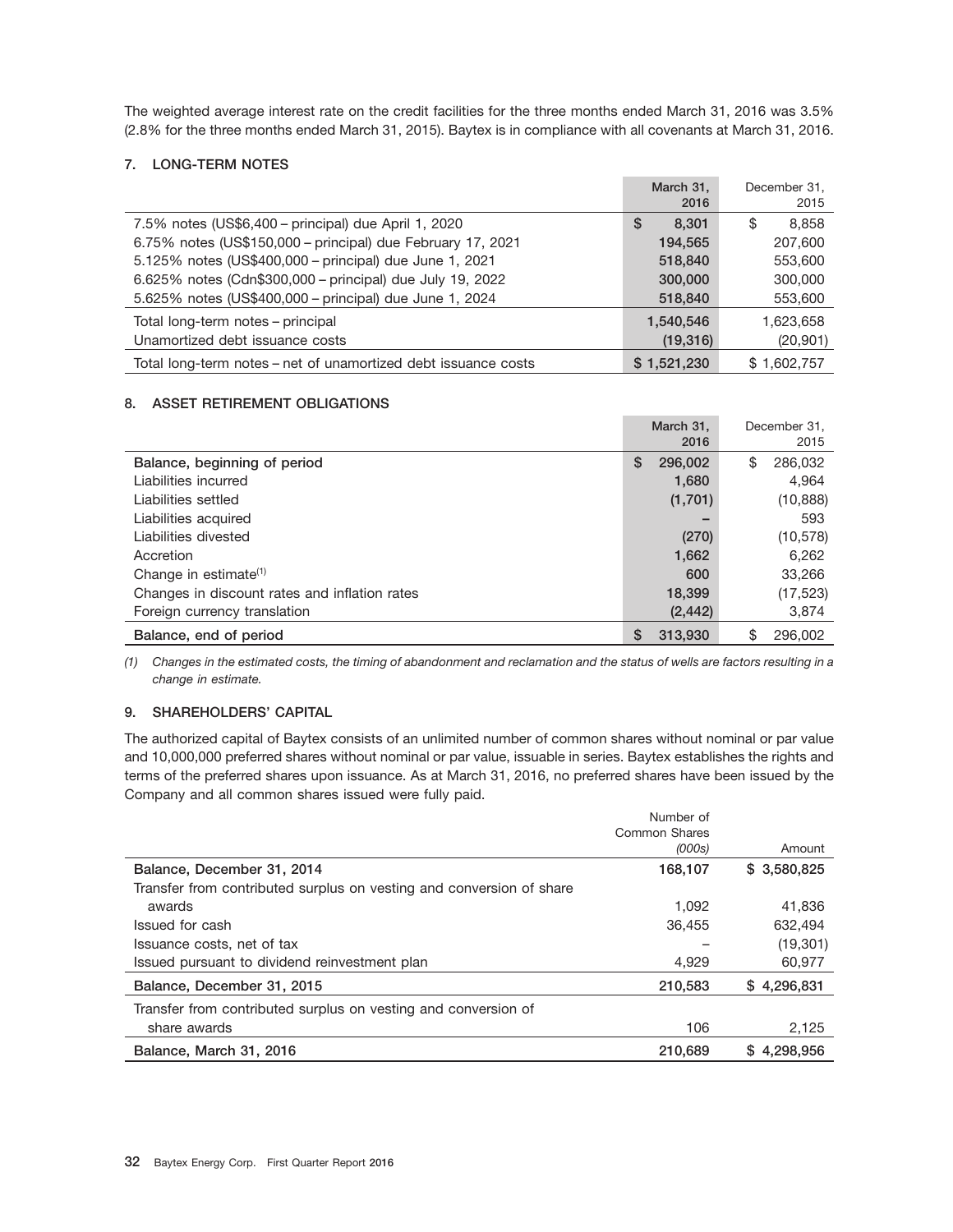#### **10. SHARE AWARD INCENTIVE PLAN**

The Company has a full-value award plan (the "Share Award Incentive Plan") pursuant to which restricted awards and performance awards (collectively, ''share awards'') may be granted to the directors, officers and employees of the Company and its subsidiaries. The maximum number of common shares issuable under the Share Award Incentive Plan (and any other long-term incentive plans of the Company) shall not at any time exceed 3.3% of the then-issued and outstanding common shares.

Each restricted award entitles the holder to be issued the number of common shares designated in the restricted award (plus dividend equivalents). Each performance award entitles the holder to be issued the number of common shares designated in the performance award (plus dividend equivalents) multiplied by a payout multiplier. Both awards are expensed over the vesting period.

The Company recorded compensation expense related to the share awards of \$4.4 million for the three months ended March 31, 2016 (three months ended March 31, 2015 – \$8.0 million).

The weighted average fair value of share awards granted during the three months ended March 31, 2016 was \$2.75 per restricted and performance award (the three months ended March 31, 2015 – \$17.11 per restricted and performance award).

The number of share awards outstanding is detailed below:

| (000s)                                | Number of<br>restricted<br>awards | Number of<br>performance<br>awards <sup>(1)</sup> | Total number<br>of share<br>awards |
|---------------------------------------|-----------------------------------|---------------------------------------------------|------------------------------------|
| Balance, December 31, 2014            | 747                               | 615                                               | 1,362                              |
| Granted                               | 615                               | 503                                               | 1,118                              |
| Vested and converted to common shares | (432)                             | (382)                                             | (814)                              |
| Forfeited                             | (201)                             | (123)                                             | (324)                              |
| Balance, December 31, 2015            | 729                               | 613                                               | 1,342                              |
| Granted                               | 1.259                             | 1.371                                             | 2,630                              |
| Vested and converted to common shares | (58)                              | (16)                                              | (74)                               |
| Forfeited                             | (4)                               | (13)                                              | (17)                               |
| Balance, March 31, 2016               | 1,926                             | 1,955                                             | 3.881                              |

*(1) Based on underlying awards before applying performance multiplier.*

#### **11. NET INCOME (LOSS) PER SHARE**

|                                 | Three Months Ended March 31 |            |         |            |           |                         |         |    |           |
|---------------------------------|-----------------------------|------------|---------|------------|-----------|-------------------------|---------|----|-----------|
|                                 |                             | 2016       |         |            |           |                         | 2015    |    |           |
|                                 |                             |            | Common  | <b>Net</b> |           |                         | Common  |    | Net       |
|                                 |                             | <b>Net</b> | shares  |            | income    | Net                     | shares  |    | loss      |
|                                 |                             | income     | (000s)  |            | per share | loss                    | (000s)  |    | per share |
| Net income (loss) – basic       | S                           | 607        | 210,662 | - \$       | 0.00      | \$(175,916)             | 168,607 | \$ | (1.04)    |
| Dilutive effect of share awards |                             | -          | 944     |            | 0.00      |                         |         |    |           |
| Net income (loss) – diluted     | S                           | 607        | 211,606 |            |           | $0.00 \quad $(175,916)$ | 168,607 |    | (1.04)    |

For the three months ended March 31, 2016, 1.1 million share awards were anti-dilutive (March 31, 2015 – 2.1 million share awards).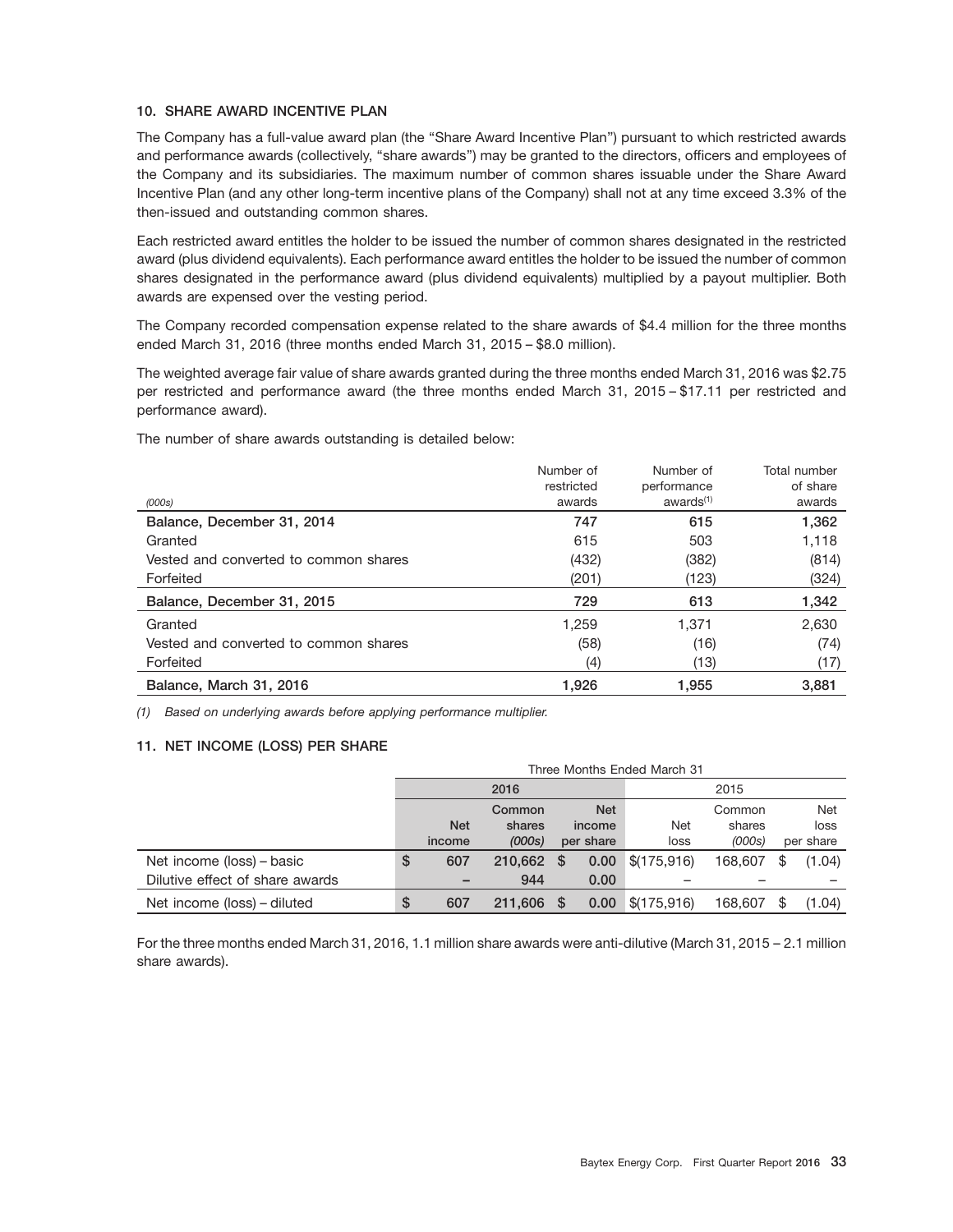#### **12. INCOME TAXES**

The provision for income taxes has been computed as follows:

|                                                                                         | Three Months Ended<br>March 31 |           |    |            |
|-----------------------------------------------------------------------------------------|--------------------------------|-----------|----|------------|
|                                                                                         |                                | 2016      |    | 2015       |
| Net income (loss) before income taxes                                                   | S                              | (48, 957) | \$ | (200, 663) |
| Expected income taxes at the statutory rate of $27.00\%$ (2015 – 25.47%) <sup>(1)</sup> |                                | (13, 218) |    | (51, 109)  |
| Increase (decrease) in income tax recovery resulting from:                              |                                |           |    |            |
| Share-based compensation                                                                |                                | 1,199     |    | 2,039      |
| Non-taxable portion of foreign exchange (gain) loss                                     |                                | (11, 143) |    | 13.093     |
| Effect of change in income tax rates $(1)$                                              |                                | 226       |    |            |
| Effect of rate adjustments for foreign jurisdictions                                    |                                | (15, 879) |    | (12, 378)  |
| Effect of change in deferred tax benefit not recognized <sup>(2)</sup>                  |                                | (11, 143) |    | 23,882     |
| Other                                                                                   |                                | 394       |    | (274)      |
| Income tax (recovery)                                                                   | S                              | (49.564)  | \$ | (24, 747)  |

*(1) Expected income tax rate increased due to an increase in the corporate income tax rate in Alberta (from 10% to 12%), offset by a decrease in the Texas franchise tax rate (from 1.00% to 0.75%).*

*(2) A deferred income tax asset has not been recognized for allowable capital losses of \$107 million related to the unrealized foreign exchange losses arising from the translation of U.S. dollar denominated long-term notes (\$149 million as at December 31, 2015).*

In 2014, the Canada Revenue Agency (the "CRA") advised Baytex that it was proposing to reassess certain subsidiaries of Baytex to deny non-capital loss deductions relevant to the calculation of income taxes for the years 2011 through 2013. Baytex has filed its 2014 and 2015 income tax returns on the same basis as the 2011 through 2013 tax returns, cumulatively claiming \$591 million of non-capital losses. The Company believes that it is entitled to deduct the non-capital losses, that its tax filings to-date are correct and formally responded with a letter to the CRA indicating the same. At this time, the CRA has not issued a formal reply to Baytex's letter. The Company expects to continue to defend the position as filed.

#### **13. FINANCING AND INTEREST**

|                                           |   | Three Months Ended<br>March 31 |    |        |  |
|-------------------------------------------|---|--------------------------------|----|--------|--|
|                                           |   | 2016                           |    | 2015   |  |
| Interest on bank loan                     | S | 3.611                          | \$ | 5,418  |  |
| Interest on long-term notes               |   | 23,200                         |    | 21,997 |  |
| Accretion on long-term notes              |   | 580                            |    | 377    |  |
| Accretion on asset retirement obligations |   | 1.662                          |    | 1,618  |  |
| Financing and interest                    |   | 29,053                         | \$ | 29,410 |  |

### **14. FOREIGN EXCHANGE**

|                                         |   | Three Months Ended<br>March 31 |               |
|-----------------------------------------|---|--------------------------------|---------------|
|                                         |   | 2016                           | 2015          |
| Unrealized foreign exchange (gain) loss |   | (86, 801)                      | \$<br>101,316 |
| Realized foreign exchange (gain)        |   | (542)                          | (4,261)       |
| Foreign exchange (gain) loss            | S | (87, 343)                      | 97,055        |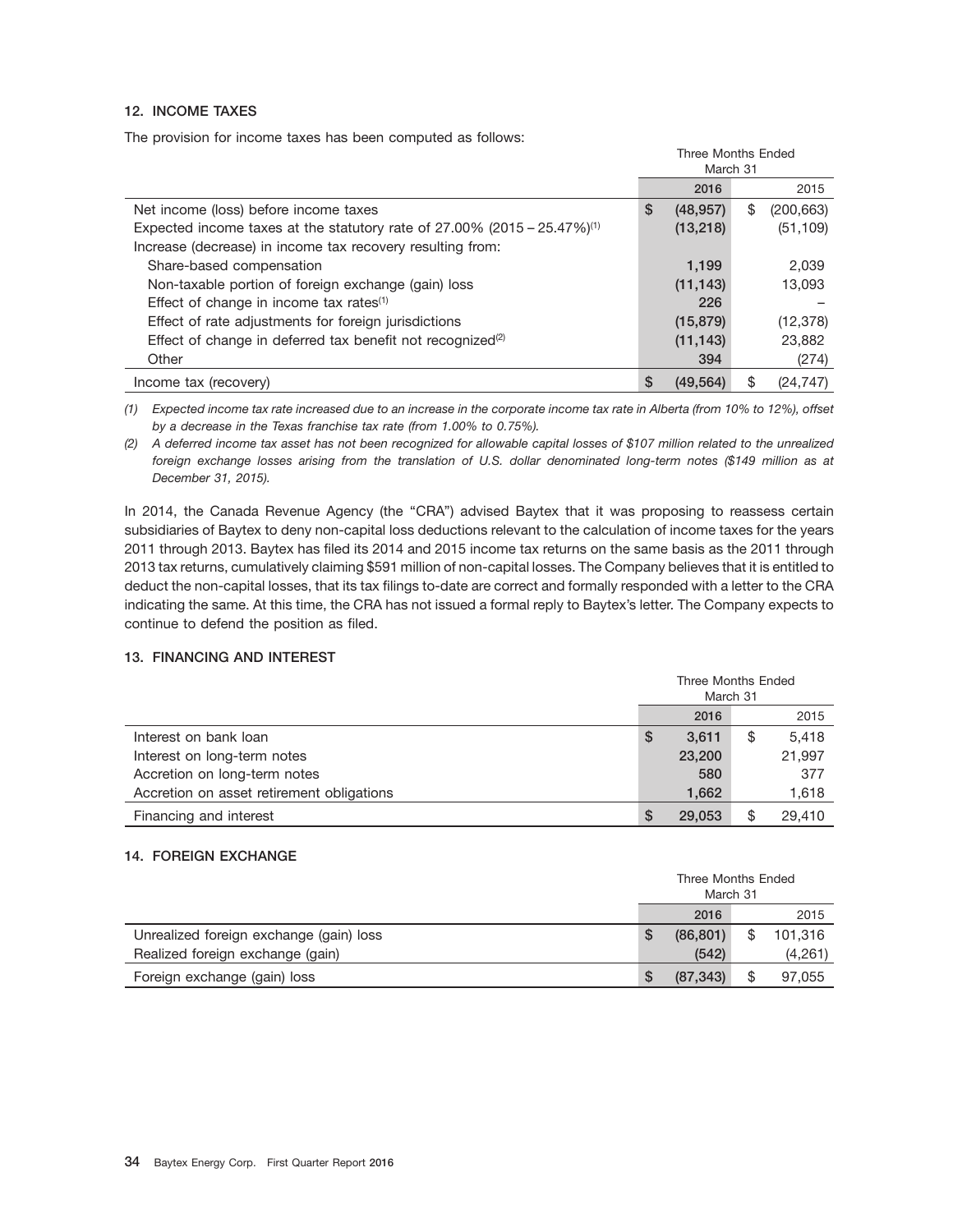#### **15. FINANCIAL INSTRUMENTS AND RISK MANAGEMENT**

The carrying amounts of the Company's U.S. dollar denominated monetary assets and liabilities at the reporting date are as follows:

|                         | Assets     |              | Liabilities   |               |  |  |
|-------------------------|------------|--------------|---------------|---------------|--|--|
|                         | March 31,  | December 31. | March 31.     | December 31.  |  |  |
|                         | 2016       | 2015         | 2016          | 2015          |  |  |
| U.S. dollar denominated | US\$98,833 | US\$124,218  | US\$1,244,957 | US\$1,240,308 |  |  |

#### *Financial Derivative Contracts*

Baytex had the following financial derivative contracts:

| Oil                                                  | Period                        | Volume      | Price/Unit <sup>(1)</sup>  | Index      |
|------------------------------------------------------|-------------------------------|-------------|----------------------------|------------|
| Fixed - Sell                                         | April 2016                    | 3,000 bbl/d | US\$34.80                  | <b>WTI</b> |
| Fixed - Sell                                         | April 2016 to June 2016       | 2,000 bbl/d | US\$62.50                  | WTI        |
| Fixed - Sell                                         | April 2016 to December 2016   | 5,000 bbl/d | US\$63.79                  | WTI        |
| Producer 3-way option <sup>(2)</sup>                 | April 2016 to December 2016   | 9,500 bbl/d | US\$60.11/US\$50/US\$40    | <b>WTI</b> |
| Producer 3-way option <sup>(2)</sup>                 | April 2016 to December 2017   | 2,000 bbl/d | US\$60/US\$50/US\$40       | WTI        |
| Producer 3-way option <sup>(2)</sup>                 | January 2017 to December 2017 | 4.500 bbl/d | US\$60/US\$45/US\$35       | <b>WTI</b> |
| Basis swap                                           | April 2016                    | 3,000 bbl/d | WTI less US\$12.82         | <b>WCS</b> |
| Basis swap                                           | April 2016 to June 2016       | 500 bbl/d   | WTI less US\$12.45         | <b>WCS</b> |
| Basis swap                                           | April 2016 to December 2016   | 4,500 bbl/d | WTI less US\$13.27         | <b>WCS</b> |
| Basis swap                                           | July 2016 to September 2016   | 500 bbl/d   | WTI less US\$12.30         | <b>WCS</b> |
| Basis swap                                           | October 2016 to December 2016 | 500 bbl/d   | WTI less US\$13.45         | <b>WCS</b> |
| Basis swap                                           | January 2017 to December 2017 | 1,500 bbl/d | WTI less US\$13.42         | <b>WCS</b> |
| Sold call option <sup>(3)</sup>                      | January 2017 to December 2017 | 4,500 bbl/d | US\$49.11                  | <b>WTI</b> |
| Producer 3-way option <sup>(2)(4)</sup>              | July 2016 to December 2016    | 500 bbl/d   | US\$55/US\$45/US\$35       | WTI        |
| Producer 3-way option <sup><math>(2)(4)</math></sup> | January 2017 to December 2017 | 3,500 bbl/d | US\$55.79/US\$44.71/US\$35 | WTI        |
| Sold call option $(3)(4)$                            | July 2016 to December 2016    | 500 bbl/d   | US\$48.00                  | <b>WTI</b> |
| Sold call option $(3)(4)$                            | January 2017 to December 2017 | 500 bbl/d   | US\$50.71                  | <b>WTI</b> |

*(1) Based on the weighted average price/unit for the remainder of the contract.*

*(2) Producer 3-way option consists of a sold call, a bought put and a sold put. To illustrate, in the \$60/\$50/\$40 contract, Baytex receives WTI + US\$10/bbl when WTI is at or below US\$40/bbl; Baytex receives US\$50/bbl when WTI is between US\$40/bbl and US\$50/bbl; Baytex receives WTI when WTI is between US\$50/bbl and US\$60/bbl; and Baytex receives US\$60/bbl when WTI is above US\$60/bbl.*

*(3) Counterparty has the option to enter into a fixed sell for the periods, volumes and prices noted.*

*(4) Contracts entered subsequent to March 31, 2016.*

| Natural Gas        | Period                        | Volume         | Price/Unit <sup>(1)</sup> | Index        |
|--------------------|-------------------------------|----------------|---------------------------|--------------|
| Fixed – Sell       | April 2016 to December 2016   | 15,000 mmBtu/d | <b>US\$2.98</b>           | <b>NYMEX</b> |
| Fixed – Sell       | January 2017 to December 2017 | 15,000 mmBtu/d | <b>US\$2.79</b>           | <b>NYMEX</b> |
| Fixed – Sell       | April 2016 to December 2016   | 20,000 GJ/d    | \$2.85                    | <b>AECO</b>  |
| Fixed – Sell       | January 2017 to December 2017 | 10,000 GJ/d    | \$2.65                    | <b>AECO</b>  |
| $Fixed-Sell^{(2)}$ | January 2018 to December 2018 | 5,000 mmBtu/d  | US\$3.00                  | <b>NYMEX</b> |
| $Fixed-Sell^{(2)}$ | May 2016 to December 2016     | 12,500 GJ/d    | \$1.65                    | <b>AECO</b>  |

*(1) Based on the weighted average price/unit for the remainder of the contract.*

*(2) Contracts entered subsequent to March 31, 2016.*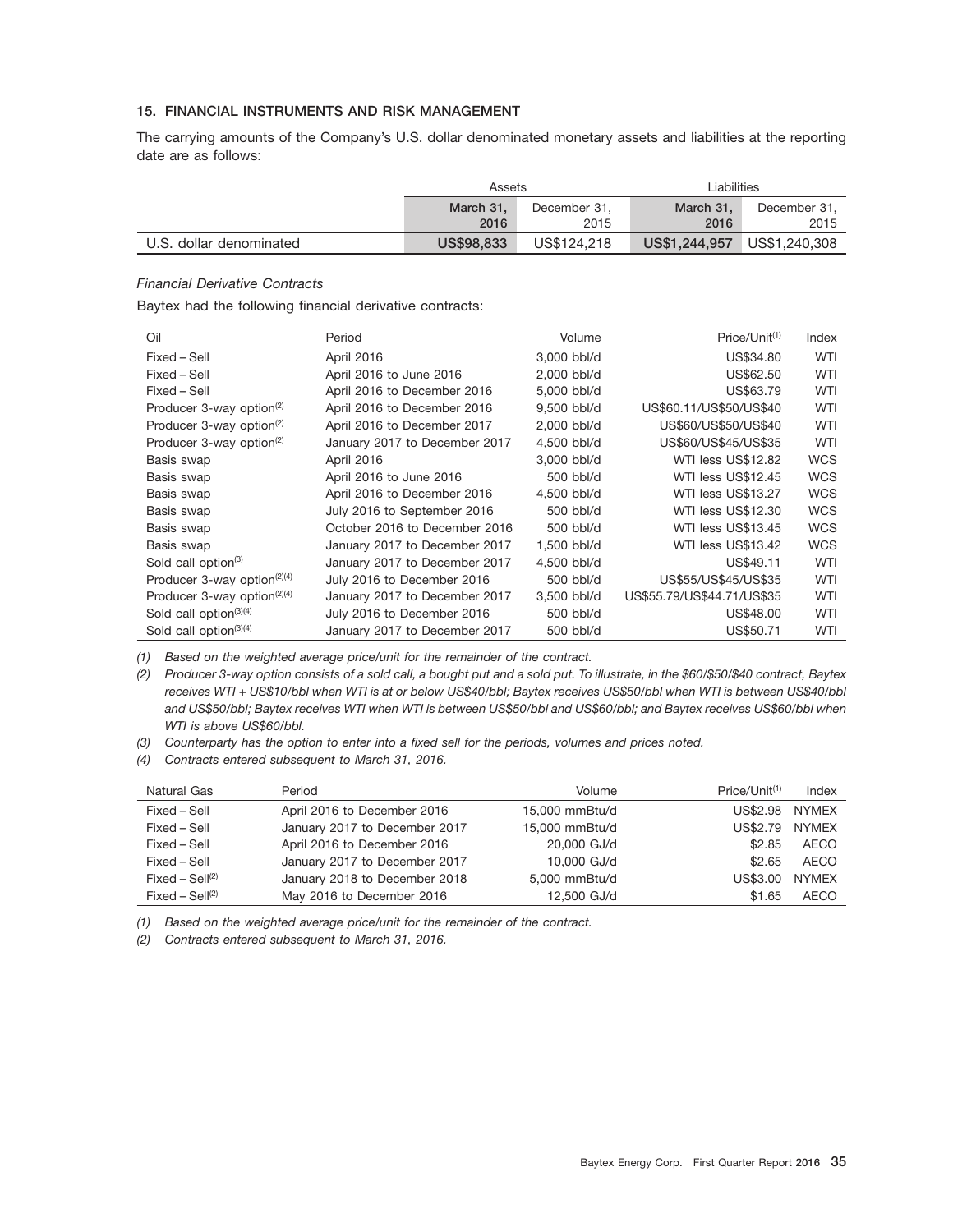Financial derivatives are marked-to-market at the end of each reporting period, with the following reflected in the consolidated statements of income (loss) and comprehensive income (loss):

|                                                                              | Three Months Ended<br>March 31 |              |
|------------------------------------------------------------------------------|--------------------------------|--------------|
|                                                                              | 2016                           | 2015         |
| Realized financial derivatives (gain)                                        | (44, 626)<br>SS.               | \$(101, 834) |
| Unrealized financial derivatives loss - commodity                            | 30,123                         | 90,032       |
| Unrealized financial derivate (gain) – redemption feature on long-term notes | $\overline{\phantom{0}}$       | (1,860)      |
| Financial derivatives (gain) loss                                            | (14, 503)                      | (13,662)     |

#### *Physical Delivery Contracts*

As at March 31, 2016, the following physical delivery contracts were held for the purpose of delivery of non-financial items in accordance with the Company's expected sale requirements. Physical delivery contracts are not considered financial instruments; therefore, no asset or liability has been recognized in the consolidated financial statements.

| Heavy Oil        | Period                      | Volume      | Price/Unit <sup>(1)</sup> |
|------------------|-----------------------------|-------------|---------------------------|
| <b>WCS Blend</b> | April 2016 to December 2016 | 2.000 bbl/d | WTI less US\$13.68        |
|                  |                             |             |                           |

*(1) Based on the weighted average price/unit for the remainder of the contract.*

As at March 31, 2016, Baytex had committed at fixed price to deliver the volumes of raw bitumen as noted below to market on rail:

|             | Period                     | Term volume |
|-------------|----------------------------|-------------|
| Raw bitumen | April 2016 to June 2016    | 7.500 bbl/d |
| Raw bitumen | July 2016 to December 2016 | 7.400 bbl/d |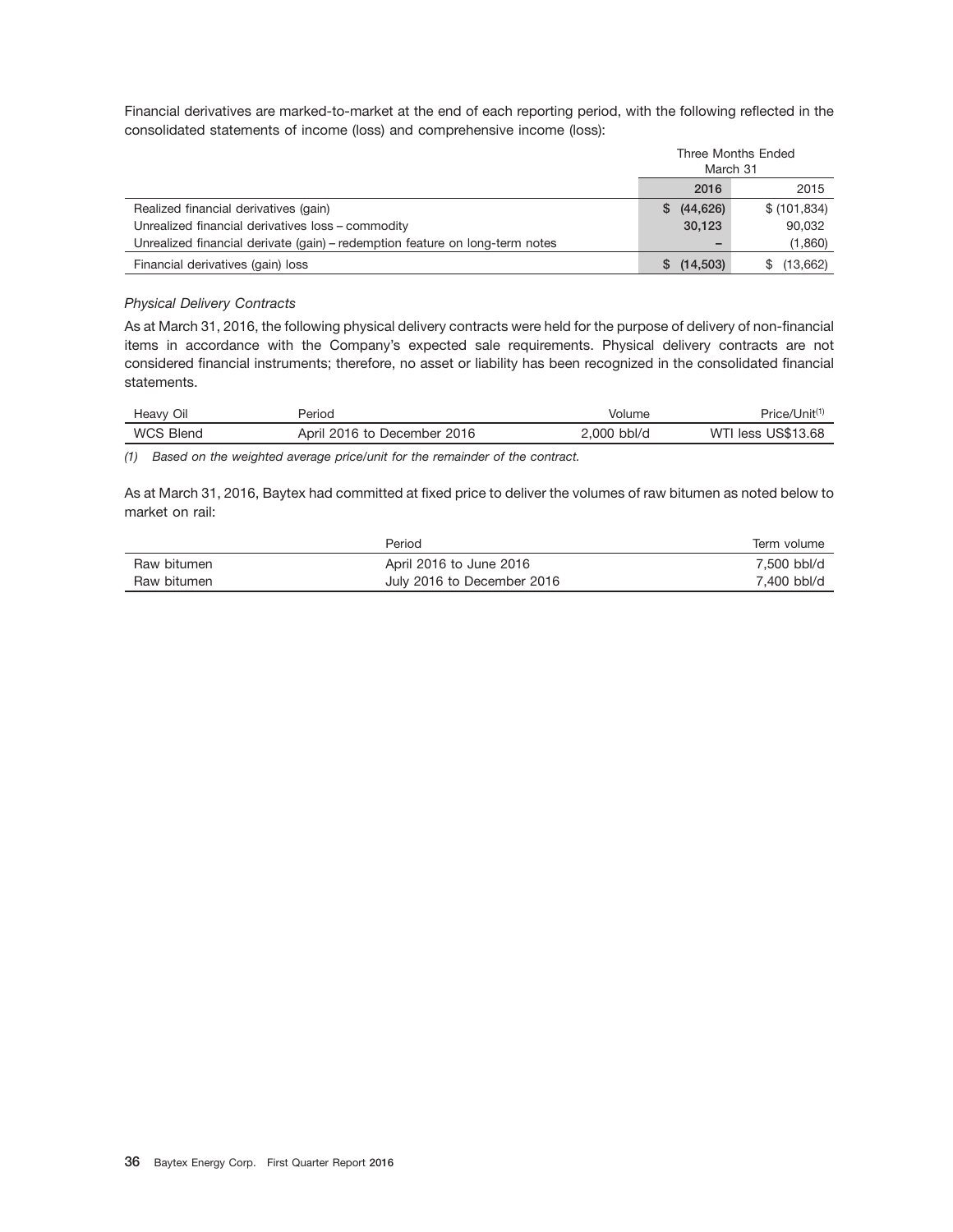## *ABBREVIATIONS*

| the natural gas storage facility located | $m$ boe $*$                                                                                                     | thousand barrels of oil equivalent    |
|------------------------------------------|-----------------------------------------------------------------------------------------------------------------|---------------------------------------|
| at Suffield, Alberta                     | mcf                                                                                                             | thousand cubic feet                   |
| barrel                                   | mcf/d                                                                                                           | thousand cubic feet per day           |
| barrel per day                           |                                                                                                                 | million British Thermal Units         |
| barrels of oil equivalent                |                                                                                                                 |                                       |
|                                          |                                                                                                                 | million British Thermal Units per day |
| Generally Accepted Accounting            | mmcf                                                                                                            | million cubic feet                    |
| <b>Principles</b>                        | mmcf/d                                                                                                          | million cubic feet per day            |
| gigajoule                                | NGL                                                                                                             | natural gas liquids                   |
| gigajoule per day                        | <b>NYMEX</b>                                                                                                    | New York Mercantile Exchange          |
| International Financial Reporting        | <b>NYSE</b>                                                                                                     | New York Stock Exchange               |
|                                          | TSX                                                                                                             | Toronto Stock Exchange                |
|                                          | <b>WCS</b>                                                                                                      | Western Canadian Select               |
| thousand barrels                         | WTI                                                                                                             | West Texas Intermediate               |
|                                          | barrels of oil equivalent per day<br><b>Standards</b><br>London Interbank Offered Rate<br>Louisiana Light Sweet | mmbtu<br>mmbtu/d                      |

*\* Oil equivalent amounts may be misleading, particularly if used in isolation. In accordance with NI 51-101, a boe conversion ratio for natural gas of 6 Mcf: 1 bbl has been used, which is based on an energy equivalency conversion method primarily applicable at the burner tip and does not represent a value equivalency at the wellhead.*